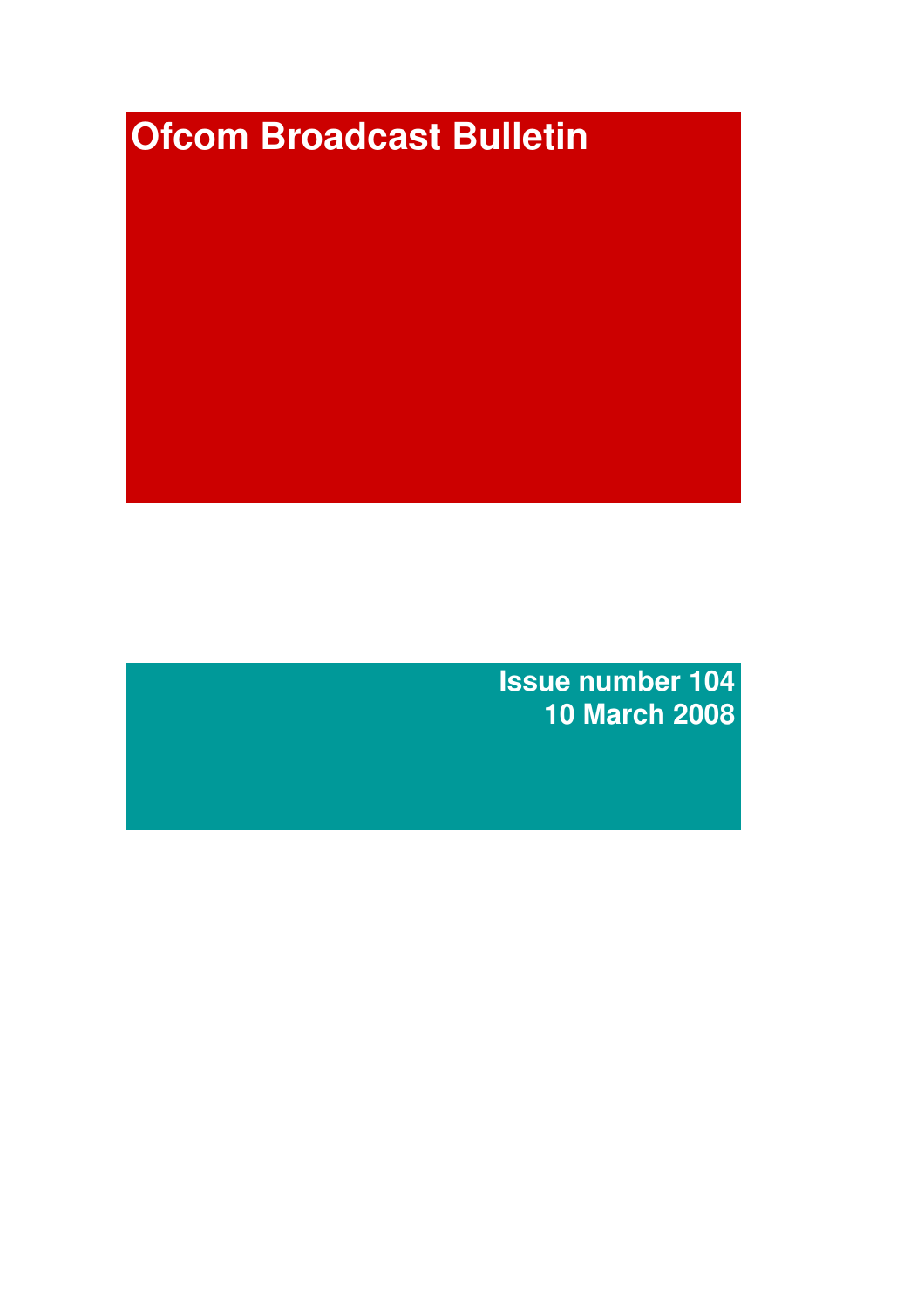# **Contents**

| Introduction           | 3 |
|------------------------|---|
| <b>Standards cases</b> |   |

In Breach

**Yasmin** 4 *DM Digital, 15 October 2007, 19:30*

# **Fairness & Privacy cases**

#### Not Upheld

| Complaint by Ms Ruth Catch made on her behalf by Mr Carlton Boyce<br>The Simon Logan Breakfast Show, Radio Aire, 12 September 2006       | 6  |
|------------------------------------------------------------------------------------------------------------------------------------------|----|
| Complaint by Mr Timothy Cowen on his own behalf and on behalf of NCP<br><b>Services Limited</b><br>BBC London News, BBC 1, 8 May 2007    | 13 |
| Complaint from Ms Anne Hinchey on behalf of the Wales<br>and West Housing Association,<br>Wales This Week, ITV (Wales), 26 February 2007 | 18 |
| <b>Complaint by Mr Tony Sutton</b><br>Trust me I'm a Healer, BBC2, 20 February 2007                                                      | 42 |
| Other programmes not in breach/outside remit                                                                                             | 60 |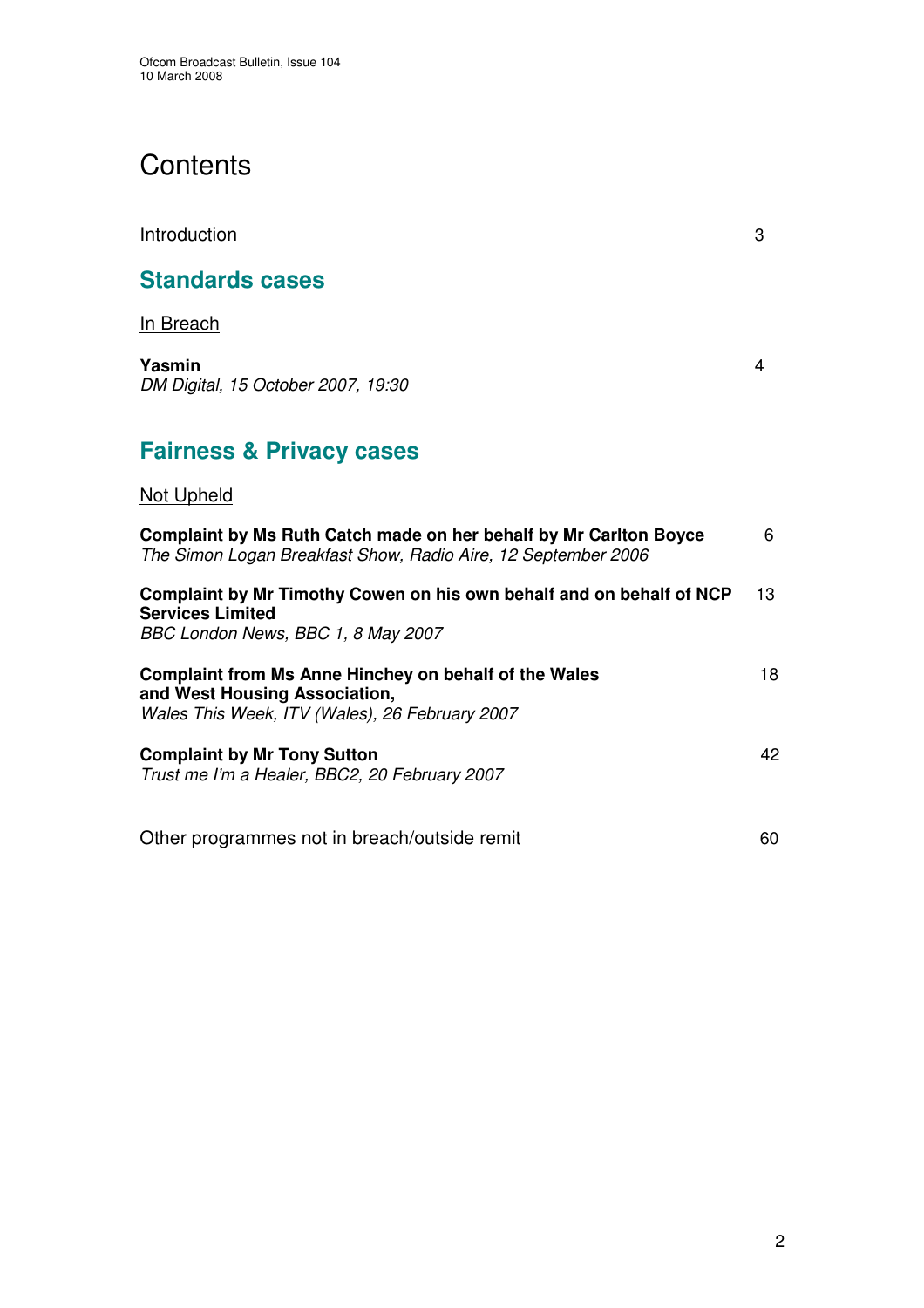## Introduction

Ofcom's Broadcasting Code ("the Code") took effect on 25 July 2005 (with the exception of Rule 10.17 which came into effect on 1 July 2005). This Code is used to assess the compliance of all programmes broadcast on or after 25 July 2005. The Broadcasting Code can be found at http://www.ofcom.org.uk/tv/ifi/codes/bcode/

The Rules on the Amount and Distribution of Advertising (RADA) apply to advertising issues within Ofcom's remit from 25 July 2005. The Rules can be found at http://www.ofcom.org.uk/tv/ifi/codes/advertising/#content

From time to time adjudications relating to advertising content may appear in the Bulletin in relation to areas of advertising regulation which remain with Ofcom (including the application of statutory sanctions by Ofcom).

It is Ofcom policy to state the full language used on air by broadcasters who are the subject of a complaint. Some of the language used in Ofcom Broadcast Bulletins may therefore cause offence.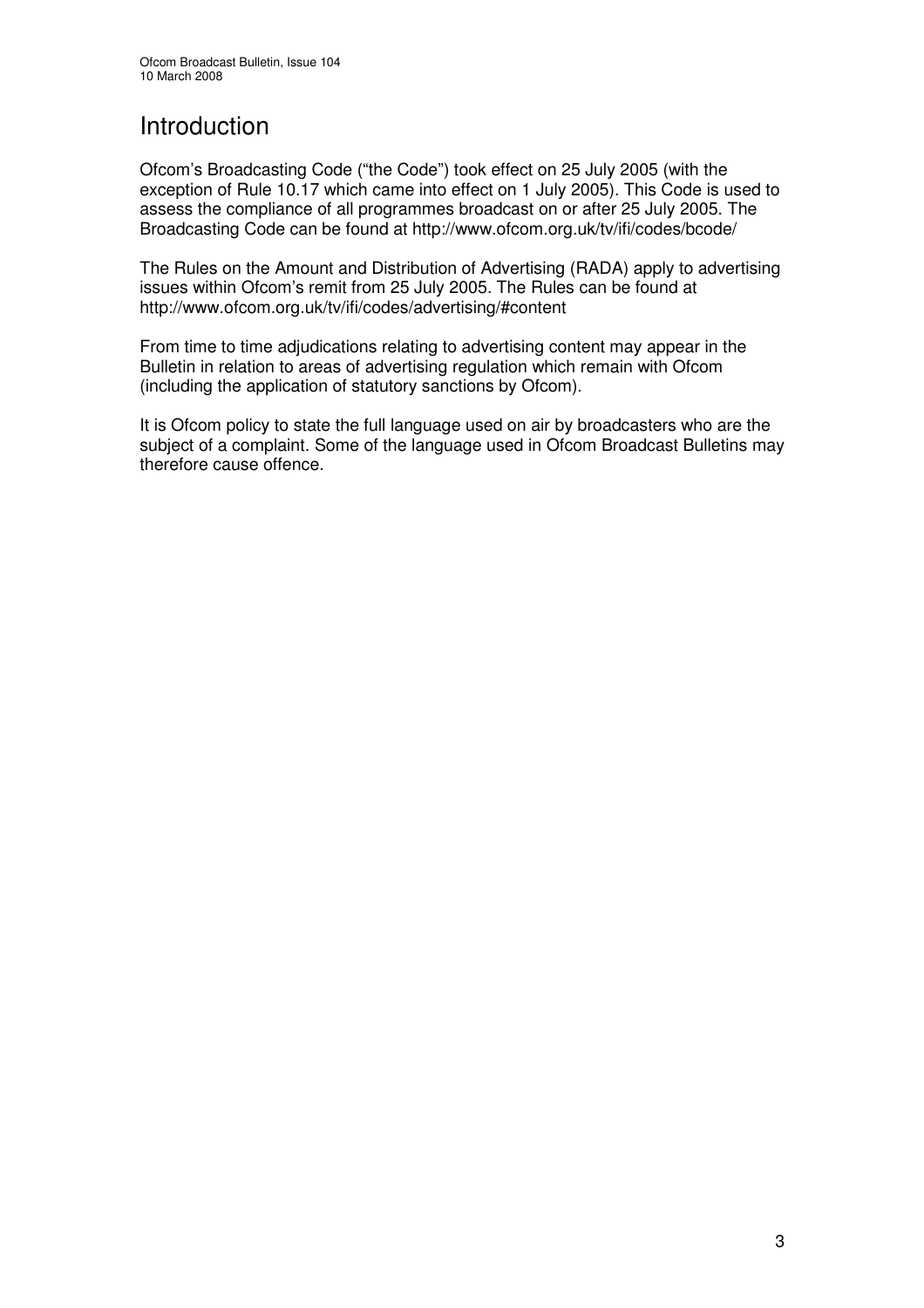## **Standards cases**

## **In Breach**

#### **Yasmin**

*DM Digital, 15 October 2007, 19:30*

#### **Introduction**

*Yasmin* is a film about the experiences of a young Muslim woman living in the Yorkshire town of Keighley, following the terrorist attacks of 11 September 2001. It has a 15 certificate from the British Board of Film Classification.

A viewer complained about the strong language used in the programme. Ofcom asked DM Digital for comments in relation to Rule 1.14 of the Code (the most offensive language must not be broadcast before the watershed) and Rule 1.16 (prewatershed use of offensive language to be justified by context; frequent use to be avoided).

#### **Response**

The broadcaster stated that it had tried as far as possible to remove any unsuitable language. It argued that the remainder of the language would have been unlikely to offend its core audience of adults. In support of this argument, it pointed out that the drama had been broadcast at 19:30, suggesting that this would have minimised any child audience. It also argued that the fact that the film was both preceded and followed by political talk shows would have further reduced the possibility it being seen by children. It also stated that the language used in the film was not frequent and was justified by the dramatic context.

#### **Decision**

The film contained a number of swear words, including "fuck/fucking" as well as other sexual references. A number of other instances had been masked in part by lowering the volume of the audio.

Ofcom's research has demonstrated that the words 'fuck' and 'fucking' are regarded as the most offensive language. By broadcasting this language in this film prior to the watershed, DM Digital was in breach of Rule 1.14 of the Code.

Although isolated use of less offensive language may be justified by context, frequent use is prohibited pre-watershed by Rule 1.16. Ofcom noted that the language complained of, together with other offensive language had occurred at regular intervals across the programme. It therefore judged that a breach of Rule 1.16 had occurred.

In July 2007 Ofcom issued guidance to broadcasters (see Broadcast Bulletin, issue 89 at http://www.ofcom.org.uk/tv/obb/prog\_cb/obb89) to remind them that they are under a clear duty to ensure that robust procedures are in place, supported by a sufficient number of appropriately qualified and trained staff, to ensure full compliance with the Code in respect to the broadcast of unsuitable material pre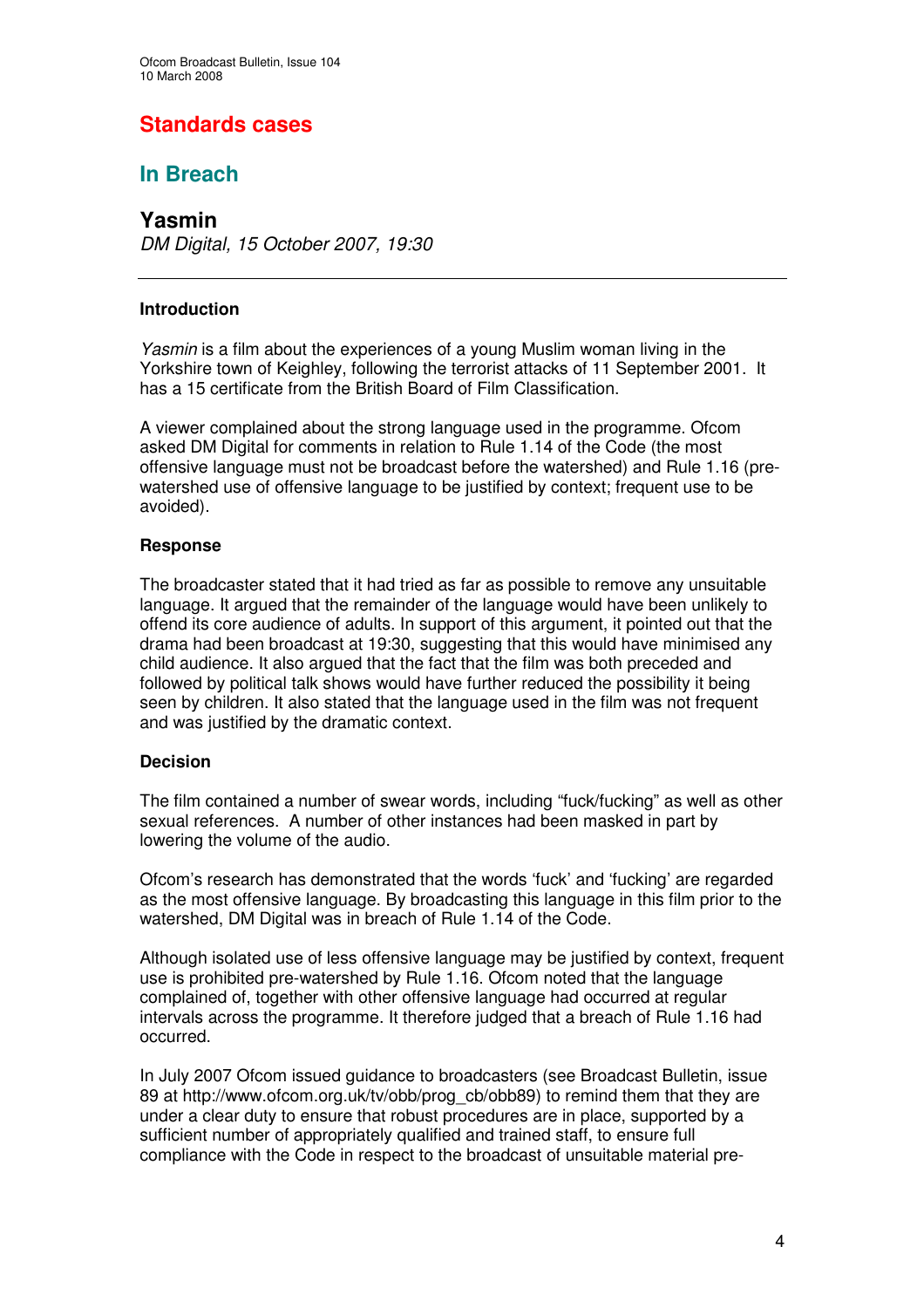watershed. Failure to have adequate compliance procedures in place to ensure compliance is a serious matter and can lead to regulatory action being taken.

#### **Breach of Rules 1.14 and 1.16**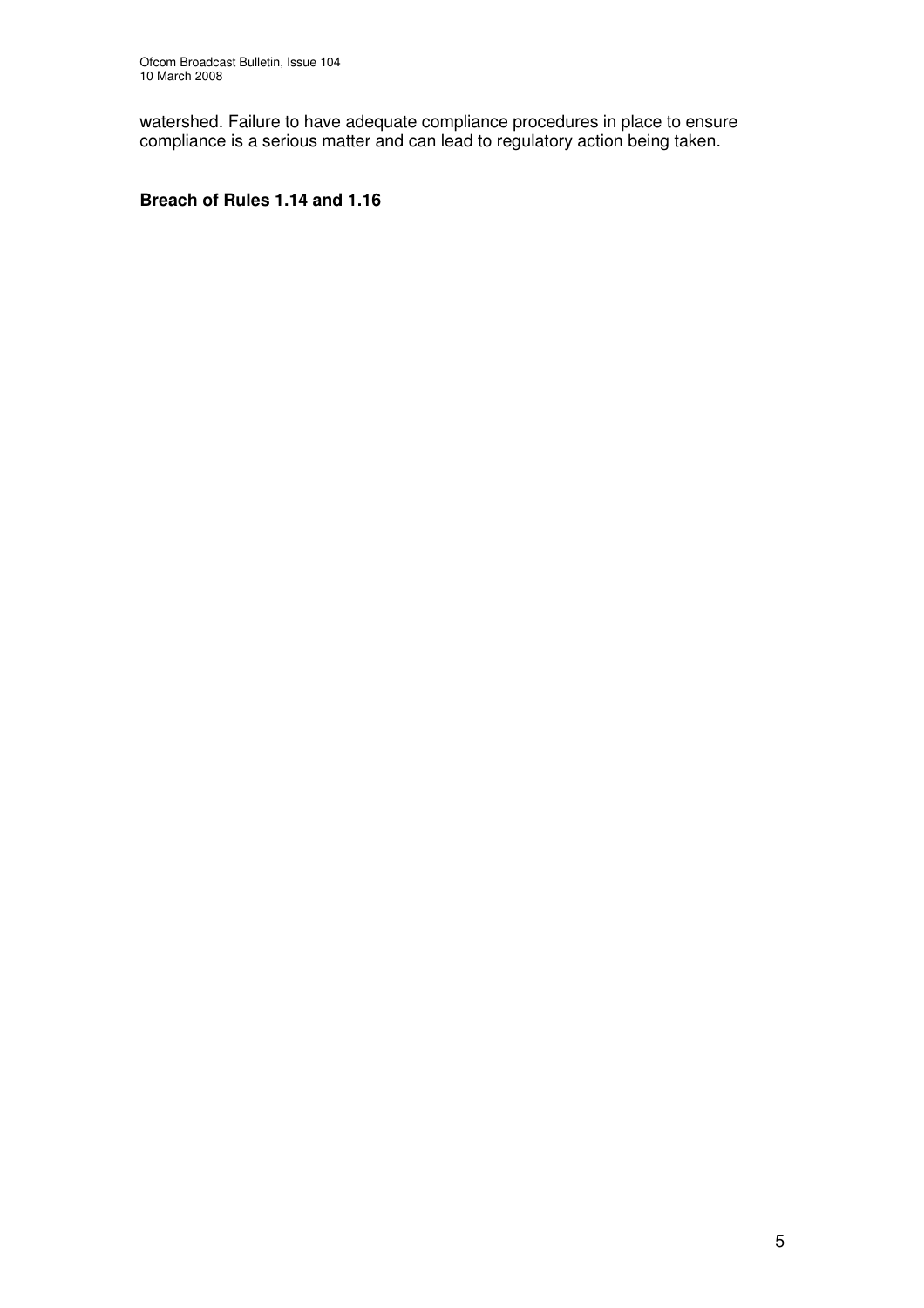# **Fairness and Privacy Cases**

# **Not Upheld**

### **Complaint by Ms Ruth Catch made on her behalf by Mr Carlton Boyce**

*The Simon Logan Breakfast Show, Radio Aire, 12 September 2006*

**Summary:** Ofcom has not upheld this complaint of unfair treatment and unwarranted infringement of privacy by Ms Ruth Catch.

On 12 September 2006, Radio Aire broadcast an edition of *The Simon Logan Breakfast Show*. At approximately 08:15, Ms Catch, an employee at HMP Leeds, called the station to inform them that a helicopter used by the programme for reporting on traffic congestion had flown over or was very near to the prison. Ms Catch's call was put through to Mr Simon Logan, the programme's presenter, and their conversation was recorded and subsequently broadcast. Ms Catch said that the airspace over and around the prison was restricted and asked for the helicopter to stop flying over the prison. Mr Logan appeared to accept that there was an exclusion zone over prisons. The conversation between Mr Logan and Ms Catch was broadcast.

Mr Carlton Boyce, a Governor at HMP Leeds, complained on behalf of Ms Catch that she was treated unfairly in the programme and that her privacy was unwarrantably infringed in both the making and broadcast of the programme.

Ofcom found as follows:

- a) Ofcom took the view that the broadcaster had a responsibility to consider whether broadcasting the conversation between Ms Catch and the presenter was likely to result in unfairness to Ms Catch. It noted that Ms Catch made her call to a number that was promoted frequently as a number to call to participate in programmes and spoke to the presenter. It also considered that there was nothing in her tone or words that would have alerted the presenter to any indication that Ms Catch did not want the conversation with him used in the subsequent broadcast. In these circumstances Ofcom found that it was reasonable for the broadcaster to take the view that the conversation was suitable for broadcast and that no unfairness resulted to Ms Catch.
- b) The tone of the conversation was light-hearted and friendly throughout and it did not appear that it was the presenter's intention to ridicule Ms Catch. No unfairness resulted from the programme's treatment of her in this regard.
- c) In relation to Ms Catch's privacy complaint Ofcom noted that Ms Catch had called the listener participation phone number; that the programme did not include her name nor any other personal details about her; and, that the subject matter of the discussion did not reveal any information of a personal or private nature. In Ofcom's view, Ms Catch did not therefore have a legitimate expectation of privacy in the making or the broadcast of the programme and there was therefore no infringement of her privacy (warranted or otherwise).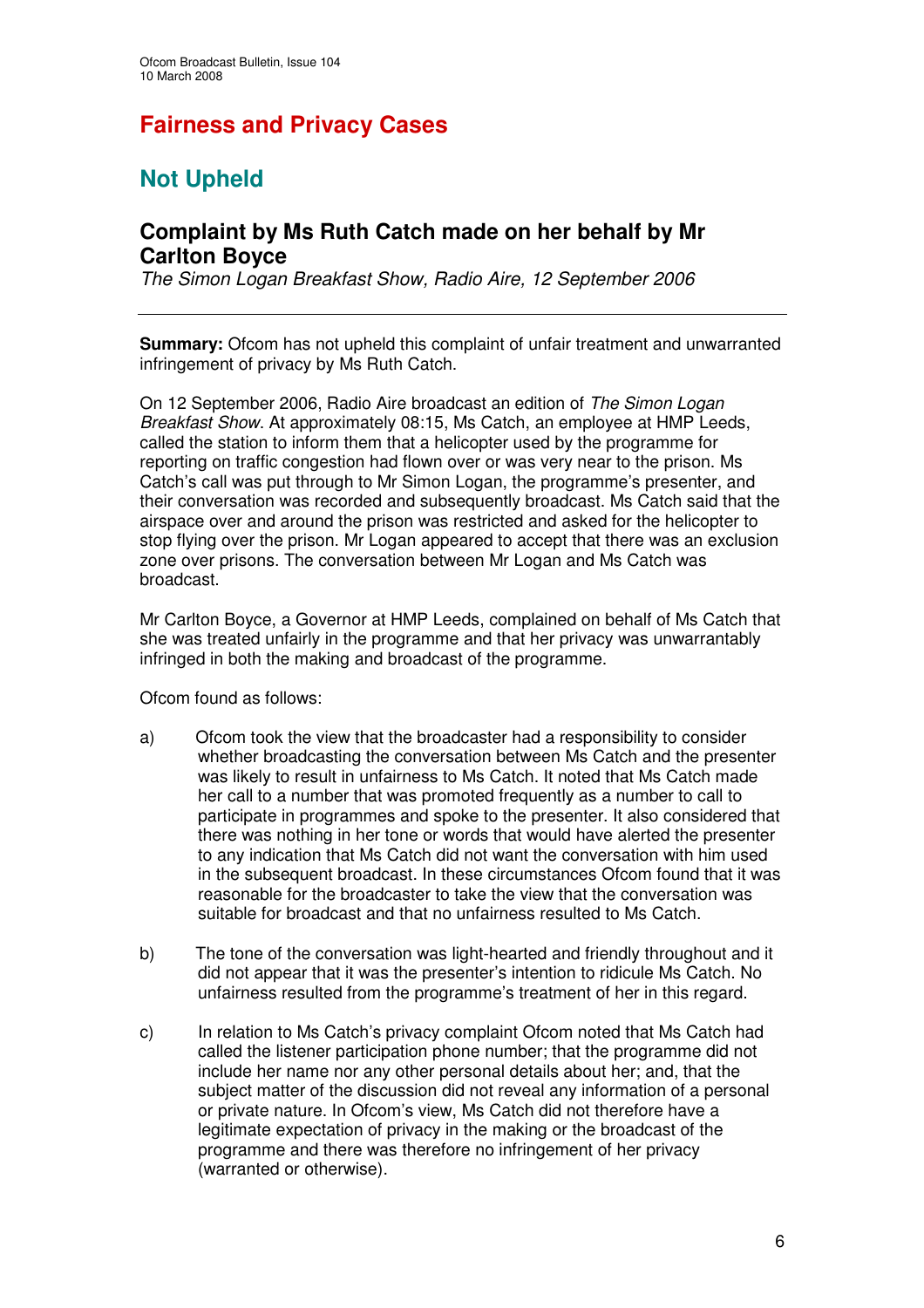#### **Introduction**

On 12 September 2006, Radio Aire broadcast an edition of *The Simon Logan Breakfast Show*. At approximately 08:15am, Ms Catch, an employee at HMP Leeds, called the station to inform them that a helicopter used by the programme for reporting on traffic congestion had flown over or was very near to the prison. Ms Catch's call was put through to Mr Simon Logan, the programme's presenter, and their conversation was recorded and subsequently broadcast. Ms Catch said that the airspace over and around the prison was restricted and asked for the helicopter to stop flying over the prison. Mr Logan appeared to accept that there was an exclusion zone over prisons<sup>1</sup>. The conversation between Mr Logan and Ms Catch was broadcast.

Mr Carlton Boyce, a Governor at HMP Leeds, complained on behalf of Ms Catch that she was treated unfairly in the programme and that her privacy was unwarrantably infringed in both the making and broadcast of the programme.

#### **The Complaint**

#### **Ms Catch's case**

In summary, Ms Catch complained that she was treated unfairly in that:

- a) She was interviewed on air without being made aware that her conversation was being broadcast.
- b) She was ridiculed by the programme's presenter, Mr Logan.

In summary, Ms Catch complained that her privacy was unwarrantably infringed in the making and the broadcast of the programme in that:

c) She was interviewed for the programme without her knowledge and her comments were broadcast without her knowledge and, although Ms Catch's name and job title at HMP Leeds were not explicitly mentioned in the broadcast, it was apparent from it where she worked and in what capacity.

#### **Radio Aire's case**

Emap, the broadcast licence holder for Radio Aire, submitted a response to Ofcom on behalf of the station.

In response to the complaint of unfair treatment, Radio Aire said in summary:

a) In response to the complaint that Ms Catch was interviewed on air without her knowledge, Radio Aire said that when Ms Catch rang the on air studio line, the call was answered by the programme's presenter and, as was normal practice, was recorded. This practice enabled the presenter to speak to callers whilst other audio, such as music or advertisements, was being broadcast. The call could then be edited for time delayed inclusion if the presenter/producer felt that the content was appropriate and suitable for broadcast.

<sup>&</sup>lt;sup>1</sup> Emap informed Ofcom that the helicopter had confirmed, through the Civil Aviation Authority, that there was no such restricted airspace over HMP Leeds.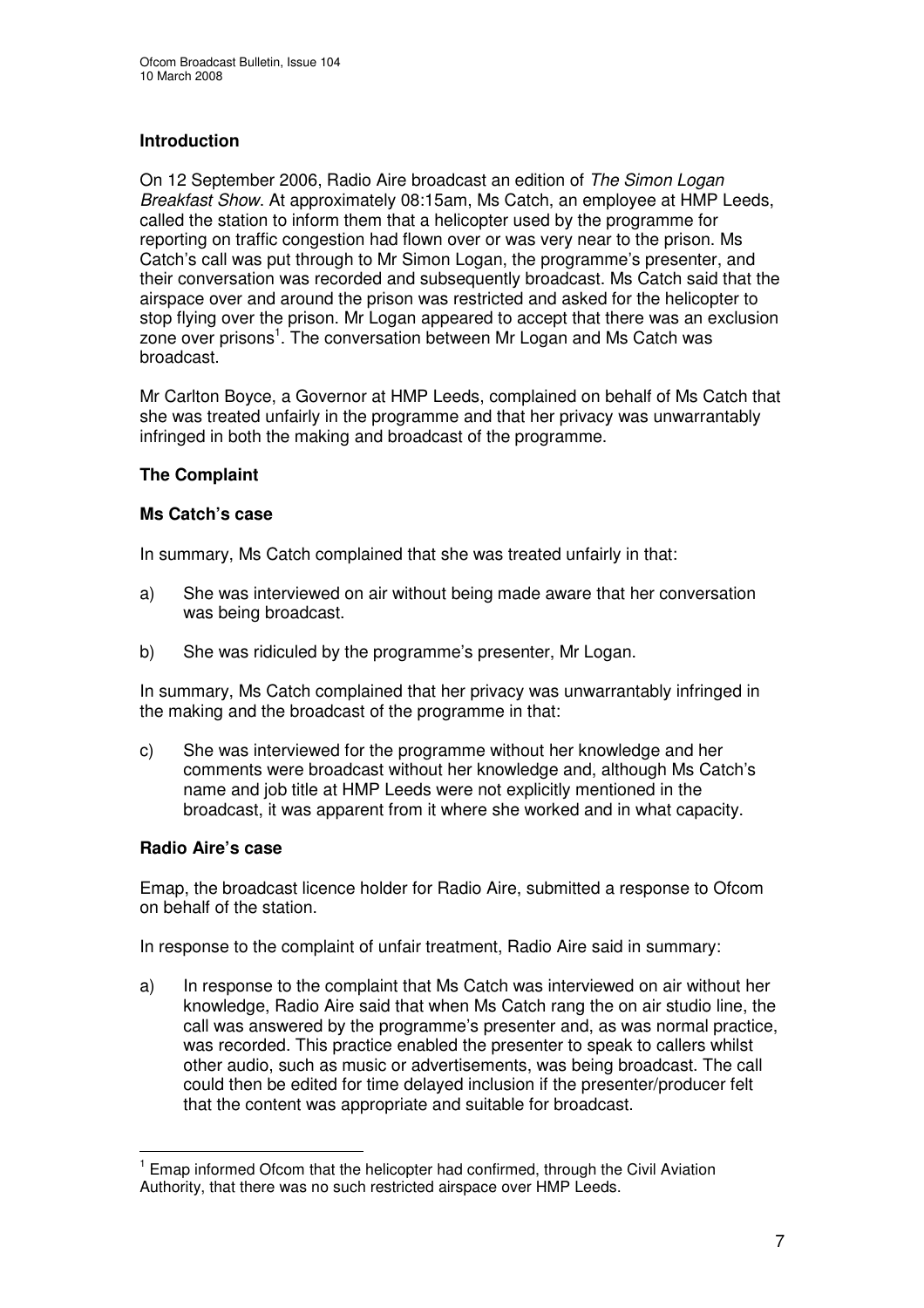The studio number was announced many times each day during the course of *The Simon Logan Breakfast Show* and other programmes. The number was actively promoted as a number used for listener participation and was announced as an invitation to take part in the programme. The number was different from that of the main station phone line, which was shown as the main line in phone directory listings and on the station's website. The number called by Ms Catch was only mentioned on air as a listener participation line and under the "on air" DJ listings on the station website. Emap argued that it was therefore inconceivable that someone familiar with the listener participation line number did not also know that this was the studio line, used for participation in programming. During the call, Ms Catch said on three separate occasions that the helicopter had "just flown over" the prison. The clear implication from these comments was that she made the call immediately after seeing the helicopter. To do this, she must have been familiar with the listener participation number.

b) In response to the complaint that Ms Catch was ridiculed, Radio Aire said that whilst Ms Catch's call was about the proximity of the traffic helicopter above Leeds prison, the tone of the call was light hearted and humorous, relying on characters portrayed in a popular television programme about a prison. Ms Catch played along with presenter during the call. She seemed to be familiar with his style and sense of humour and there was no indication that she felt in any way uncomfortable about with the tone, or direction of, the conversation. The call ended harmoniously with Ms Catch saying "cheers", which was far from an expression of disapproval or concern.

Radio Aire said that during the day of the broadcast, Radio Aire's Managing Director, the Programme Director and the presenter were in communication with Ms Catch by telephone and email. They apologised for any unintentional offence caused to her by the broadcast.

In response to the complaint that Ms Catch's privacy was unwarrantably infringed in the making and the broadcast of the programme, Radio Aire said in summary that:

c) Although the breakfast show was not a phone-in programme per se, contributions from listeners formed an integral part of the show and the studio line was clearly announced as an opportunity for listeners to participate in the programme. Ms Catch would have been readily aware that she was using the studio line and how calls to that number were used.

#### **Ms Catch's comments**

In summary Ms Catch said in response to Radio Aire's statement:

- a) When she called the number, she did not know that the call was going to be broadcast throughout Yorkshire and there was no mention of this when she spoke to the presenter. Ms Catch remembered telephone numbers and felt that one that was played often on air stuck in her mind. She considered that the presenter should have made her aware that her call was being recorded for transmission.
- b) Ms Catch had felt that it would be better to speak to the presenter in a jovial tone rather than being aggressive.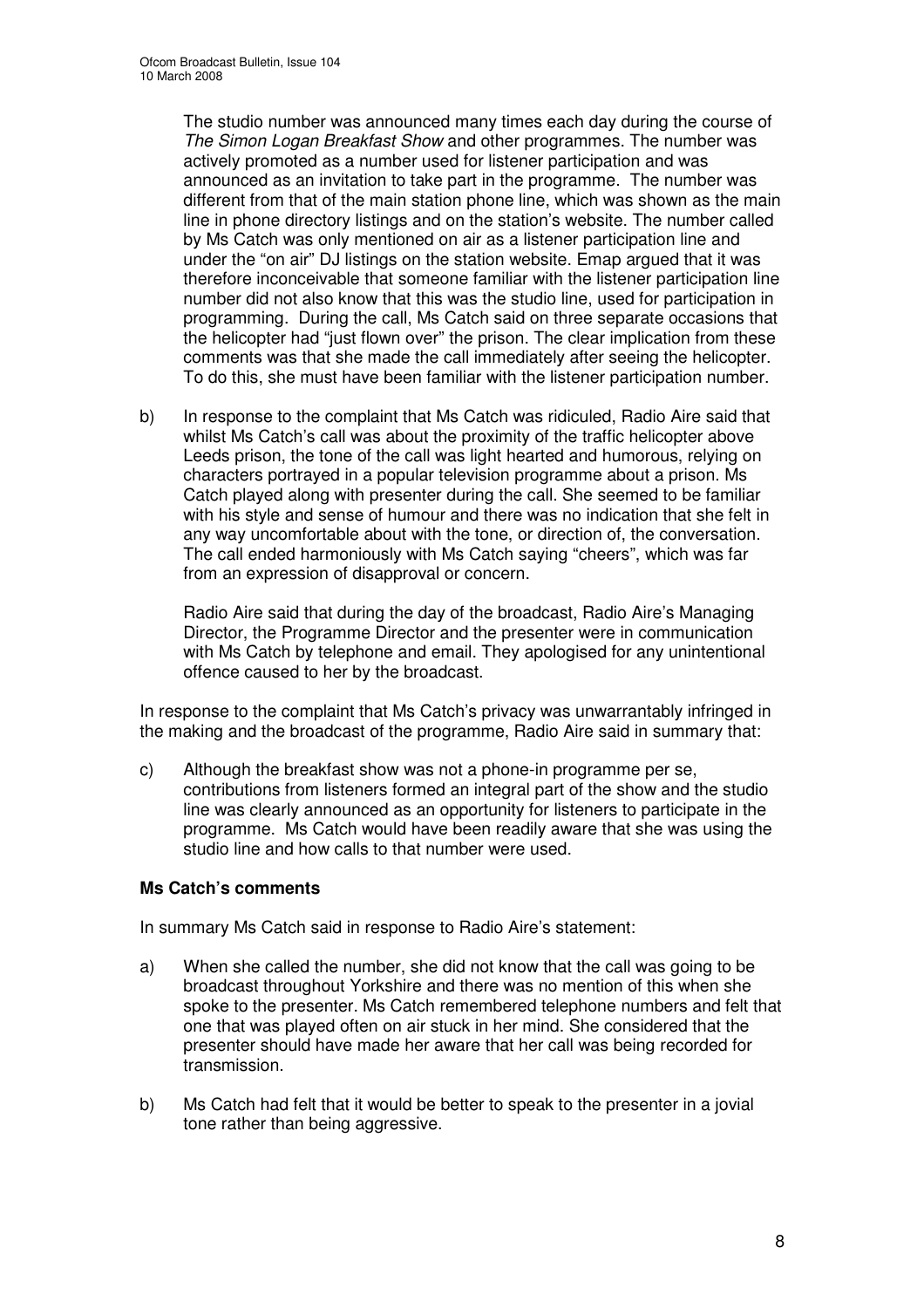As regards the phone call the presenter made to Ms Catch in the afternoon, she did not feel that she had received an apology.

#### **Radio Aire's comments**

In summary Radio Aire said in response to Ms Catch's comments:

- a) It was difficult to accept that someone who readily admitted to listening to the station for lengthy periods of time would not be aware that the phone number given out by presenters was for audience participation. It was used for listener dedications, anecdotes, competitions, or contributions to an on air discussion and announced as such when listeners are invited to call. Emap said that it was constantly and consistently promoted for audience interaction and someone who had it committed to memory must be well aware of its purpose and the likelihood of transmission.
- b) Towards the end of the call, when Ms Catch said to the presenter: "*Can you just tell him to stop flying over the prison*", the tone of her voice was not consistent with someone who felt humiliated or embarrassed. She could clearly be heard laughing. From the tone of the call it was difficult to accept that she appeared to be concerned about any of the content or that she would be humiliated by the inclusion of it during the programme.

Radio Aire was sorry to have inadvertently caused Ms Catch concern and the station tried to resolve the matter as soon as it came to their attention. Radio Air regretted that the efforts made failed to establish a rapport with Mr Boyce and Ms Catch and said that they would like to assure them that they did not wish to humiliate any of our listeners and regret that Ms Catch felt that they did so in her case. They apologised for any unintentional embarrassment she may have been caused.

#### **Decision**

Ofcom's statutory duties include the application, in the case of all television and radio services, of standards which provide adequate protection to members of the public and all other persons from unfair treatment in programmes included in such services. Where there appears to have been unfairness in the making of the programme, this will only result in a finding of unfairness, if Ofcom finds that it has resulted in unfairness to the complainant in the programme as broadcast.

In carrying out its duties, Ofcom has regard to the need to secure that the application of these standards is in the manner that best guarantees an appropriate level of freedom of expression. Ofcom is also obliged to have regard, in all cases, to the principles under which regulatory activities should be transparent, accountable, proportionate and consistent and targeted only at cases in which action is needed.

The complaint was considered by Ofcom's Executive Fairness Group. In reaching a decision about this complaint Ofcom considered the written submissions of both parties, a recording of the programme and a transcript.

Ofcom's findings in relation to Ms Catch's specific heads of complaint are outlined below:

a) Ofcom first considered Ms Catch's complaint that she was interviewed on air without being made aware that her conversation was being broadcast.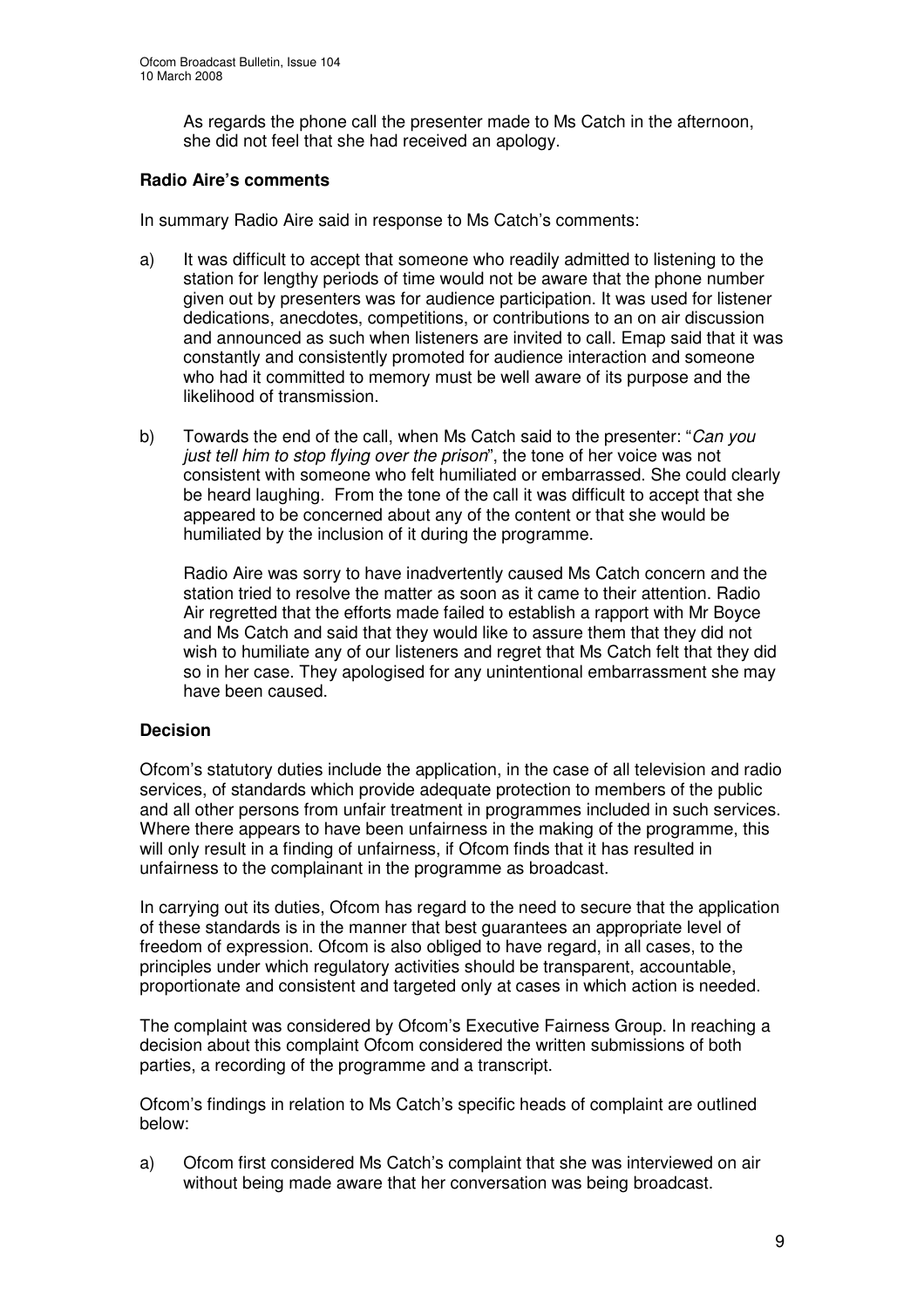In considering this head of complaint, Ofcom took into account Practice 7.3 of the Code. Practice 7.3 states that broadcasters should take steps to ensure that a person invited to make a contribution to a programme is in a position to give informed consent to their participation.

Ofcom noted first that Ms Catch was not calling the station to make a formal request on behalf of the prison for the helicopter to cease flying over its airspace, nor did she suggest to the presenter that she was doing so. Ofcom accepted that it was not Ms Catch's intention to participate in a conversation on air. Ofcom noted from Ms Catch's complaint that she thought her call was broadcast live on air. However the broadcaster clarified that the material was recorded and then subsequently broadcast. In Ofcom's view, having received a call to the listener participation phone line and recorded the call, the broadcaster had a responsibility to consider whether broadcasting the conversation between Ms Catch and the presenter was likely to result in unfairness to Ms Catch. Ofcom noted that Ms Catch made her call to a telephone number that was promoted frequently on air as a number to call to participate in programmes, rather than, for example, an office phone number. It also noted that she spoke to the presenter of the programme rather than to a member of the production team. Furthermore, Ofcom considered that there was nothing in Ms Catch's tone or demeanour during the course of her conversation with the presenter that should have alerted him to any discomfort on her part about the conversation. Nor did she give any indication that she did not want the conversation it to be broadcast. In these circumstances, it was reasonable for the programme makers to take the view that Ms Catch would have no objections to the conversation being broadcast and Ofcom therefore found no unfairness to Ms Catch in the broadcast of the conversation.

Ofcom therefore found no unfairness to Ms Catch in this respect.

b) Ofcom next considered Ms Catch's complaint that she was unfairly ridiculed by the programme's presenter.

In considering this head of complaint, Ofcom took into account Practice 7.2 of the Code, as set out under decision head a) above. Practice 7.2 states that broadcasters and programme makers should normally be fair in their dealings with potential contributors to programmes unless, exceptionally, it is justified to do so.

Ofcom listened to the recording of the broadcast conversation between Ms Catch and the presenter. The conversation was as follows:

| "Presenter: | It's 8.51 now quick call.                                  |
|-------------|------------------------------------------------------------|
| Ms Catch:   | Hello, I'm calling from Leeds Prison.                      |
| Presenter:  | Oh, are ya, are ya trying to escape?                       |
| Ms Catch:   | No, I'm not I'm trying to stop an escape attempt, has your |
|             | helicopter just flown over our prison?                     |
| Presenter:  | I don't think it's allowed to fly over your prison is it?  |
| Ms Catch:   | Well                                                       |
| Presenter:  | Isn't there some rules about helicopters and prisons?      |
| Ms Catch:   | There is (studio laughter) but there's one that's just     |
|             | flown over                                                 |
| Presenter:  | Yeah                                                       |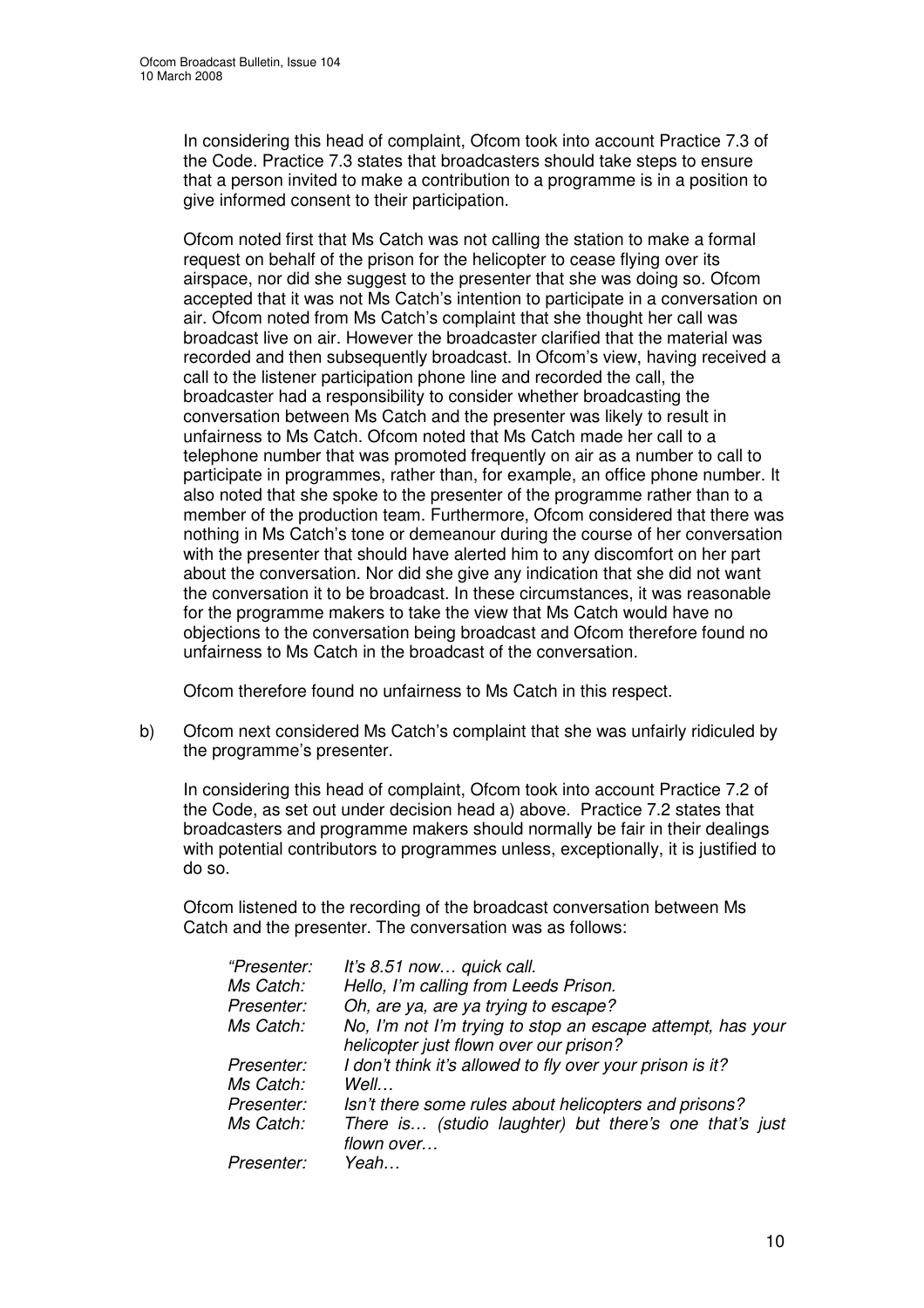| Ms Catch:           | and it's just done a traffic report from Gilsum so it's<br>pretty close.               |
|---------------------|----------------------------------------------------------------------------------------|
| Presenter:          | Right                                                                                  |
| Ms Catch:           | and if it is yours it literally has just flown straight over<br>the top of the prison. |
| Presenter:          | Has it?                                                                                |
| Ms Catch:           | Yes.                                                                                   |
| Presenter:          | It's when that ladder starts being lowered, that's when you<br>really start worrying.  |
| Ms Catch:           | 200 feet up, 2 kilometres round, that's the exclusion zone.                            |
| Presenter:          | Is it? Right Are you, er, are you a big butch prison<br>quard?                         |
| Ms Catch:           | Well, considering I'm female, no, I'm not butch.                                       |
| Presenter:          | You're not butch?                                                                      |
| Ms Catch:           | No.                                                                                    |
| Presenter:          | You're not the freak off, er, Cell Block H?                                            |
| Ms Catch:           | No.                                                                                    |
| Presenter:          | No.                                                                                    |
| Ms Catch:           | I am not.                                                                              |
| Presenter:          | You haven't got you haven't got any plastic gloves?<br>(Studio laughter).              |
| Ms Catch:           | I have got plastic gloves.                                                             |
| Presenter:          | Oh have you? (Laughs)                                                                  |
| Ms Catch:           | can you just tell him to stop (laughing) flying over the<br>prison?                    |
| Female              |                                                                                        |
| Presenter:          | I'll have a word!                                                                      |
| Presenter:          | Yeah, we'll tell him, yeah.                                                            |
| Ms Catch:           | Thank you very much.                                                                   |
| Presenter:<br>tell? | It's making the prison staff nervous, can't you, can't you                             |
| Ms Catch:           | Well he's doing it all the time!                                                       |
| Presenter:          | Is he?                                                                                 |
| Ms Catch:           | Yes.                                                                                   |
| Presenter:          | Well it's outrageous isn't it?                                                         |
| Ms Catch:           | Isn't it!                                                                              |
| Presenter:          | Well, I'll have a word.                                                                |
| Ms Catch:           | Get em told off!                                                                       |
| Presenter:          | Alright! Thanks for you call.                                                          |
| Ms Catch:           | Cheers!                                                                                |
| Presenter:          | Goodbye.                                                                               |
| Ms Catch:           | Bye bye."                                                                              |

Ofcom noted that the station and the presenter took steps to apologise to Ms Catch for any offence that might have been caused to her as a result of the broadcast of the conversation.

In considering whether there was any unfairness to Ms Catch in the broadcast, Ofcom took into account not only the words used but also the tone of the conversation. Ofcom accepted that Ms Catch had called the station to discuss a potentially serious matter, namely a helicopter flying over the prison. However the tone of the conversation between her and the presenter was light-hearted and friendly throughout the broadcast. Although the presenter made some jokes about prison officers, Ofcom did not consider that these were intended to ridicule Ms Catch or that listeners would have felt that she was being ridiculed.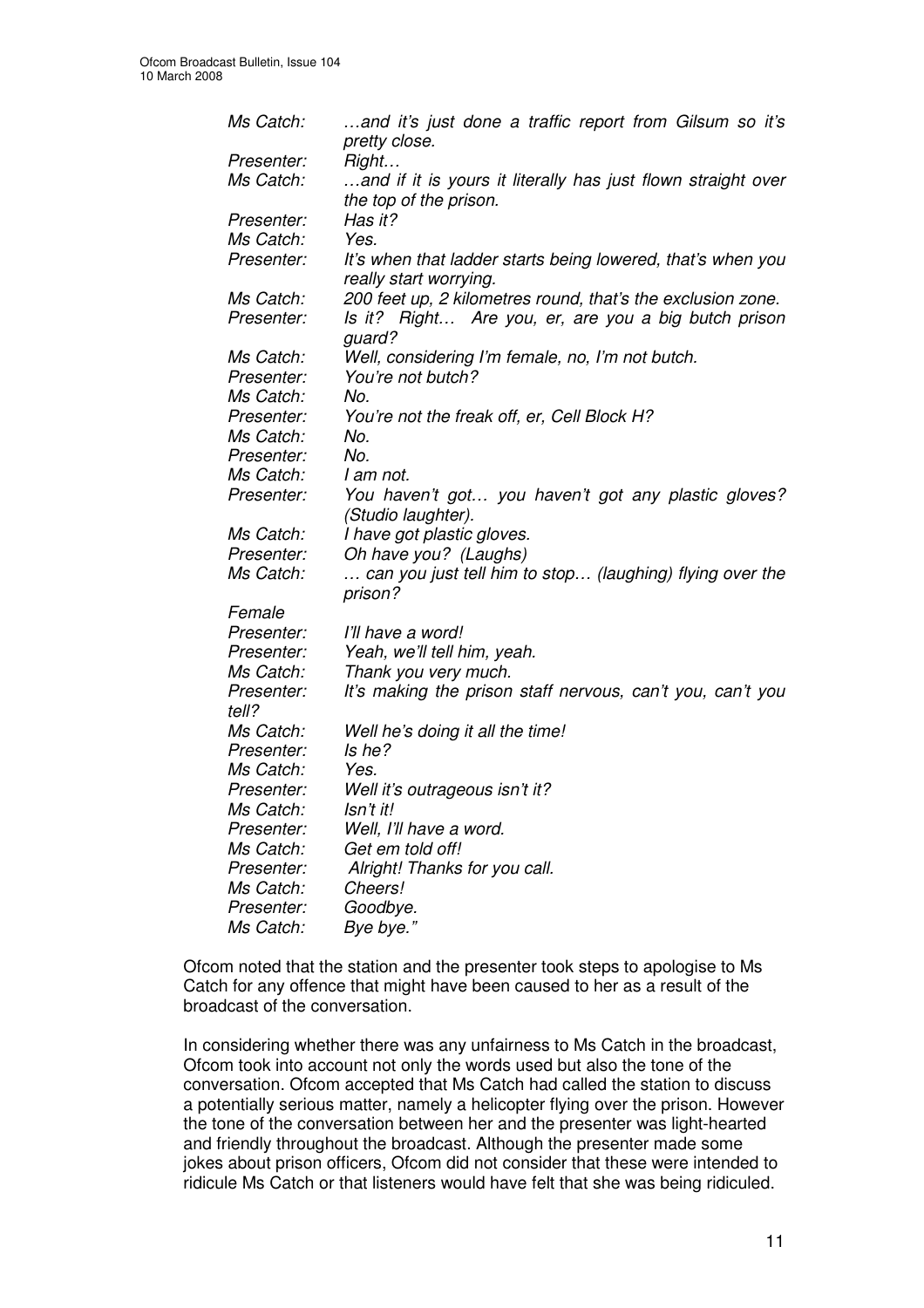Furthermore, Ms Catch's tone throughout the conversation indicated that she was happy to participate in it.

Ofcom therefore found no unfairness to Ms Catch in this respect.

c) Ofcom went on to consider Ms Catch's complaint that her privacy was unwarrantably infringed in the making and the broadcast of the programme.

In Ofcom's view, the line to be drawn between the public's right to information and the citizen's right to privacy can sometimes be a fine one. In considering complaints about the unwarranted infringement of privacy, Ofcom will therefore, where necessary, address itself to three distinct questions: First, does the complainant have a legitimate expectation of privacy in the circumstances of the case? Second, if so, has there been an infringement of privacy? Third, if there has been an infringement of privacy was the infringement warranted? (as per Rule 8.1 of the Code).

Ofcom first considered whether Ms Catch had a legitimate expectation of privacy in the making of the programme. Ofcom appreciated from Ms Catch's complaint that she stated she was not aware that her call to the station would be recorded (and broadcast), however Ofcom considered that, as set out under decision head a) above, Ms Catch was clearly calling a telephone number that was broadcast frequently on air as a number to call to participate in programmes and spoke to the presenter. It was therefore reasonable in the circumstances for the broadcaster to record the conversation. In Ofcom's view therefore Ms Catch did not have a legitimate expectation of privacy in relation to the making of the programme.

Ofcom next considered whether Ms Catch had a legitimate expectation of privacy in relation to the broadcast of the programme. In Ofcom's view having recorded a call it is the broadcaster's responsibility to consider whether that call should be broadcast, and given that responsibility it was legitimate for Ms Catch to have some expectation that her call would not be broadcast. However, that expectation was diminished by the fact that she called the listener participation number (as discussed above). It was further diminished by the fact that, although it was clear from the broadcast conversation where Ms Catch worked, her name was not broadcast nor were any other personal details given on air about her. Furthermore the subject matter of the broadcast discussion did not reveal any information of a personal or private nature. In Ofcom's view therefore Ms Catch did not have a legitimate expectation of privacy in relation to the broadcast of the programme.

Given that Ofcom found that, in these circumstances, Ms Catch did not have a legitimate expectation of privacy in relation either to the making or the broadcast of the programme, there was therefore no infringement of her privacy in the making or the broadcast of the programme. It was not therefore necessary for Ofcom to go on to consider whether or not any infringement was warranted.

**Accordingly the Executive Fairness Group has not upheld the complaint of unfair treatment and unwarranted infringement of privacy.**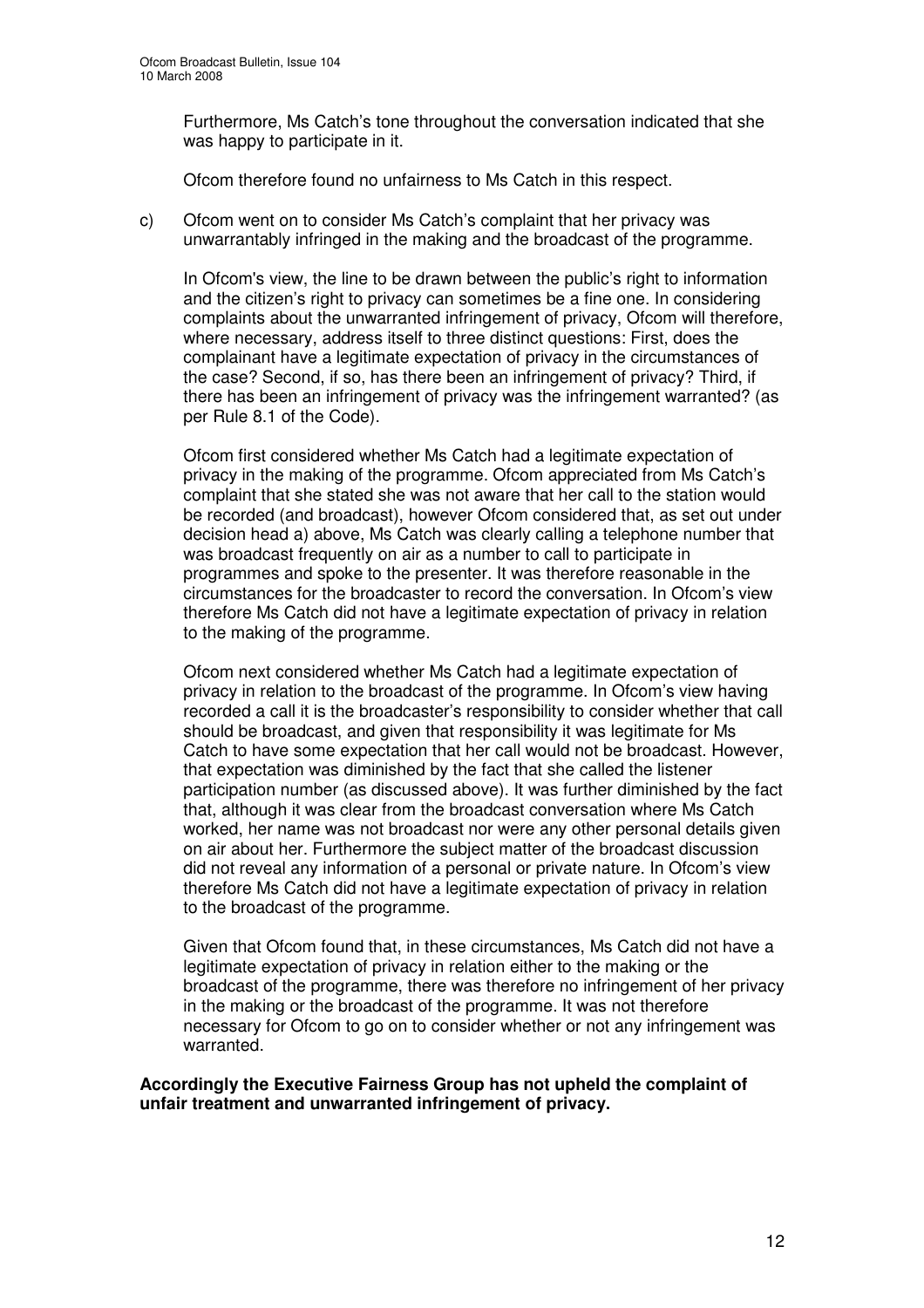## **Complaint by Mr Timothy Cowen on his own behalf and on behalf of NCP Services Limited**

*BBC London News, BBC 1, 8 May 2007*

**Summary:** Ofcom has not upheld this complaint of unfair treatment by Mr Cowen on his own behalf and on behalf of NCP Services Limited ("NCP").

Mr Cowen, Director of Communications for NCP, was interviewed by the BBC for a report broadcast on 8 May 2007 in BBC London News concerning the issue of financial incentives for numbers of parking tickets issued in parking enforcement contracts. The report indicated that the parking enforcement service operated by NCP for the Royal Borough of Kensington and Chelsea was structured around a specific numerical target and that failure to meet that target would have resulted in a reduction in the fees paid to NCP. The report included a comment from Mr Edmund King of the RAC Foundation (who was not named in the report) and, immediately afterwards, a comment from NCP's Director of Communications, Mr Cowen.

Mr Cowen complained that he and NCP were treated unfairly in the programme as broadcast in that he was misled about the nature and purpose of the programme, his views were misrepresented in the programme and his interview was edited unfairly to exclude the "main thrust" of his comments.

In summary, Ofcom found that there was no unfairness to Mr Cowen or NCP. Ofcom was satisfied that Mr Cowen was given sufficient information by the BBC to enable him to give informed consent to be interviewed on NCP's behalf for the programme. Ofcom also found that Mr Cowen's views had not been misrepresented in the programme and that his and, therefore, NCP's, position was reflected fairly in the programme.

#### **Introduction**

On 8 May 2007, BBC 1 broadcast an edition of *BBC London News*. The programme included a report which indicated that the parking enforcement service operated by NCP for the Royal Borough of Kensington and Chelsea was structured around a specific numerical target and that failure to meet that target would have resulted in a reduction in the fees paid to NCP. The report included a comment from Mr Edmund King of the RAC Foundation (who was not named in the report) and, immediately afterwards, a comment from NCP's Director of Communications, Mr Cowen.

Mr Cowen complained to Ofcom that he and NCP were treated unfairly in the programme as broadcast.

#### **The Complaint**

#### **Mr Cowen's and NCP's case**

In summary, Mr Cowen complained that he and NCP were treated unfairly in the programme as broadcast in that:

a) He was misled about the nature of the report and therefore was not able to give informed consent to participate. Specifically, Mr Cowen complained that, having explained to the BBC that comments regarding a particular parking enforcement contract could only be made by the relevant local authority, the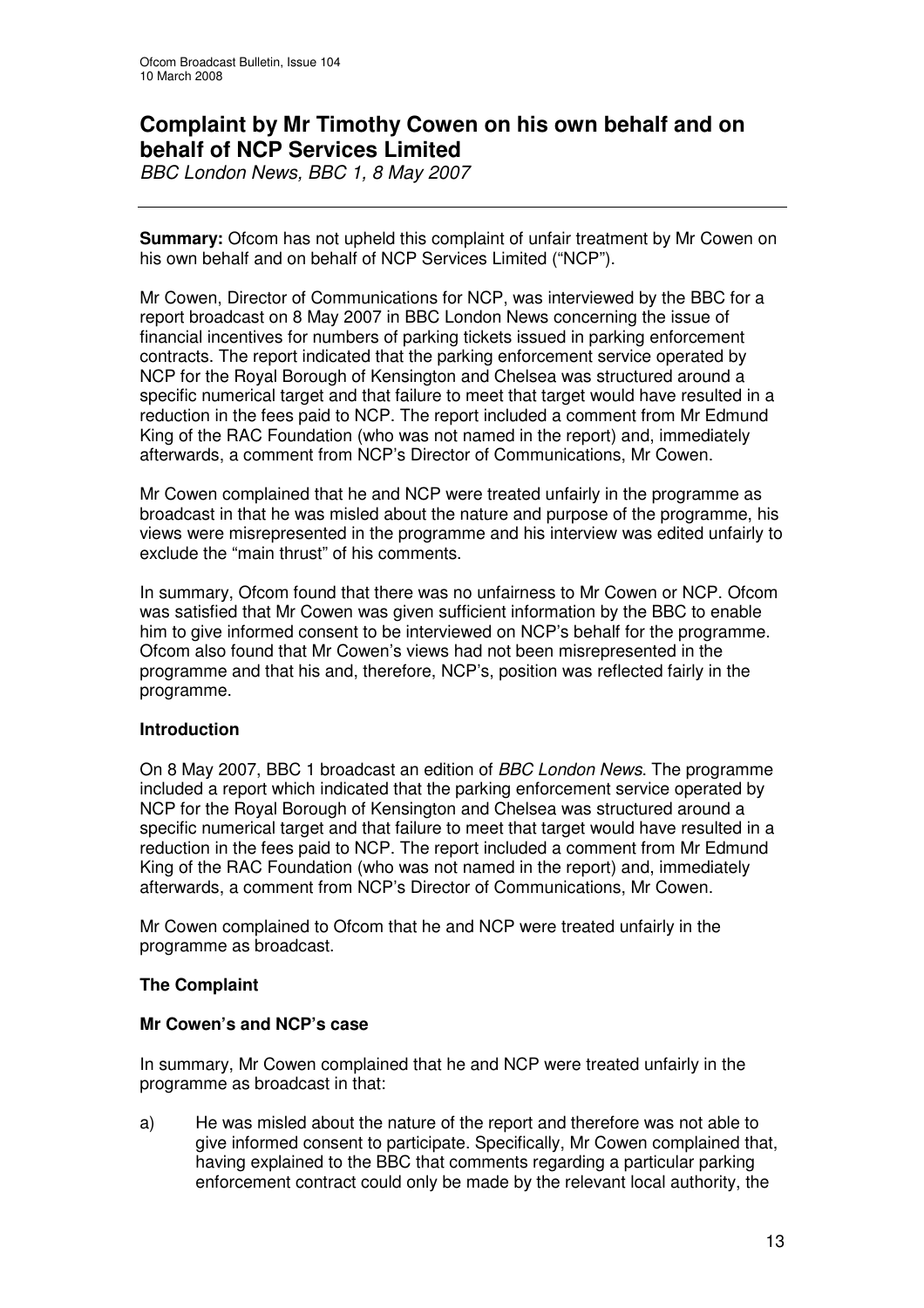BBC had told him that "the report was not simply about the Royal Borough of Kensington and Chelsea but was about a wider debate regarding parking enforcement." However, in fact, the report had focused primarily on Kensington and Chelsea.

- b) His views were misrepresented in the report. The report incorrectly stated that NCP agreed with comments made by Mr Edmund King of the RAC Foundation, who also appeared in the report. Mr Cowen was not shown Mr King's statement; he complained that if he had been, he would have disagreed with it.
- c) The BBC unfairly edited his interview to exclude the "main thrust" of his comments, namely that "the issue of incentives in parking enforcement [was] one for the Department of Transport to clear up through statutory guidance."

#### **The BBC's case**

In summary, and in response to Mr Cowen's and NCP's complaint, the BBC said that:

- a) The BBC had informed NCP and Mr Cowen that it would be running a story in that day's *BBC London News* that related to annual minimums in parking enforcement contracts. The BBC said that it had told NCP and Mr Cowen that the report would reference wider material than just the NCP contract with Kensington and Chelsea. The report did so: it referred to the fact that the British Parking Association was investigating the situation in relation to another London borough. Mr Cowen was informed of the identity of the other contributors to the report (Mr King of the RAC Foundation and Nicolas Paget-Brown, a Kensington and Chelsea councillor) before his interview was recorded. Mr Cowen was fully aware that the numeric targets in the Kensington and Chelsea contract with NCP were the crux of the report as the issue was put specifically to him in his interview. Further, the story was already in the public domain, having run in the lunchtime edition of *BBC London News*.
- b) When he was interviewed by the BBC, Mr Cowen had stated that NCP did not support contracts based on financial incentives for the numbers of penalty notices issued, although this was not included in the programme as broadcast. The point made in the report was that essentially NCP agreed with the RAC Foundation that clauses in parking enforcement contracts specifying annual minimums were undesirable. In a brief report, the BBC argued that paraphrasing was essential.
- c) Mr Cowen had made two main points in his interview: (i) NCP's support for statutory guidance; and (ii) NCP's view that the best contracts were those based on key performance issues, such as training standards, hours of parking attendant deployment and the accuracy of penalty notices issued. The BBC said its report had been edited with the aim of putting the audience in a position to form their own view of the issues. The extract of Mr Cowen's interview that was broadcast in the programme was the most germane to the report and, in the BBC's view, no useful purpose would have been served by the inclusion, in a very brief report, of Mr Cowen's point regarding NCP's support for statutory guidance.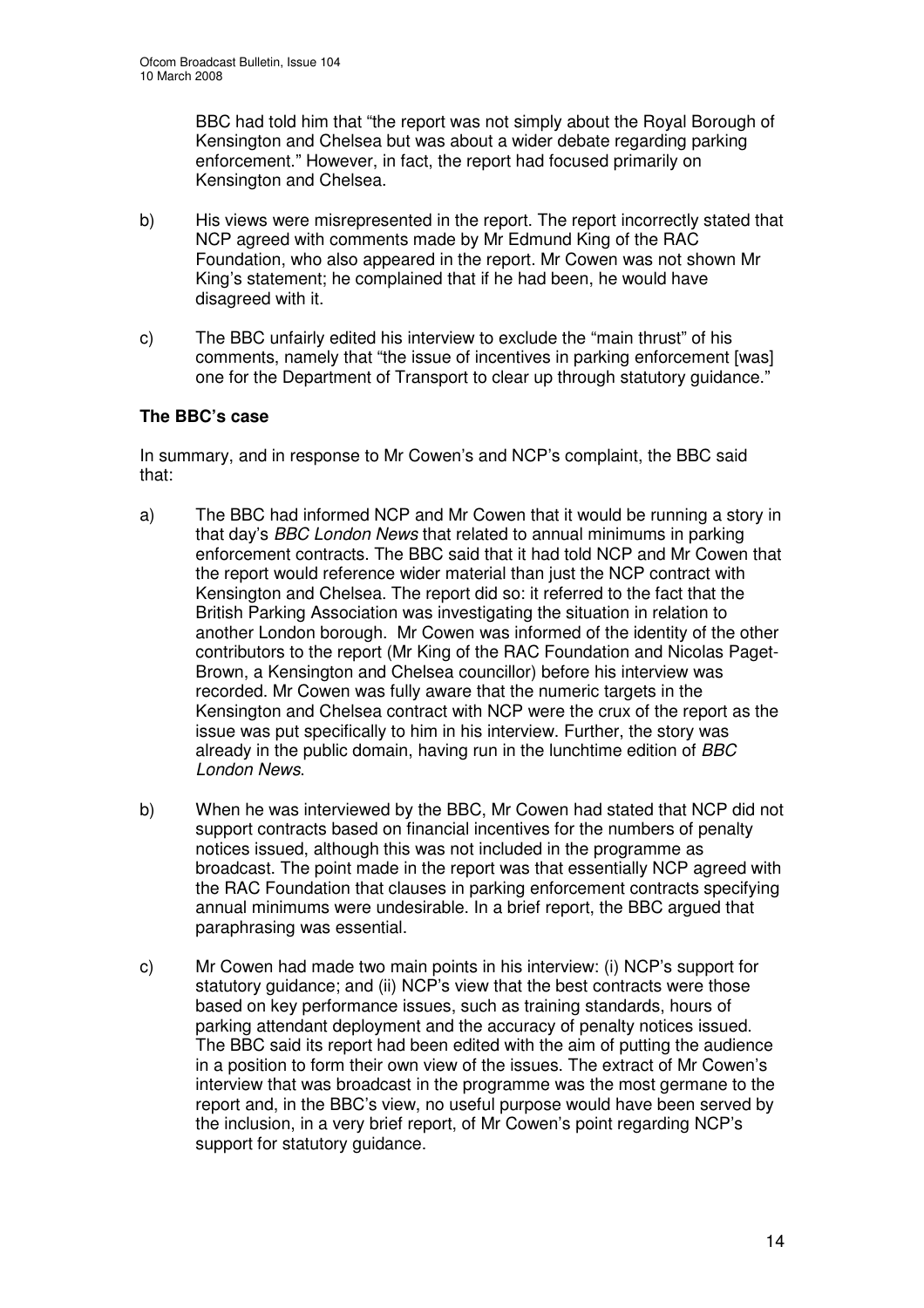#### **Decision**

Ofcom's statutory duties include the application, in the case of all television and radio services, of standards which provide adequate protection to members of the public and all other persons from unfair treatment in programmes included in such services. Where there appears to have been unfairness in the making of the programme, this will only result in a finding of unfairness if Ofcom finds that it has resulted in unfairness to the complainant in the programme as broadcast.

In carrying out its duties, Ofcom has regard to the need to secure that the application of these standards is in the manner that best guarantees an appropriate level of freedom of expression. Ofcom is also obliged to have regard, in all cases, to the principles under which regulatory activities should be transparent, accountable, proportionate, consistent and targeted only at cases in which action is needed.

This case was considered by Ofcom's Executive Fairness Group. Ofcom considered the complaint and the broadcaster's response, together with recordings and transcripts of the programme as broadcast and the un-transmitted footage of Mr Cowen's interview.

Ofcom found as follows:

a) Ofcom first considered Mr Cowen's complaint that he was misled about the nature of the report and was therefore unable to give informed consent to participate. In considering this head of complaint, Ofcom took into account Practice 7.3 of the Code which provides that:

"Where a person is invited to make a contribution to a programme…they should normally, at an appropriate stage:

- be told the nature and purpose of the programme, what the programme is about and be given a clear explanation of why they were asked to contribute…;
- be told what kind of contribution they are expected to make, for example, live, pre-recorded, interview, discussion, edited, unedited, etc;
- be informed about the areas of questioning and, wherever possible, the nature of other likely contributions…

Taking these measures is likely to result in the consent that is given being 'informed consent'."

Ofcom noted that Mr Cowen stated in his complaint that NCP had been contacted by the BBC and asked to comment on camera following an article in that day's Daily Telegraph. Further, that Mr Cowen stated in his complaint that the article had alleged that the contract between NCP and Kensington and Chelsea involved a financial incentive to maximise the issue of parking tickets. Ofcom also noted that Mr Cowen stated in his complaint that he "was assured [by the BBC] that the report was not simply about the Royal Borough of Kensington and Chelsea but was about a wider debate regarding parking enforcement." Ofcom also noted that the BBC stated in its response to the complaint that the issue of financial incentives for numbers of parking tickets issued in Kensington and Chelsea had been reported on in the lunchtime edition of *BBC London News.* After reviewing the un-transmitted footage of Mr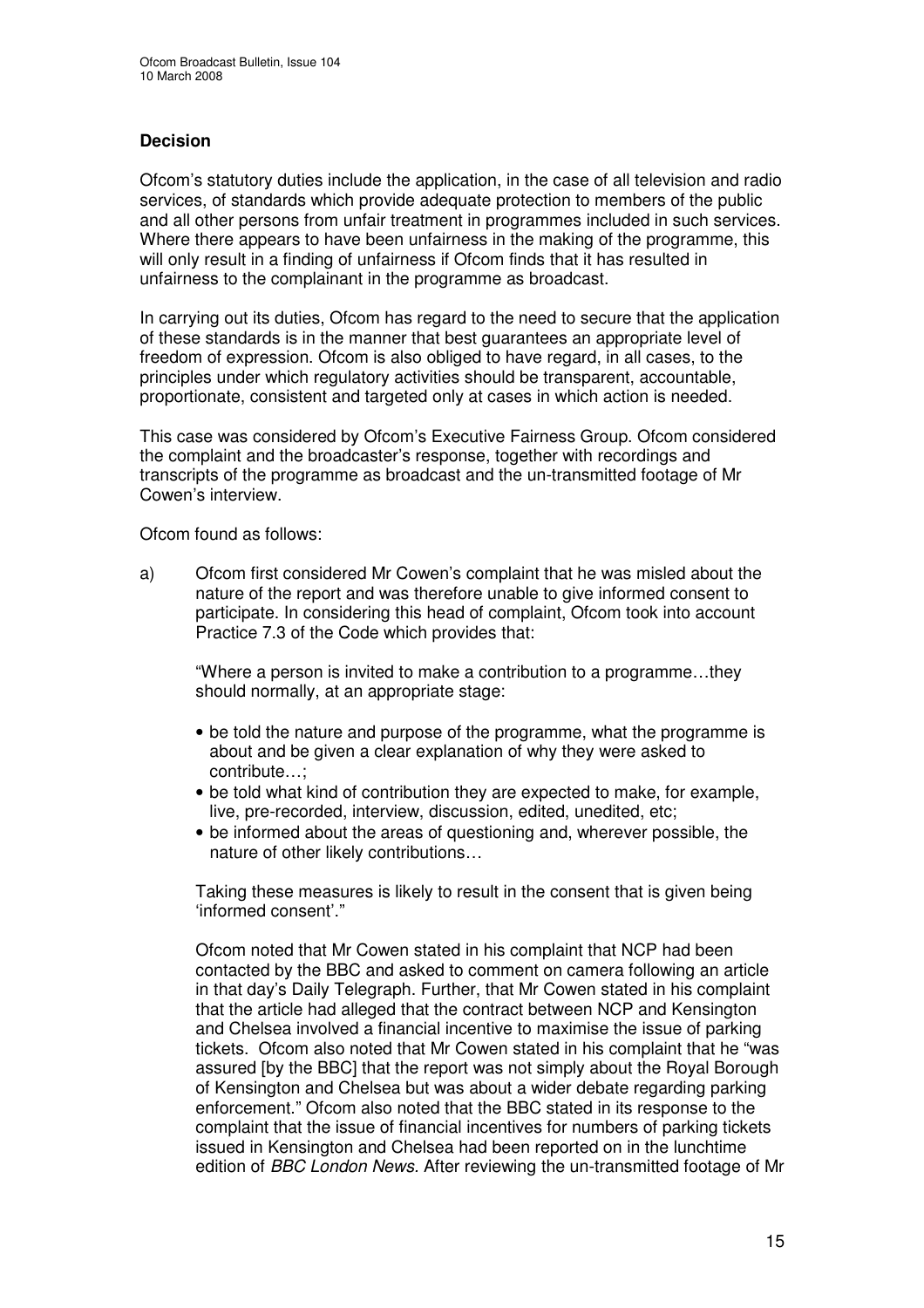Cowen's interview, Ofcom also noted that Mr Cowen was asked at the outset of the interview about NCP's contract with Kensington and Chelsea and that he declined to comment on it, stating that he thought it best that he did not talk specifically about it.

Ofcom was satisfied that Mr Cowen had not been misled as to the planned nature of the report. It was apparent from Mr Cowen's complaint that he had been aware that the report would refer to parking enforcement in Kensington and Chelsea, to some degree. The report, as broadcast in the programme, had focused initially on the contract between Kensington and Chelsea and NCP to illustrate the wider debate regarding financial incentives for numbers of parking tickets issued but it was broadened at the end to include reference to another London borough. Therefore, Ofcom found that the information provided to Mr Cowen about the subject matter of the item both before and during his interview resulted in no unfairness to Mr Cowen or NCP.

b) Secondly, Ofcom considered Mr Cowen's complaint that his views were misrepresented in the report. In considering this head of complaint, Ofcom took into account Practice 7.9 of its Code, which provides that "broadcasters should take reasonable care to satisfy themselves that material facts have not been presented, disregarded or omitted in a way that is unfair to an individual or organisation".

Ofcom noted that in the programme, as broadcast, Mr King of the RAC Foundation had stated:

> "*If there are contracts that specify numbers of valid tickets issued, and this one says numbers of valid tickets issued should not fall below 306,000, I think that does put some pressure on the contractor if they want to maintain that contract.*"

The programme's presenter then stated:

"*And interestingly the contractors agree.*"

Mr Cowen's comment followed:

"*The best kind of contracts as far as NCP are concerned are those that rate us on quality key performance indicators such as training standards and the number of hours that we deploy parking attendants on the street and also the accuracy of the tickets they issue.*"

Ofcom further noted that in the un-transmitted footage of Mr Cowen's interview, he stated:

> "*NCP does not believe that parking enforcement contracts based on the number of tickets that may or may not be issued by Parking Attendants are the most effective way of rating that service…contracts where there are financial incentives…based simply on the number of penalty notices issued are not something that we support.*"

Ofcom considered that there was a common thread between Mr King's and Mr Cowen's comments. Both appeared to agree that it would be preferable if parking enforcement contracts did not contain financial incentives for numbers of parking tickets issued. In particular, it was clear from Mr Cowen's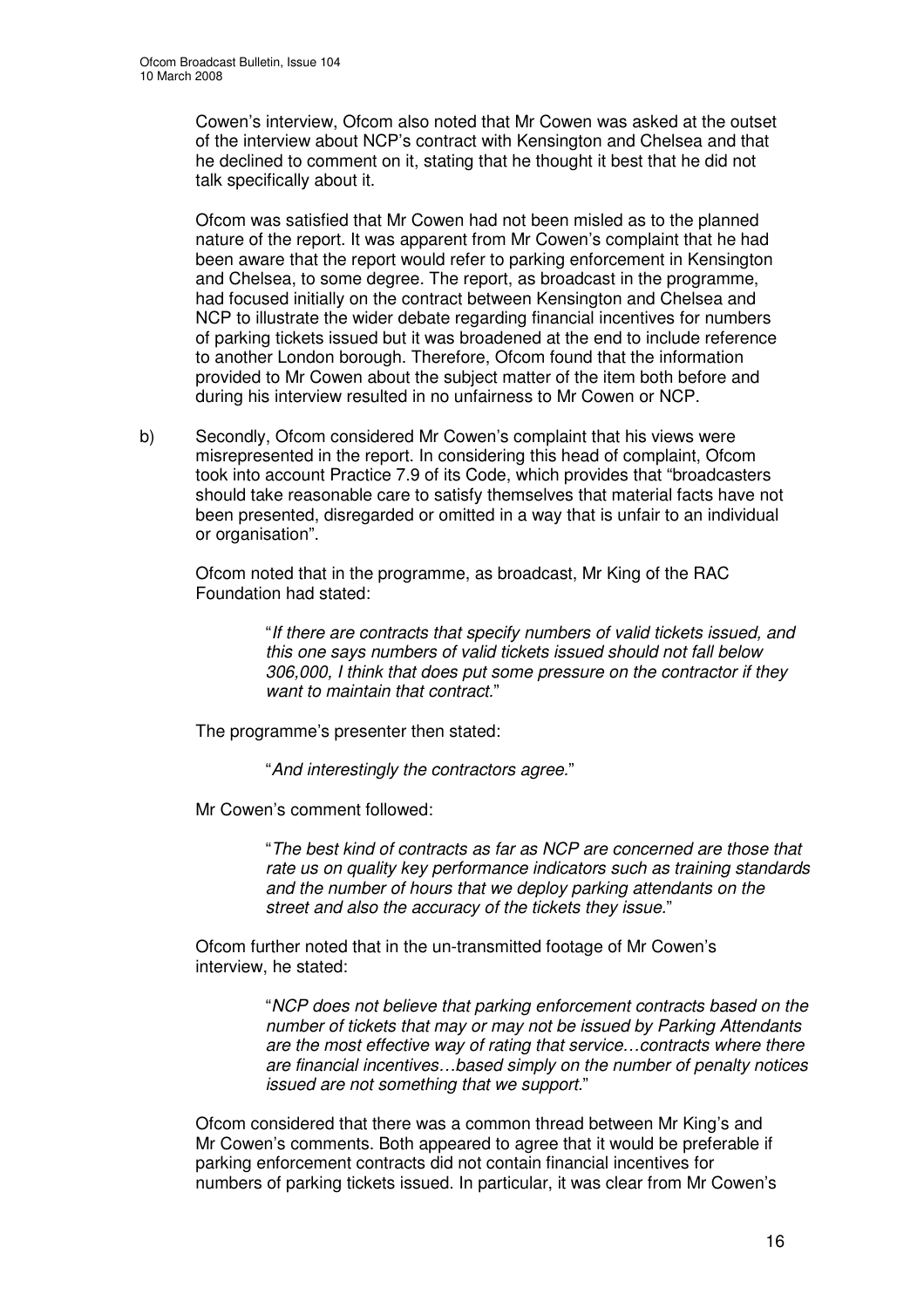comment, as broadcast in the programme, that NCP preferred contracts that rated it on quality, rather than the quantity of parking tickets issued.

Ofcom was of the view that the statement in the report that NCP agreed with Mr King's comment did not misrepresent Mr Cowen's and/or NCP's position since the broad thrust of their positions regarding financial incentives was the same. Therefore, it found that there was no unfairness to Mr Cowen or NCP in this respect.

c) Thirdly, Ofcom considered Mr Cowen's complaint that his interview had been unfairly edited to exclude the "main thrust" of his comments. In considering this head of complaint, Ofcom took into account Practice 7.6 of the Code, which provides that: "When a programme is edited, contributions should be edited fairly".

Ofcom considered a recording and transcript of the full, unedited interview with Mr Cowen. Mr Cowen had mentioned in the un-transmitted footage of his interview that NCP was lobbying for the introduction of statutory guidance to make clear what was and was not acceptable in parking enforcement contracts. Ofcom was of the view that the decision as to whether or not to include this comment was within the BBC's editorial discretion as long as it did not result in any unfairness to Mr Cowen or NCP. Ofcom did not consider that the omission of Mr Cowen's comment that NCP was lobbying for the introduction of statutory guidance from the programme as broadcast resulted in any unfairness to Mr Cowen or NCP, since the issue of lobbying was not central to the topic under discussion. Therefore, Ofcom found that there was no unfairness to Mr Cowen or NCP in this respect.

#### **Accordingly, the complaint of unfair treatment was not upheld.**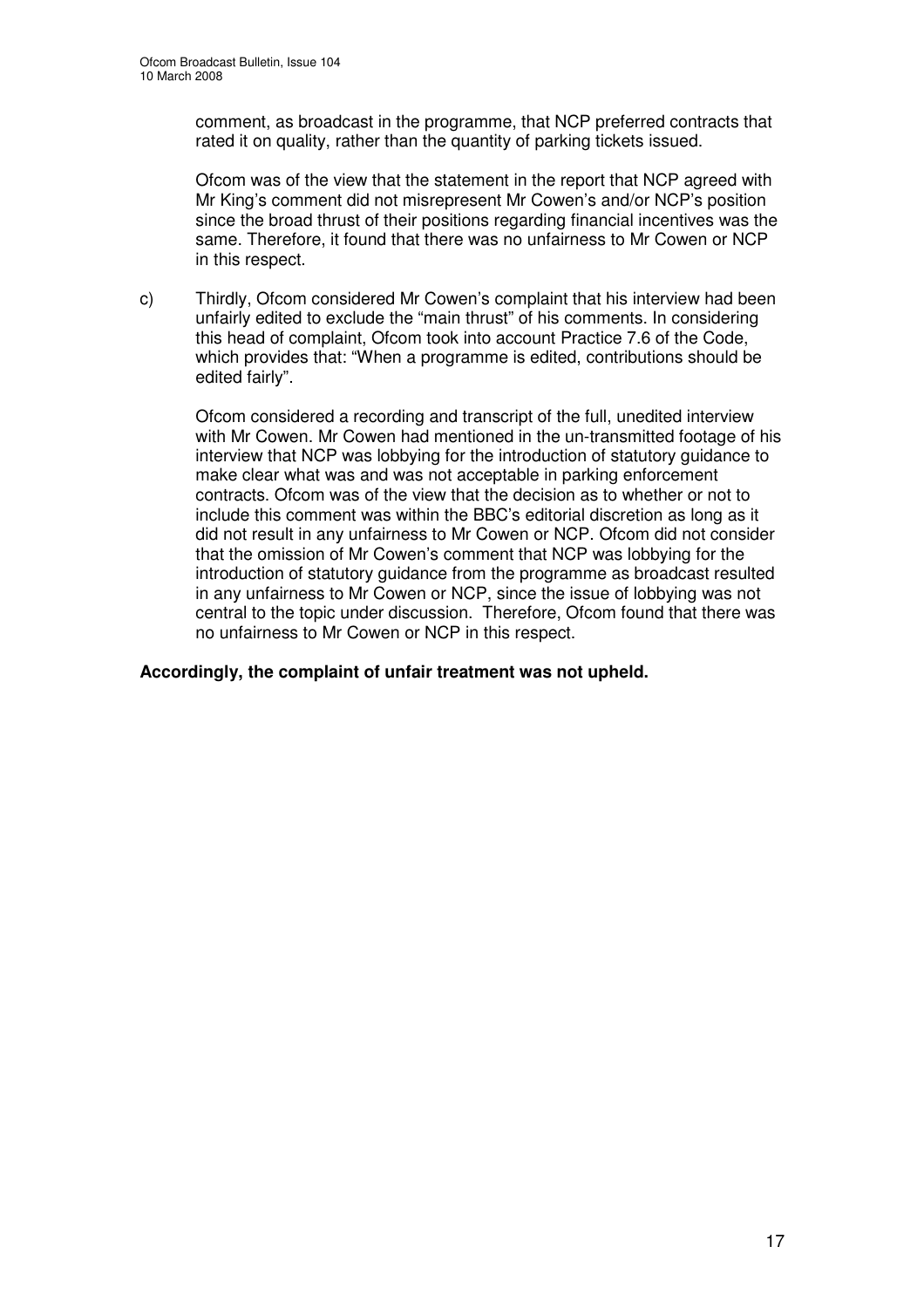## **Complaint from Ms Anne Hinchey on behalf of the Wales and West Housing Association,**

*Wales This Week, ITV (Wales), 26 February 2007*

**Summary:** Ofcom has not upheld this complaint of unfair treatment in the broadcast and unwarranted infringement of privacy in the making of the programme.

This edition of the current affairs programme Wales This Week included a report looking at cut backs in, and problems with, the provision of services offered to elderly residents in sheltered housing. In particular, it considered the experiences of some of the residents of Christchurch Court, a sheltered housing scheme in Llandrindod Wells that is owned and operated by the Wales and West Housing Association ("the WWHA").

Ofcom found that the WWHA was not treated unfairly in the programme because the broadcaster had not only represented the views of the residents who were interviewed about the effects of the changes to the full time warden service at Christchurch Court in the report but also given the WWHA an appropriate and timely opportunity to respond to the concerns about it which were included in the report, and fairly represented this response.

With regard to the complaint of unwarranted infringement of privacy in the making Ofcom found that WWHA did not have a legitimate expectation of privacy in respect of the filming of the communal areas of Christchurch Court which were included in this footage. It therefore found that there was no infringement of the WWHA's privacy in respect of this footage and did not go on to consider the question of whether any infringement was warranted.

#### **Introduction**

On 26 February 2007, ITV broadcast an edition of *Wales This Week* a regional current affairs programme. This edition of *Wales This Week* included a report looking at cut backs in, and problems with, the provision of services offered to elderly residents in sheltered housing. In particular, it considered the experiences of some of the residents of Christchurch Court, a sheltered housing scheme in Llandrindod Wells that is owned and operated by the Wales and West Housing Association ("the WWHA"). The programme included interviews with three residents: Mrs Dick, Mrs Reull and Mrs Sawyer. They recalled several incidents which they believed were either caused or worsened by the reduction in the warden service at Christchurch Court from full to part time (which had happened three years prior to the making and broadcast of the programme). These incidents included the breakdown of the heating system and subsequent loss of hot water for six days during January 2007; the fact that two years earlier a resident who had died (Mrs Judge) lay undiscovered for two days; and, an incident when Mrs Ruell (one of the interviewees) said that for two hours she received no response to a call for assistance (which she had made after a fall). The programme also included an interview with Welsh Assembly Member (AM) Ms Kirsty Williams who had been dealing with complaints about the effect of the reduction in the warden service at Christchurch Court for three years.

Ms Hinchey, who is the Chief Executive of the WWHA, complained to Ofcom that the WWHA was treated unfairly in the programme as broadcast and that its privacy was unwarrantably infringed in the making of the programme.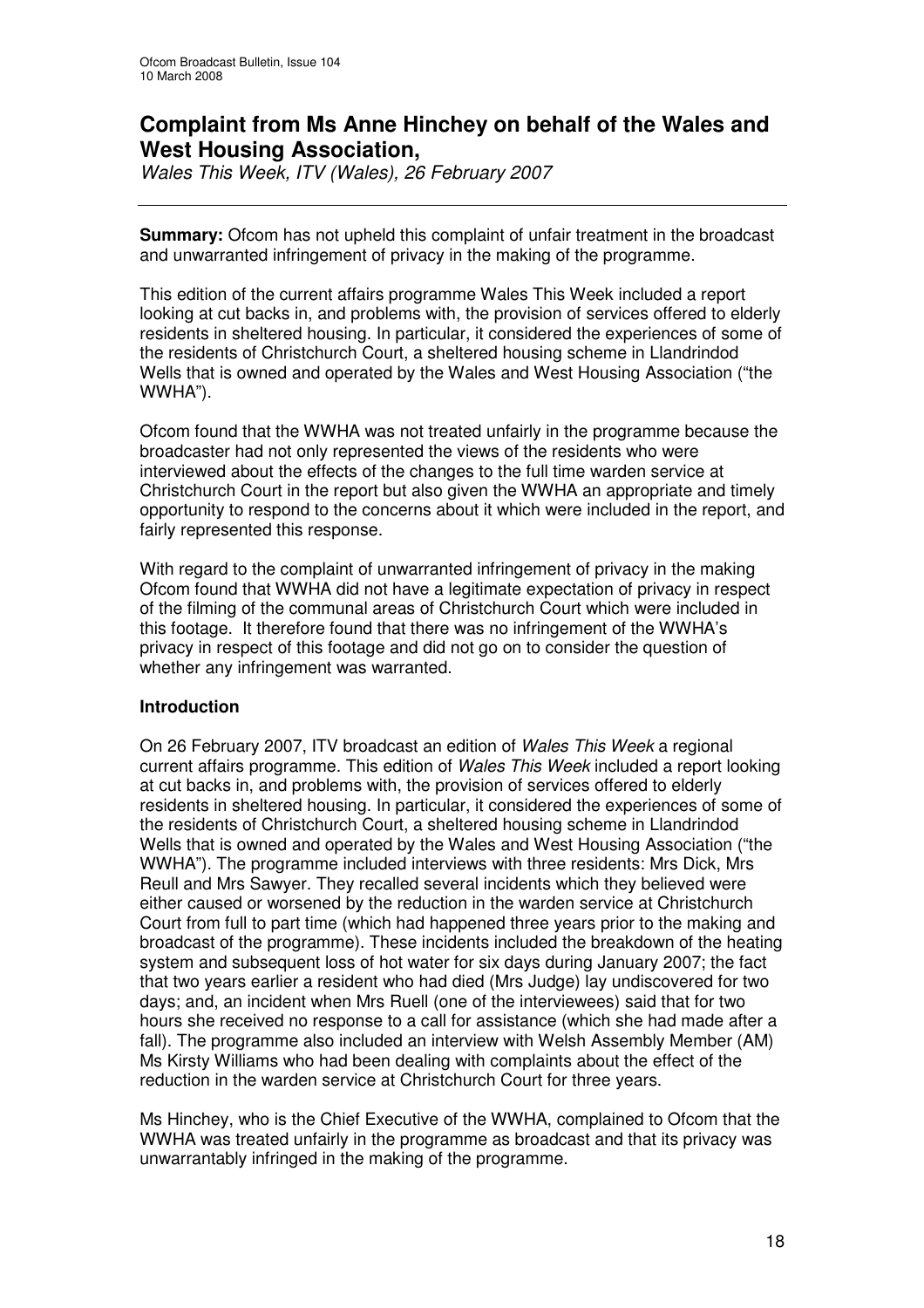#### **The Complaint**

#### **The WWHA's case**

In summary, Ms Hinchey complained that the WWHA was treated unfairly in the programme as broadcast in that:

- a) The programme gave a misleading impression of the situation at the WWHA in general and at Christchurch Court specifically. Ms Hinchey complained that:
	- i) By focusing the entire item on the WWHA the programme gave the unfair impression that the WWHA was contributing to or part of an alleged crisis in the care of the elderly when in fact the claims of a crisis were not evidenced in the programme and the only evidence produced in the programme was the subjective view of those interviewed.
	- ii) The programme unfairly gave the impression that sheltered accommodation is designed to provide care for the elderly, despite the WWHA having made clear to the programme maker that its sheltered accommodation is designed as "independent living" for older people, not "care".
	- iii) The programme offered no evidence to support its suggestion that there was a link between the Welsh Assembly Government ("the WAG") budget cuts and a decline in the service which the WWHA offered to its residents.
	- iv) The criticism made by Ms Kirsty Williams (AM) unfairly implied that because the WWHA used contractors from north Wales to cover its schemes in mid Wales it provided a lesser service to its residents in mid Wales, and by implication at Christchurch Court which is located in Llandrindod Wells in mid Wales. The WWHA explained that it ensured that all its schemes in Wales could be reached by contractors within four hours and that this response time was similar to the commitment offered by other 'social landlords'.
	- v) The programme unfairly gave the impression that the WWHA was negligent in the care of its residents by highlighting an incident, that occurred two years earlier, in which a deceased resident lay undiscovered for two days. While the programme did acknowledge that the resident had previously asked not to be checked on by the WWHA, it did not disclose that the family of the resident had made no complaint against the WWHA because it had acted on the resident's wishes. Raising this incident unfairly gave the impression that current residents were in danger of being undiscovered should they die.
	- vi) The programme gave no evidence to support its untrue claim that facilities were no longer available to residents and they had lost the warden service.
	- vii) The programme incorrectly claimed that the WWHA was issuing residents with tenancy agreements/leases which allowed it to withdraw services at any time.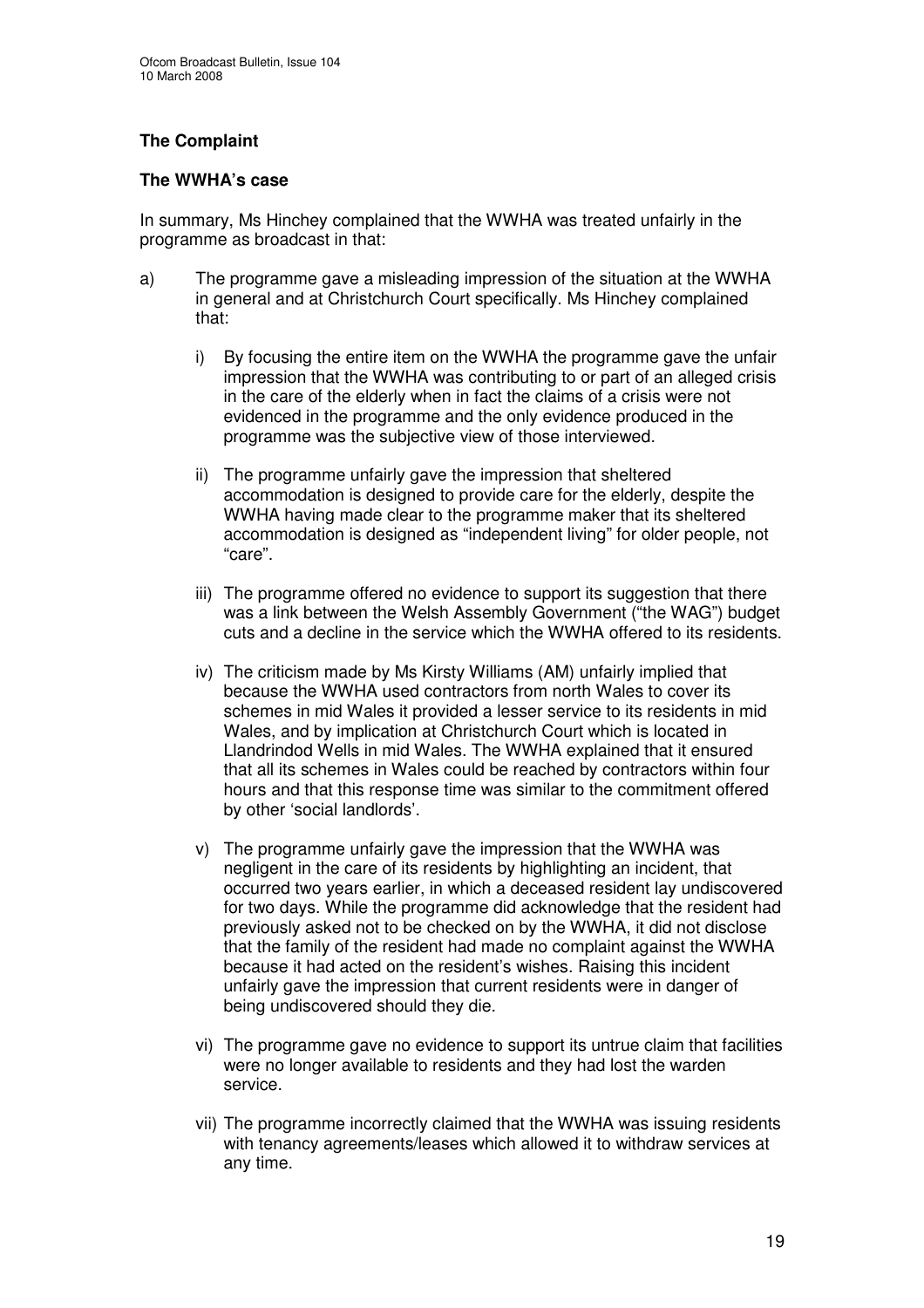- viii)The programme maker interviewed just three out of thirty-eight residents and did not provide a balanced view of opinion at the scheme despite being approached by residents who were satisfied with the services provided by the WWHA.
- ix) The programme failed to show balance by indicating that the WWHA is a non-profit making organisation with charitable status that is managed by a voluntary board (a number of whose members are residents at one of the association's schemes).
- b) The programme did not fairly reflect the WWHA's response to the programme maker's questions. Specifically it ignored the following parts of the WWHA's statement:
	- i) The denial that there was a link between the WAG budget cuts and a decline in the service which the WWHA offered to its residents.
	- ii) The explanation that any resident in sheltered accommodation can have a daily welfare check if one is requested.
	- iii) The comment that the WWHA's records showed that the resident who claimed to have lain on the floor unattended for two hours had asked for emergency assistance on three occasions over the preceeding two years and that the assistance had been provided immediately.
	- iv) The denial of the claim made by ITV that facilities were no longer available to residents and they had lost the warden service.
	- v) The denial of the claim made by ITV that the WWHA was issuing residents with tenancy agreements/leases which allowed it to withdraw services at any time; the explanation that it consulted residents before changing any services; and, the comment that the objections to the change in the warden service came from a minority of residents who lived at the scheme.
- c) The programme did not provide an appropriate opportunity for the WWHA to respond to the specific allegation from the resident (Mrs Ruell) who said that she had lain on the floor unattended for two hours before assistance was sent. Specifically, the programme maker did not respond to the WWHA's request for confirmation of when this alleged incident took place.

In summary, Ms Hinchey complained that the WWHA's privacy was unwarrantably infringed in the making of the programme in that:

d) The programme maker attempted to gain access to the communal areas of Christchurch Court to interview residents without securing permission to film at the scheme and despite being told by a member of staff that he was not authorised to film in any area other than the homes of the residents who had agreed to take part in the programme, the programme maker filmed residents in the communal corridor at the scheme.

#### **ITV's case**

In summary ITV responded to the WWHA's fairness complaint as follows: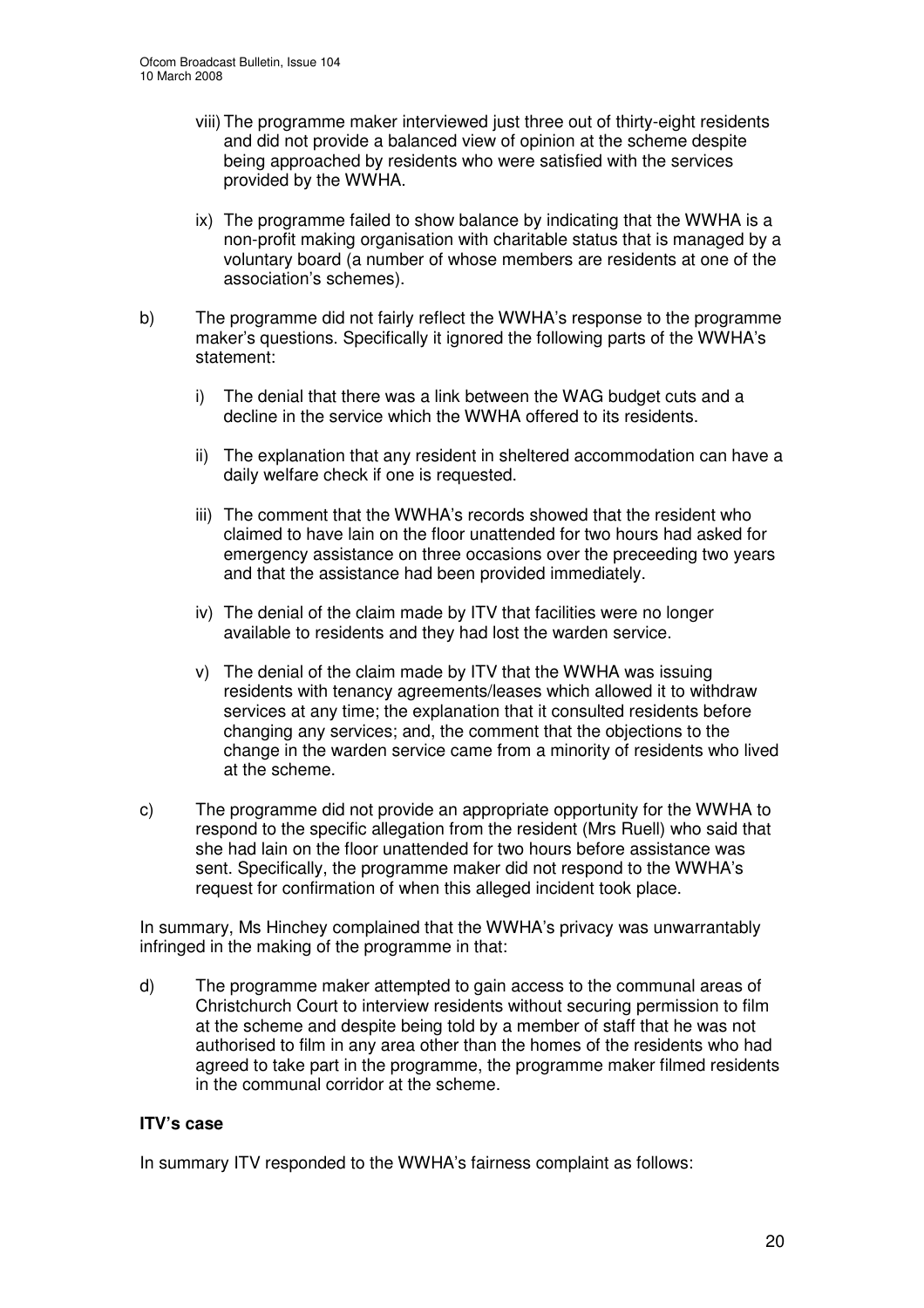- a) ITV denied that the programme gave a misleading impression of the situation at the WWHA in general and at Christchurch Court specifically.
	- i) It argued that the item was not focused solely on the WWHA and that the programme had clearly explained the background to the item. Namely, that while the WAG had asked for ideas to safeguard the dignity of the elderly in care it had also backed cuts in warden services in sheltered accommodation. ITV stated that the residents at Christchurch Court had been cited in context to illustrate how some residents who had experienced these cuts felt about it, and that the programme had not identified Christchurch Court itself as the cause of the national crisis in the care of the elderly.

The broadcaster said that, in contrast to Ms Hinchey's complaint, the crisis was evidenced not only in the interviews with residents but also in the interview with two Assembly Members concerned with this issue (Mr Peter Black and Ms Kirsty Williams) and with Age Concern. ITV added that the crisis stemmed from the widespread cut backs in warden services and that in cutting back its own services the WWHA had contributed to the crisis.

It also argued that the residents the programme had interviewed at Christchurch Court characterised the problems they have faced (no hot water for six days, the fact that one resident lay undiscovered for two days after her death and the complaints of another resident that she was left on the floor and unable to move for two hours) as part of the crisis.

ii) With regard to the complaint about the use of the term "care", ITV argued that the programme explained exactly what the residents at Christchurch Court believed sheltered accommodation is deigned to provide and quoted commentary from the programme to support its position:

> Commentary: *"Alfreda Sawyer needed care, but she was still able to retain a lot of her independence. So, like Mrs Dick, her friend, she moved into sheltered accommodation*".

It argued that the common perception of sheltered accommodation is that it is capable of providing a level of care and support which enables individuals to maintain their independence. It noted that the residents it interviewed felt that their sheltered accommodation should include at least a permanent warden.

ITV added that word "care" was not confined to the context of nursing care. It stated that the programme had not suggested that Christchurch Court had failed to provide such care but that it had indicated that as sheltered accommodation Christchurch Court was not living up to the expectations of the residents to whom ITV had spoken in terms of the level of care or service provided.

ITV also noted that Ms Hinchey had used the word "care" within her complaint.

iii) With regard to the complaint about budget cuts, ITV said that the programme explained the reasons that the WWHA had given regarding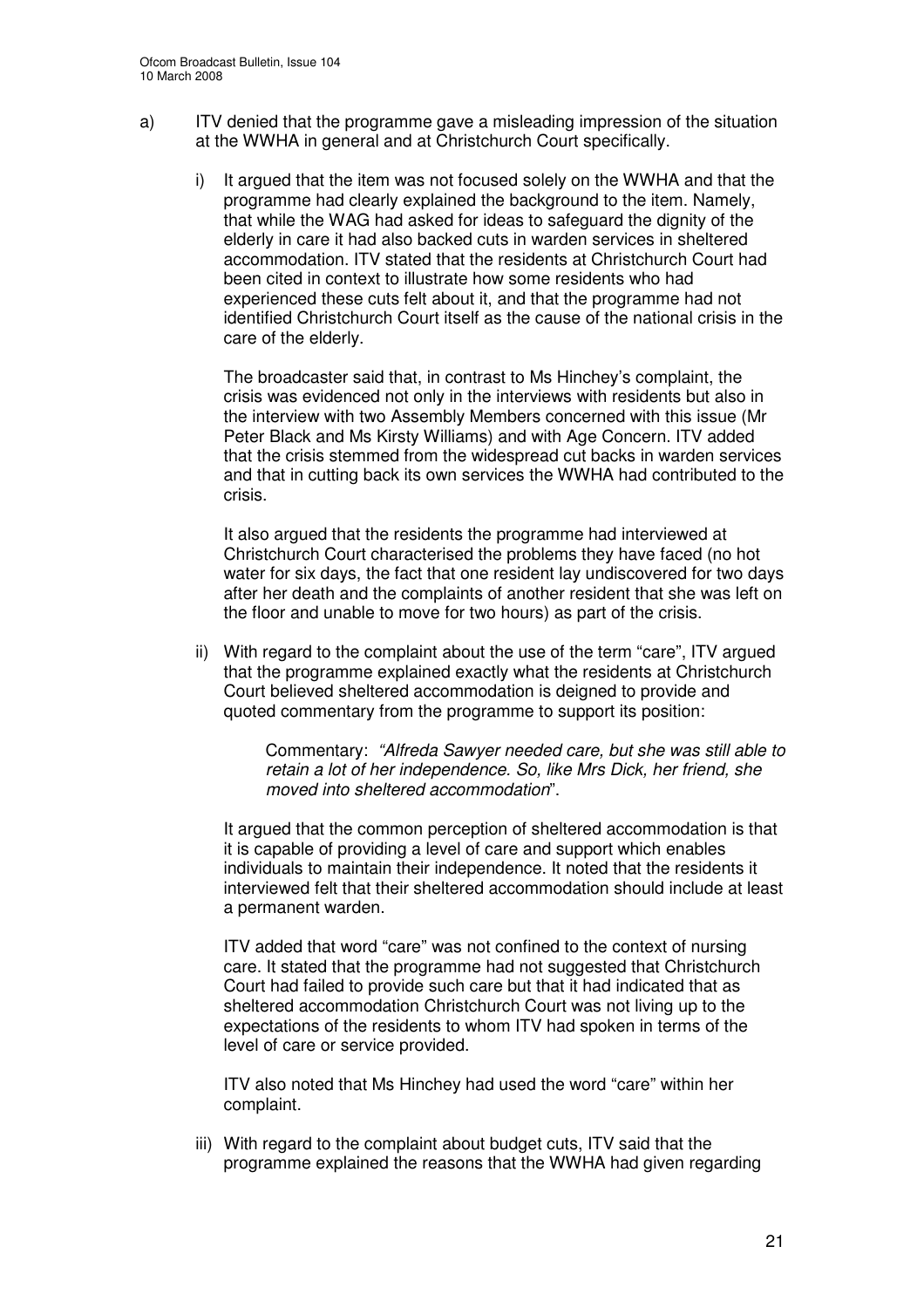why it had started to provide a lower level of warden service to its residents (see also ITV's response to head b) ii) below).

- iv) With regard to the complaint about the use of contractors, ITV believed that it was reasonable for the residents to complain in the programme about not having had hot water for six days in January 2007 and for Ms Kirsty Williams (AM) to have commented on this incident. It added that the residents believed that part of the reason for the delay in fixing the problem was the distance between the location of the plumbers (north Wales and Stockport) and the home (mid Wales).
- v) ITV argued that the programme did not unfairly give the impression that the WWHA was negligent in the care of its residents by highlighting an incident, that occurred two years ago, in which a deceased resident lay undiscovered for two days. It noted that the residents remained concerned about this incident and felt vulnerable without a permanent warden. ITV explained that the programme had set out the WWHA's view that a fulltime warden would not have made a difference to this incident and that the woman involved had refused checks and calls and that the home had respected her request for privacy. The broadcaster also noted that the programme had reflected the fact that after the lady's death the WWHA had introduced a system of at least weekly contact with residents. ITV added that although the programme had not alleged that the current residents were in danger of being undiscovered should they die, they themselves were concerned that this was the case and believed a fulltime warden would address this concern.
- vi) ITV stated that the programme did not make untrue allegations about services provided by the WWHA to the residents at Christchurch Court. It noted that the full time on-site warden is no longer available and in its view this was a cut in service or at the very least a cut in the quality of service. ITV referred to a comment by Mrs Dick, one of the residents, in the programme to illustrate this point:

Mrs Dick: *"She* [the full time warden] *would see that the doctor arrived and if you were in bed she would come and see you that you were in bed. We don't have anything like that now".*

- vii) ITV noted that Mrs Dick's contract with the WWHA indicated that services were provided at the discretion of the landlord in that it said: "We reserve the right to change or end the provision of these services". The broadcaster noted that in its letter to the programme maker the WWHA had not indicated that the provision enabling the removal of services was not a term of the contracts which residents sign but had said that it consulted with residents when changes were proposed. ITV noted that this was reflected in the programme with regard to the cut in warden services.
- viii)ITV argued that the views expressed by the residents interviewed on camera were accurately represented and would be no less valid if other residents didn't share them. However, it added that approximately ten further residents expressed similar concerns to the interviewees (one of whom wished to be interviewed for any follow-up programme) and no-one approached the reporter wishing to express satisfaction with the scheme. Therefore, ITV did not agree with the assessment, made in the WWHA's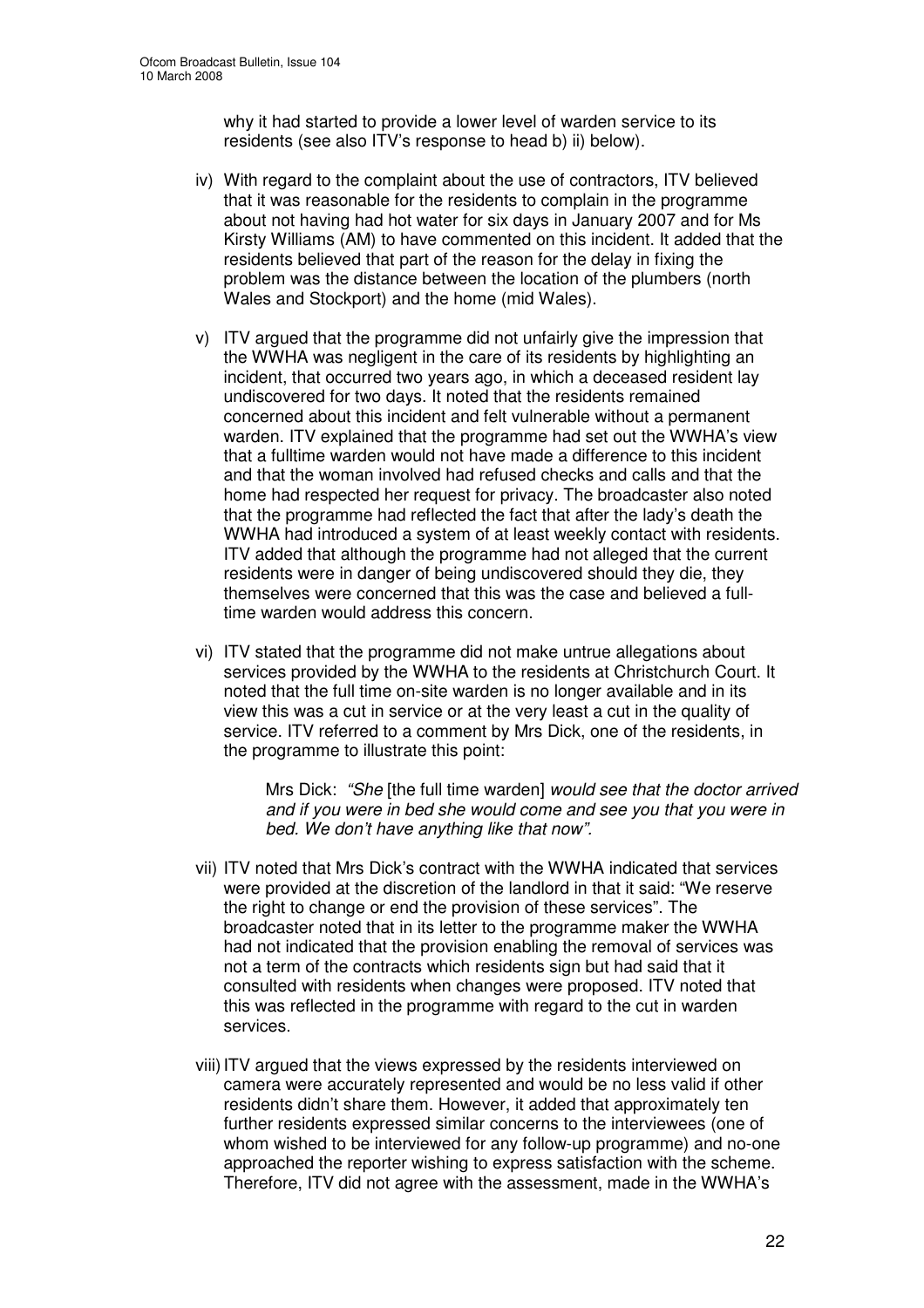original complaint, that other than among a small minority there were high levels of satisfaction among residents.

- ix) ITV argued that the WWHA's non-profit making status was irrelevant to the residents' concerns about the cut in their warden services and therefore it was not unfair not to have mentioned it in the programme.
- b) ITV denied that the programme unfairly reflected the WWHA's response to the programme maker's questions.
	- i) Regarding the response about budget cuts, ITV stated that the programme had noted that there had been a decline in services available to residents at Christchurch Court and that there had been cuts in the WAG funding. It also stated that the programme had reflected the WWHA's claim that the change from a resident to a non-resident scheme manager was essentially due to recruiting difficulties and that it had consulted residents about what should be done and kept the elements of the service which were most important to them. ITV quoted from the programme to illustrate:

Commentary: *"Wales and West say we had problems trying to recruit a full time warden, we consulted residents and maintained the services they wanted".*

- ii) Regarding the response about welfare checks, ITV argued that the programme did not reflect the fact that residents can have a daily welfare check if they request one because this type of check did not address the concerns of the residents in that it is merely a telephone call from Cardiff and the residents to whom it spoke did not regard this as a useful option. ITV explained that the residents held this view because an unanswered phone may indicate any number of scenarios and a daily call of this nature would not have addressed the three specific incidents of concern raised in the programme (no hot water, the undiscovered death of one resident and another being left unattended after a fall). ITV noted that the programme did detail the emergency cord system available to residents even though Mrs Reull (the lady who had fallen) did not trust this system and the representative from Age Concern had explained the limitations of such systems.
- iii) ITV argued that the fact that Mrs Reull had asked for emergency assistance on a number of occasions was not at issue, rather the concern was that she had lain unattended for two hours on one occasion. It noted that the programme had not indicated that emergency assistance never came but that Mrs Reull had said that it hadn't on this one occasion. The broadcaster also noted that the programme had reflected the WWHA's comment that its records showed that Mrs Reull had only rung once on the night in question and had been attended to very quickly.
- iv) ITV noted that it was quite clear that residents had lost the full time residential warden and that the WWHA's reasons for this had been reflected in the programme.
- v) ITV reiterated its point that Mrs Dick's contact enabled services to be withdrawn at the landlord's discretion and that the WWHA's comment that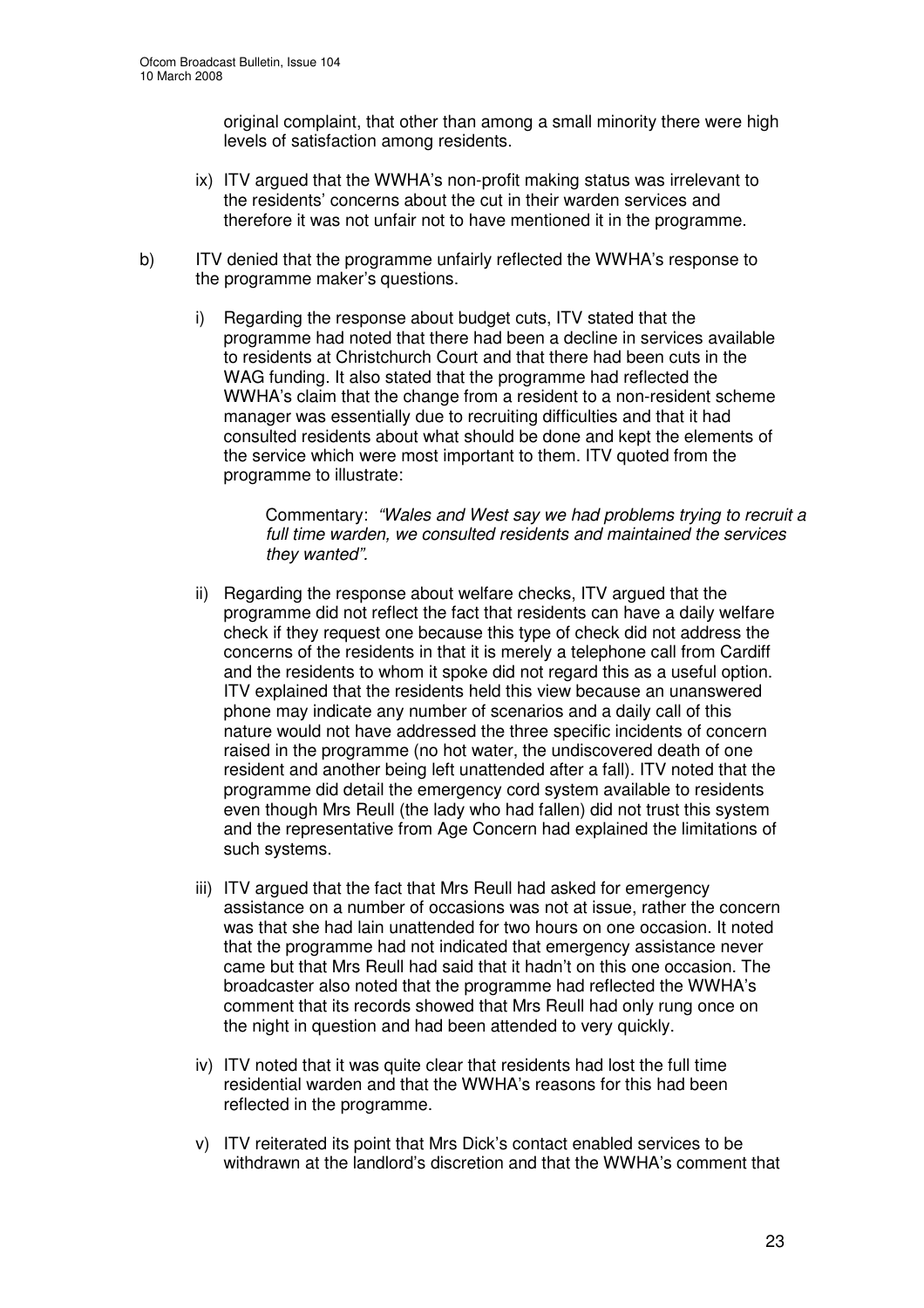it consulted residents before reducing the warden service was reflected in the programme.

c) ITV denied that the WWHA was not given an opportunity to respond to the specific allegation from the resident who said that she had lain on the floor unattended for two hours before assistance was sent.

It said that the programme maker wrote to the WWHA about Mrs Reull's allegations in the following terms:

> *"A woman called Mabel Reull fell over – she used her emergency cord and spoke to a man in Wales and West's Cardiff based call centre – two hours later she was still stranded unable to get back on her feet – she contacted the centre again and this time help was sent. Do you refute the above sequence of events? Why did Wales & West's system fail that day?"*

ITV also noted that the WWHA responded as follows:

*"You have not provided any dates for the above event. Our records indicate that Mrs Reull has contacted the service centre three times in the last two years due to falls. On each occasion the service centre responded immediately, assessed the situation and as requested by Mrs Reull contacted her daughter. On each occasion an ambulance was called and they attended. We can confirm that our systems did not fail and that Mrs Reull was attended to in these instances, very quickly."*

ITV believed that Mrs Reull had made the allegation that she had been left on the floor for two hours unaided to the WWHA several times and therefore assumed that it would have been aware of the date in when Mrs Reull alleged this incident had occurred. The broadcaster noted that the programme maker had understood that in its response the WWHA was not requesting further information but merely noting a point. ITV noted that its view that this response was fairly reflected in the programme.

In summary ITV responded to the WWHA's complaint of unwarranted infringement of privacy in the making as follows:

d) ITV denied that the *Wales this Week* team had infringed the privacy of the residents at Christchurch Court.

ITV noted that it had been invited to Christchurch Court by the three residents it interviewed. It detailed its view of events following the arrival of the reporter and cameraman:

- They were greeted by Mrs Dick.
- Mrs Dick said that a group of female residents had gathered to talk to them (she gestured to about ten people in the communal seating area).
- During their conversation with these residents the scheme manager arrived, introduced herself and asked who they were.
- The reporter introduced himself and the cameraman and explained they were there are the invitation of some of the residents.
- The scheme manager said they would have to leave.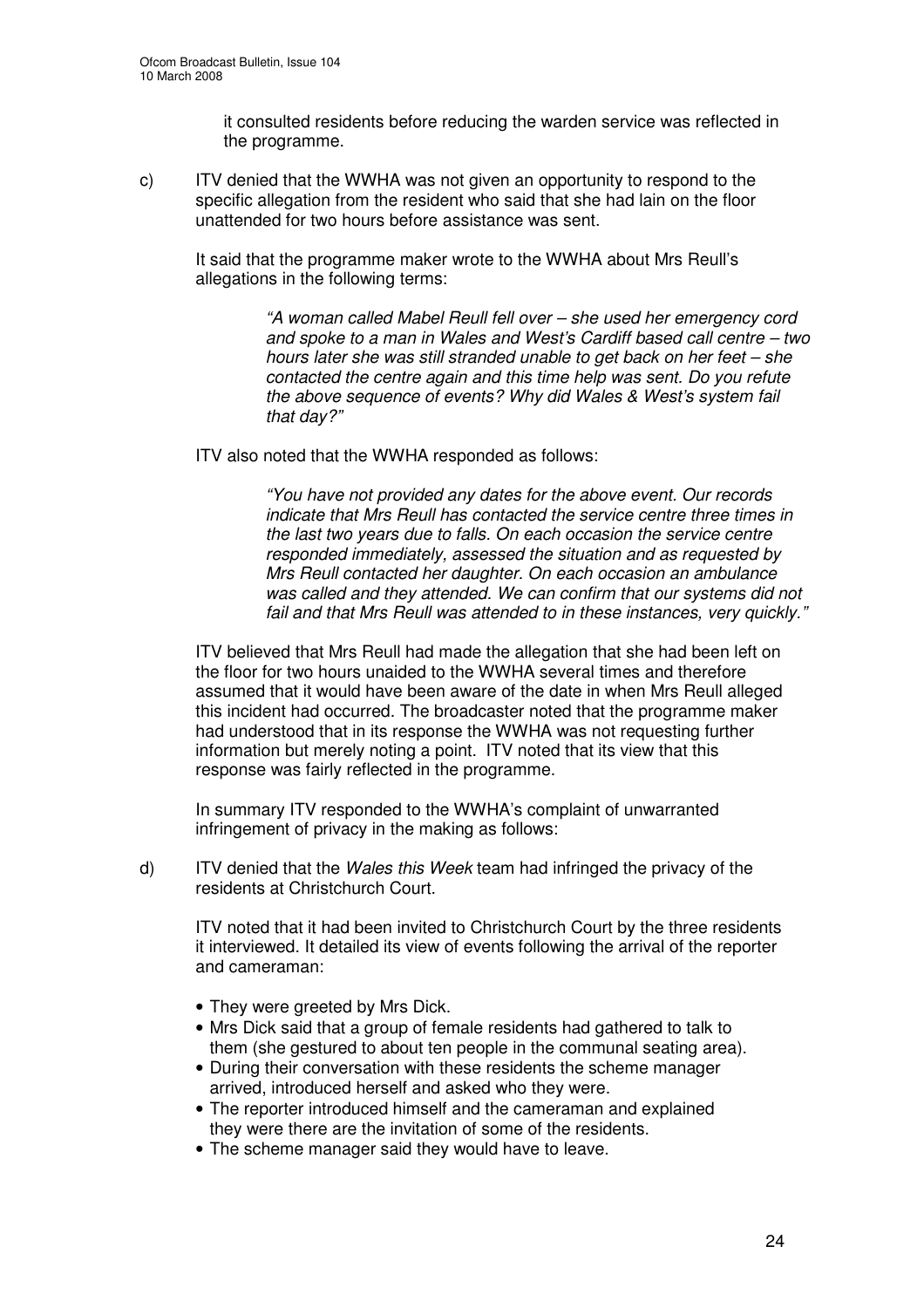- When the reporter asked why, the manager said that they were causing distress to the women (ITV noted that this was unlikely because they had gathered specifically to talk to the reporter).
- The reporter confirmed he would not film the communal seating area but would be filming the three residents in their private accommodation.
- They adjourned to Mrs Dick's accommodation where they filmed.
- They also filmed Mrs Reull and the late Mrs Sawyer in front of Mrs Dick's door which necessitated filming the corridor in which the door is located.

ITV said that the cameraman had not filmed in the communal gathering areas, other than a brief background shot of a corridor outside Mrs Dick's flat which was empty of everyone other than the consenting contributors. In its view there was no reasonable expectation of privacy in the subject matter of the shot in question.

ITV added that if it is considered that there was an infringement of privacy it had been warranted because it is a commonplace of television grammar to have an establishing shot such as that described above. ITV also argued that if Mrs Dick was unable to use pictures of her friends arriving at her front door it would be an unjustified infringement of her right to freedom of expression.

Ms Hinchey's comments in response to ITV's statement

In summary, Ms Hinchey responded to specific sections of ITV's statement as follows:

a) vii) In relation to the response to the complaint that the programme incorrectly claimed that the WWHA was issuing residents with tenancy agreements/leases which allowed it to withdraw services at any time, Ms Hinchey commented that she had informed ITV that the WWHA never made changes to contracts without first discussing them with residents.

She said that the programme was wrong when it said that *"Wales and West can withdraw any service they like from the residents - whenever they want"* and noted that the Landlord and Tenant Act 1985 prevents changes to services being made without prior consultation. Ms Hinchey said that ITV had been rather economical when quoting sections of the WWHA's tenancy agreements in its statement. By way of example, she noted that within its statement ITV had quoted the sentence: "We reserve the right to change or end the provision of these services." but not the qualifying statement that which follows on from it in the agreements: "We will however, tell you about any proposals for change and consider any comments you make to us.".

Ms Hinchey also indicated that the programme had not reflected the WWHA's response to the programme maker indicating that the residents at Christchurch Court had been consulted about the proposed change to the warden scheme and that the majority had been happy with it.

Ms Hinchey said that there were slight differences in the wording of the tenancy agreements issued at Christchurch Court before and after the WWHA took over from Corlan Housing in 1990. She explained that since 1990 tenancy agreements had been issued by the WWHA and that any former Corlan tenants had been included in consultations.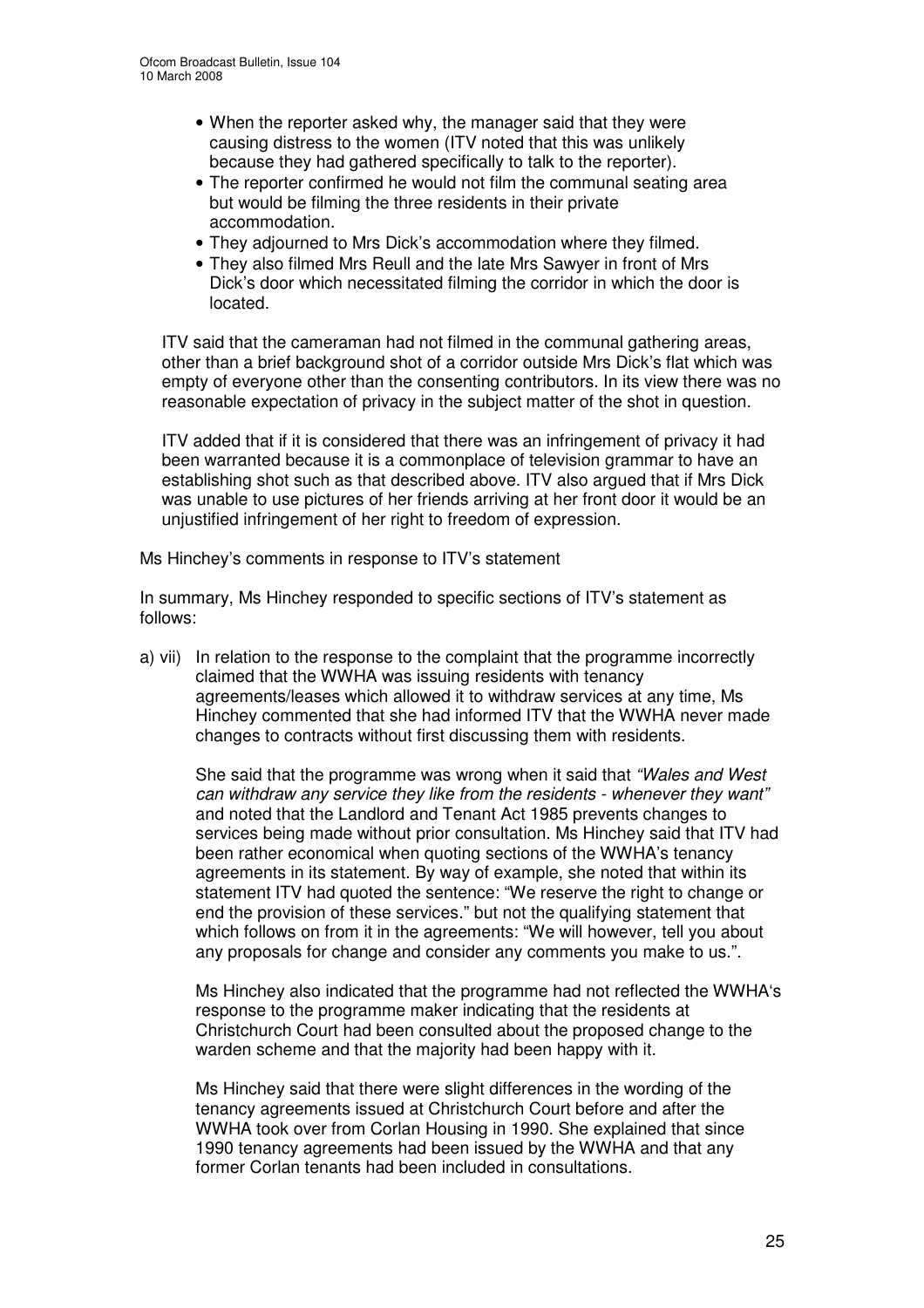c) Ms Hinchey commented on ITV's response to the complaint that the WWHA was not given an appropriate opportunity to respond to the specific allegation from the resident who said that she had lain on the floor unattended for two hours before assistance was sent.

She reiterated the claim that the WWHA had not been told what date the alleged incident took place and argued that the programme had reported the incident in way which would have led any reasonable person to assume it was a recent event.

Ms Hinchey stated that the WWHA had asked ITV when the alleged incident took place and that when the broadcaster had not responded it had checked its own records for the preceding two years. Ms Hinchey noted that these showed three incidents when Mrs Reull had called for assistance which had been provided immediately. Ms Hinchey explained that every activation of the emergency alarm is recorded electronically and that therefore the WWHA was absolutely confident that Mrs Reull had not activated her alarm and then reactivated it two hours later.

However, Ms Hinchey also indicated that the WWHA had a file note from 2004 which suggested that a relative of Mrs Reull's had spoken to a member of the WWHA's staff about the emergency alarm system. Ms Hinchey acknowledged that Mrs Reull strongly believed that an incident had occurred and that in light of the file note it was possible that sometime before 2004 there had been an incident although the WWHA had no means of verifying this from its records.

d) In relation to the response to the complaint that the WWHA's privacy had been infringed in the making of the programme Ms Hinchey detailed the organisation's view of events following the arrival of the reporter and cameraman.

She said that:

- Six rather than ten residents were present in the communal lounge only three of whom wished to speak to the programme makers.
- The reporter and cameraman were let into the building by Mrs Dick.
- Mrs Owens, the scheme manager, did ask them to identify themselves.
- Mrs Owens remained professional at all times.
- The reporter was rude and abusive to her.
- Mrs Owens did not tell the reporter he had to leave, she said he could not film in communal areas.

• One resident approached the reporter as he was leaving and said "you should be ashamed of yourself".

• The WWHA had received complaints about the reporter and cameraman's presence at Christchurch Court.

Ms Hinchey noted that the WWHA accepted that the TV crew felt that scenesetting shot of the residents entering a flat would be appropriate but did not feel that it warranted a breach of privacy. However, she argued that the cameraman had filmed in private property without the WWHA's knowledge. She stated that even if three residents did consent to having been filmed they did not have the right to do so and added that the majority of the other residents were not consulted and that filming in the communal area might have imposed upon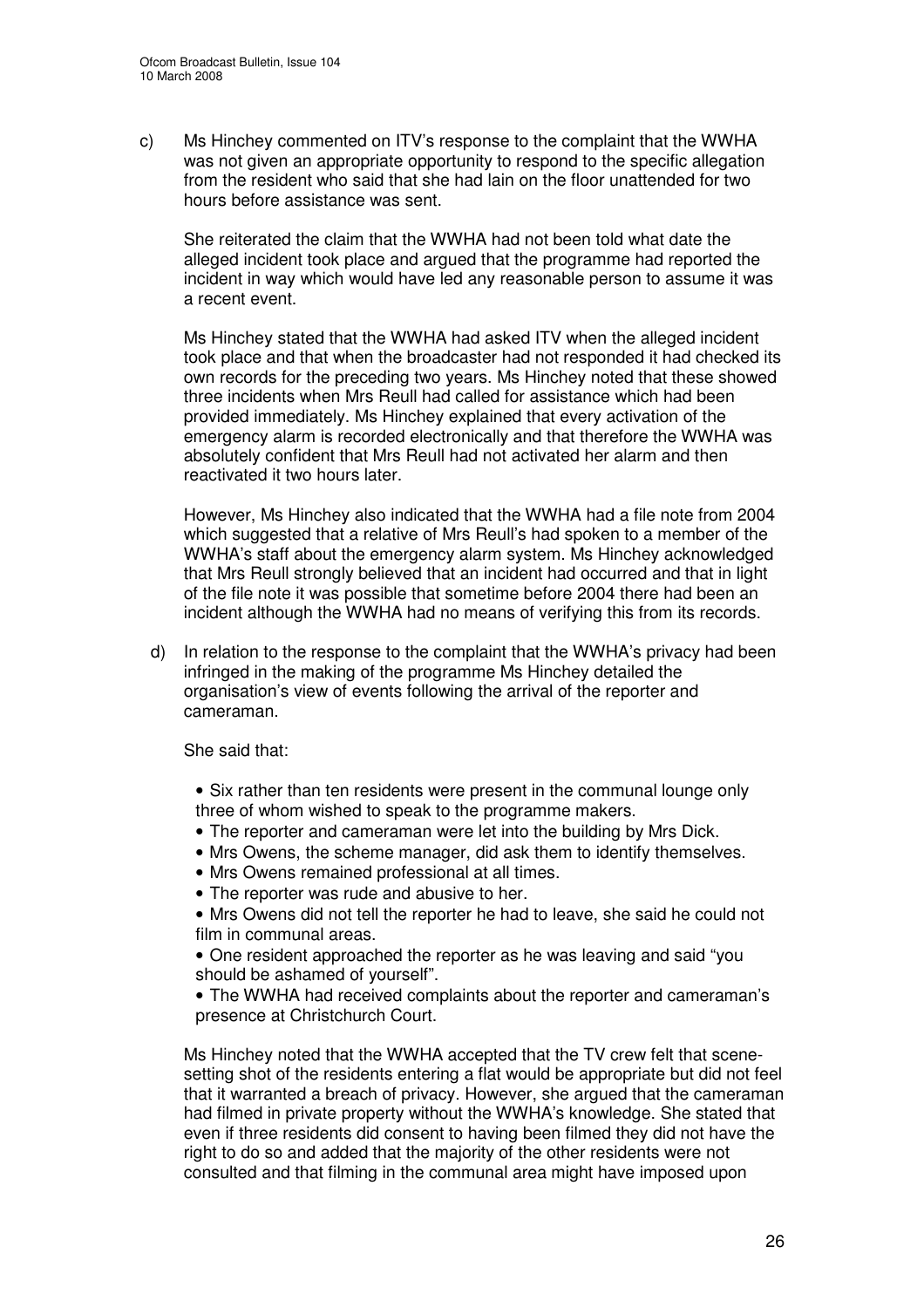their freedom. Ms Hinchey noted that in the WWHA's view there is a distinction to be drawn between a personal photograph of a communal area and filming for a TV broadcast.

#### **ITV's second statement in response to the complaint**

In summary ITV responded to the complainant's comments as follows:

a) vii) In relation to the complaint that the programme incorrectly claimed that the WWHA was issuing residents with tenancy agreements/leases which allowed it to withdraw services at any time, ITV indicated that Mrs Dick's contract stated in express terms that the WWHA may change or end the provision of services set out therein.

ITV argued that the requirement for consultation did not lessen this power and that the majority of residents to whom it had spoken were not happy about the reduction in warden services. ITV supplied an e-mail from Mrs Dick's daughter to illustrate this point.

The broadcaster said that it did not see how the fact that some tenants previously had different contracts which provided more stringent conditions governing how the former landlord could withdraw services was relevant, because the programme had looked at the WWHA's contracts and its withdrawal of the full time warden service. ITV reiterated the view that the WWHA's comment that it had consulted with residents, and maintained the services which they had indicated they wanted, was reflected in the programme.

c) ITV returned to the complaint that the WWHA was not given an appropriate opportunity to respond to the specific allegation from the resident who said that she had lain on the floor unattended for two hours before assistance was sent. The broadcaster repeated the view that the WWHA had not asked the programme maker when the incident took place or indicated that it could not answer the question about this incident without this information but rather had noted that it had not been provided by the broadcaster with a date.

ITV noted that it now understood that the incident had taken place in December 2004 and supplied a copy of a letter about the incident which was sent by Mrs Reull's daughter to the WWHA in December 2004. ITV indicated that it believed that this letter had not been answered by the WWHA.

The broadcaster argued that in its view the substance of the WWHA's response to this complaint (that whenever Mrs Reull had called for assistance she had been attended to quickly) had been reflected in the programme and was unlikely to have been different even if the WWHA had been aware of the date of this incident.

d) In relation to the complaint that the WWHA's privacy had been infringed in the making of the programme, ITV stated that the three women it interviewed had informed the reporter that the other women in the lounge had gathered there to see him.

The broadcaster added that later in the same week Mrs Dick had told Mr Blythe (the reporter) that those women were disappointed that they had not had an opportunity to meet him properly. It also said that after the programme was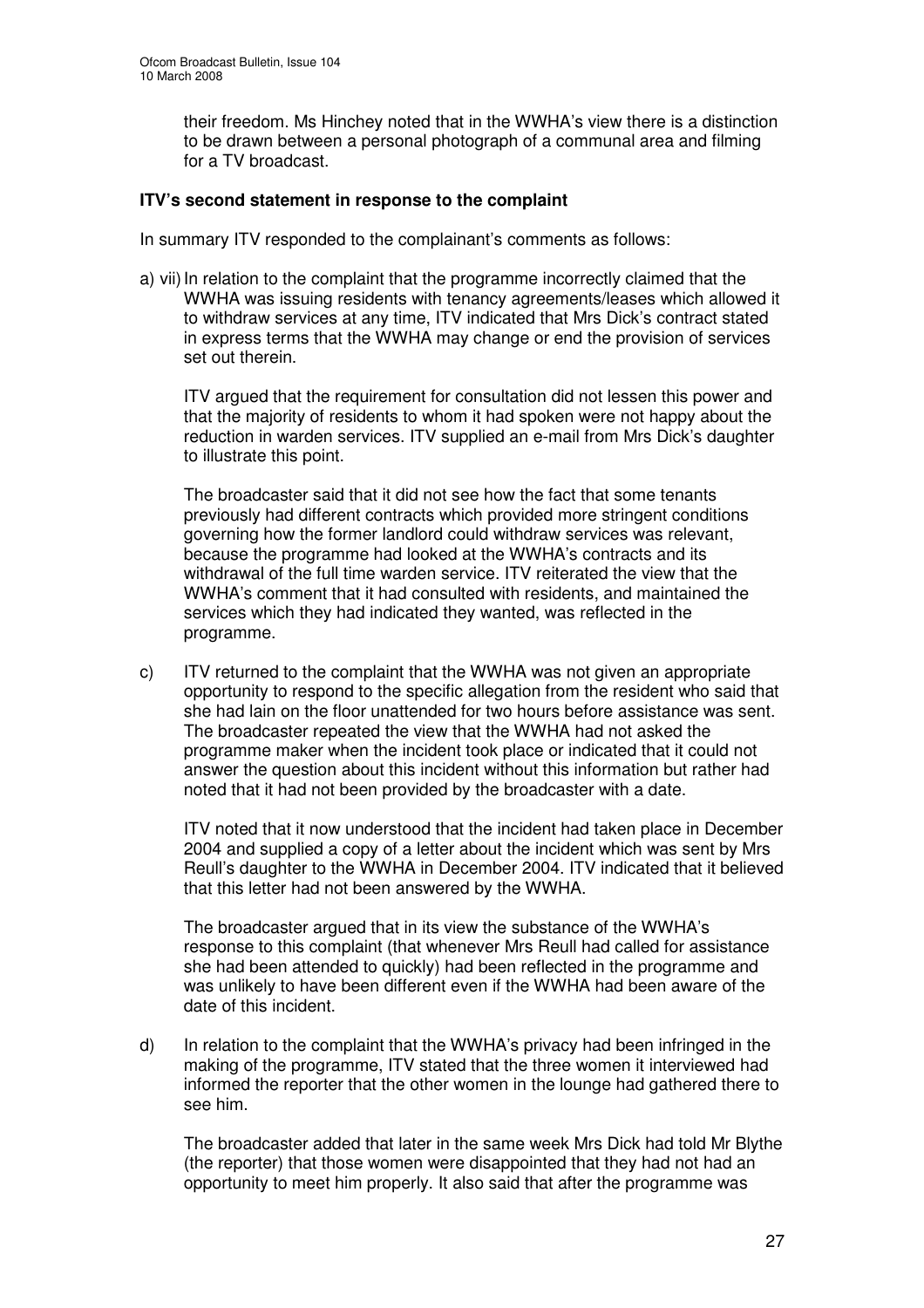broadcast he was told that some residents had been annoyed that they had not been interviewed. ITV said that Mr Blythe denied that anyone had said to him "*you should be ashamed of yourself*" or that he had been rude to anyone.

The broadcaster indicated that the issue of the footage of the empty corridor had been dealt with in its earlier statement. However, in light of Ofcom's request for clarification as to whether or not filming took place in any other communal area, ITV explained that unbeknown to Mr Blythe, the cameraman had, having taken some exterior shots, left the camera on when they went into the common room to meet the three interviewees. ITV indicated that it was not clear whether even the cameraman had known that the camera was on but that it was clear that this footage, which lasted about a minute, was neither meant to be nor was broadcast.

ITV also argued that the footage made clear that the ladies had been waiting for the reporter and cameraman, that none of the other residents were upset, and that the reporter was polite to the part time warden. ITV confirmed that other than this and the filming of the empty corridor it had not filmed the communal areas at Christchurch Court.

#### **Decision**

Ofcom's statutory duties include the application, in the case of all television and radio services, of standards which provide adequate protection to members of the public and all other persons from unfair treatment and unwarranted infringement of privacy in programmes included in such services. Where there appears to have been unfairness in the making of the programme, this will only result in a finding of unfairness, if Ofcom finds that it has resulted in unfairness to the complainant in the programme as broadcast.

In carrying out its duties, Ofcom has regard to the need to secure that the application of these standards is in the manner that best guarantees an appropriate level of freedom of expression. Ofcom is also obliged to have regard, in all cases, to the principles under which regulatory activities should be transparent, accountable, proportionate and consistent and targeted only at cases in which action is needed.

In Ofcom's view, the line to be drawn between the public's right to information and the citizen's right to privacy can sometimes be a fine one. In considering complaints about the unwarranted infringement of privacy, Ofcom will therefore, where necessary, address itself to three distinct questions: First, does the complainant have a legitimate expectation of privacy in the circumstances of the case? Second, if so, has there been an infringement of privacy? Third, if there has been an infringement of privacy was the infringement warranted? (as per Rule 8.1 of the Code).

The case was considered by Ofcom's Executive Fairness Group. In reaching its decision, the Group considered a copy of the programme, the programme transcript, and each party's written submissions. (These included correspondence between the complainant and the broadcaster; a copy of the tenancy agreement between Mrs Dick and the WWHA; a list of estimated service charges for Christchurch Court; a copy of a letter to the WWHA regarding Mrs Ruell's fall (dated 28 December 2004); an e-mail from Mrs Dick's daughter regarding her mother's tenancy agreement and the reduction in the warden service; an article about the programme from *"In Touch"*, the WWHA's magazine for residents; and a short piece of untransmitted footage filmed in the communal lounge of Christchurch Court).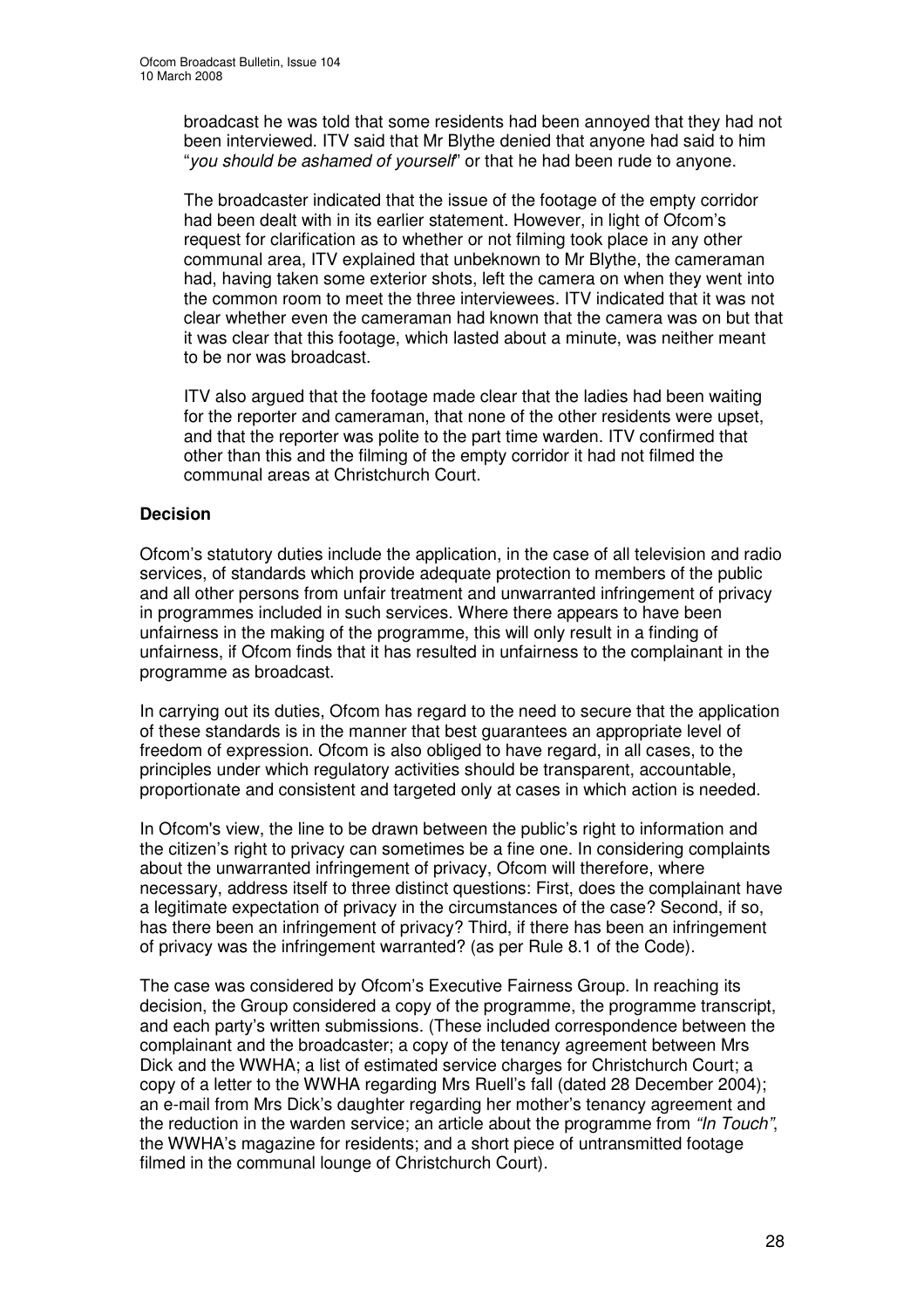a) Ofcom first considered the WWHA's complaint that the programme gave a misleading impression of the situation at the WWHA in general and at Christchurch Court specifically. Ofcom considered this complaint in light of the requirement on broadcasters in Rule 7.1 of the Code to avoid unjust or unfair treatment of individuals or organisations in programmes.

Ofcom also took particular account of Practice 7.9 of the Code which states that before broadcasting a factual programme:

"broadcasters should take reasonable care to satisfy themselves that material facts have not been presented, disregarded or omitted in a way that is unfair to an individual or organisation."

In its consideration of this complaint Ofcom first turned to each of the individual complaints made:

i) Ofcom addressed the WWHA's complaint that by focusing the entire item on the WWHA the programme gave the unfair impression that the WWHA was contributing to or part of an alleged crisis in the care of the elderly when in fact the claims of a crisis were not evidenced in the programme and the only evidence produced in the programme was the subjective view of those interviewed.

Ofcom noted that the presenter (Helen Callaghan) introduced the report in the following way:

Intro: *"Good evening. Tonight it is with sadness that we report on a crisis in the care of the elderly. It comes at a time when pensioners are rarely out of the news and it is set to be a big election issue. The Welsh Assembly Government has asked for ideas to safeguard the dignity of the elderly in care. But the Assembly is backing cuts in warden services in sheltered accommodation. We filmed the residents of Christchurch Court in Llandrindod Wells who are fighting their landlord, Wales and West, over cut backs. Last week one of the elderly ladies, Alfreda Sawyer, died. Her family told us she would have wanted the programme to be broadcast. "*

In Ofcom's view the report did give the impression that there was a "crisis" in the care of the elderly. However, it noted that the introduction referred to the conflicting pressures in the WAG's position on the care of the elderly and to cuts in warden services in sheltered accommodation across Wales.

Having looked at the transcript and recording of the programme in its entirety, Ofcom observed that the three residents from Christchurch Court who were included in the report were shown expressing their own views about the changes to their specific warden service. In light of this, Ofcom considered that the report used these interviews to illustrate the type of concerns felt by elderly people who had already experienced a cut back in the service provided by social landlords.

Ofcom acknowledged that the report did discuss the provision of services by the WWHA as an illustration of an alleged general crisis in the care of the elderly across Wales. However, Ofcom also took into account the way in which the crisis was presented (i.e. the clear indication that it was not confined to the WWHA but rather spread across Wales and that it was linked to the policies of the WAG). Ofcom also noted the inclusion of the WWHA's response to some of the concerns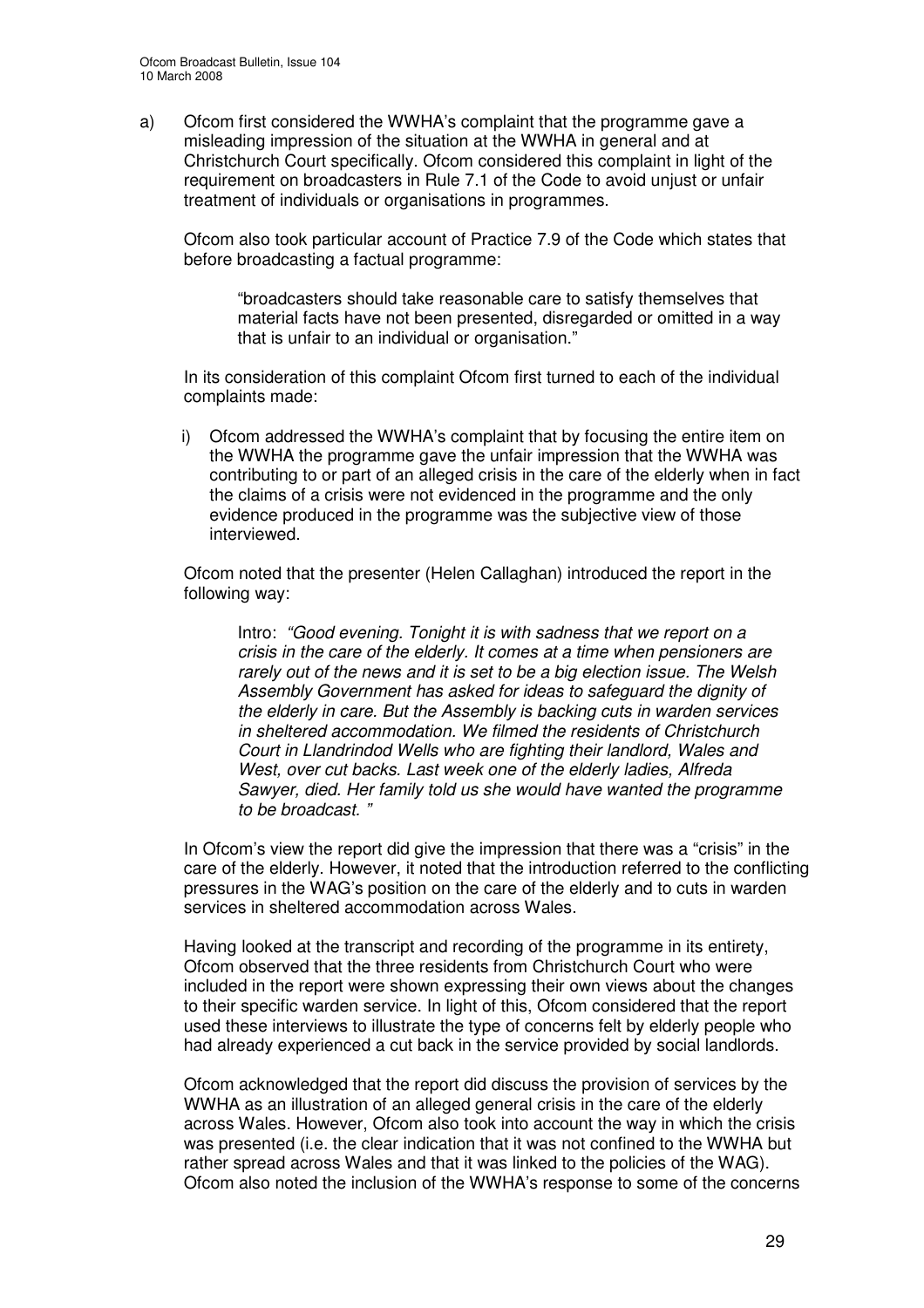raised by the residents (see Decision at head b) below). In light of these factors Ofcom found that in respect of its treatment of the crisis in the care of the elderly the programme as broadcast did not result in unfairness to the WWHA

ii) Ofcom next addressed the WWHA's complaint that the programme unfairly gave the impression that sheltered accommodation is designed to provide care for the elderly, despite the WWHA having made clear to the programme maker that its sheltered accommodation is designed as "independent living" for older people, not "care".

In its considerations Ofcom again took account of Practice 7.9 of the Code.

With regard to the programme's treatment of material facts relating to the type of "care" offered by Christchurch Court Ofcom noted two particular sections of the broadcast programme.

Ofcom considered that from the Introduction (which is quoted in full at head a) i) above) it had been clear that the report was about *"warden services in sheltered accommodation"* and that it had included *"the residents of Christchurch Court in Llandrindod Wells who are fighting their landlord, Wales and West, over cut backs."*.

Ofcom then went on to note the following section of the report:

Commentary: *"Alfreda Sawyer needed care. But she was still able to retain a lot of her independence. So, like Eileen Dick, her friend, she moved to sheltered accommodation."*

Mrs Dick: *"It was heaven. That's the only way... I couldn't believe I was so lucky to have got such a lovely place. It was really nice."*

Commentary: *"A big part of that was a warden who was based permanently at the complex in Llandrindod Wells."*

Mrs Dick: *"She would see that the doctor arrived and if you were in bed she would come and see that you were in bed. We don't have anything like that now."*

Commentary: *"Three years ago the landlord, housing association Wales and West, replaced the warden with a part-timer responsible for three complexes. Christchurch gets the warden Tuesdays and Thursdays. This can be a problem. Mabel Ruell keeps a diary and recorded what happened when a power cut knocked out the hot water for six days."*

In Ofcom's view the above extracts from the report made it clear that, when they moved in, the residents included in the report expected that the level of service provided by Christchurch Court would enable them to live "independently". It also considered that the second extract indicated that these residents felt that a full time warden service was necessary for maintaining their independence.

Ofcom noted that the programme did not indicate that the residents expected that their landlord would provide such "care" as part or full-time nursing. Rather, in Ofcom's view, the programme indicated that the residents expected (and had in the past benefited from) the presence of a full time warden who provided helpful advice and was aware of their concerns.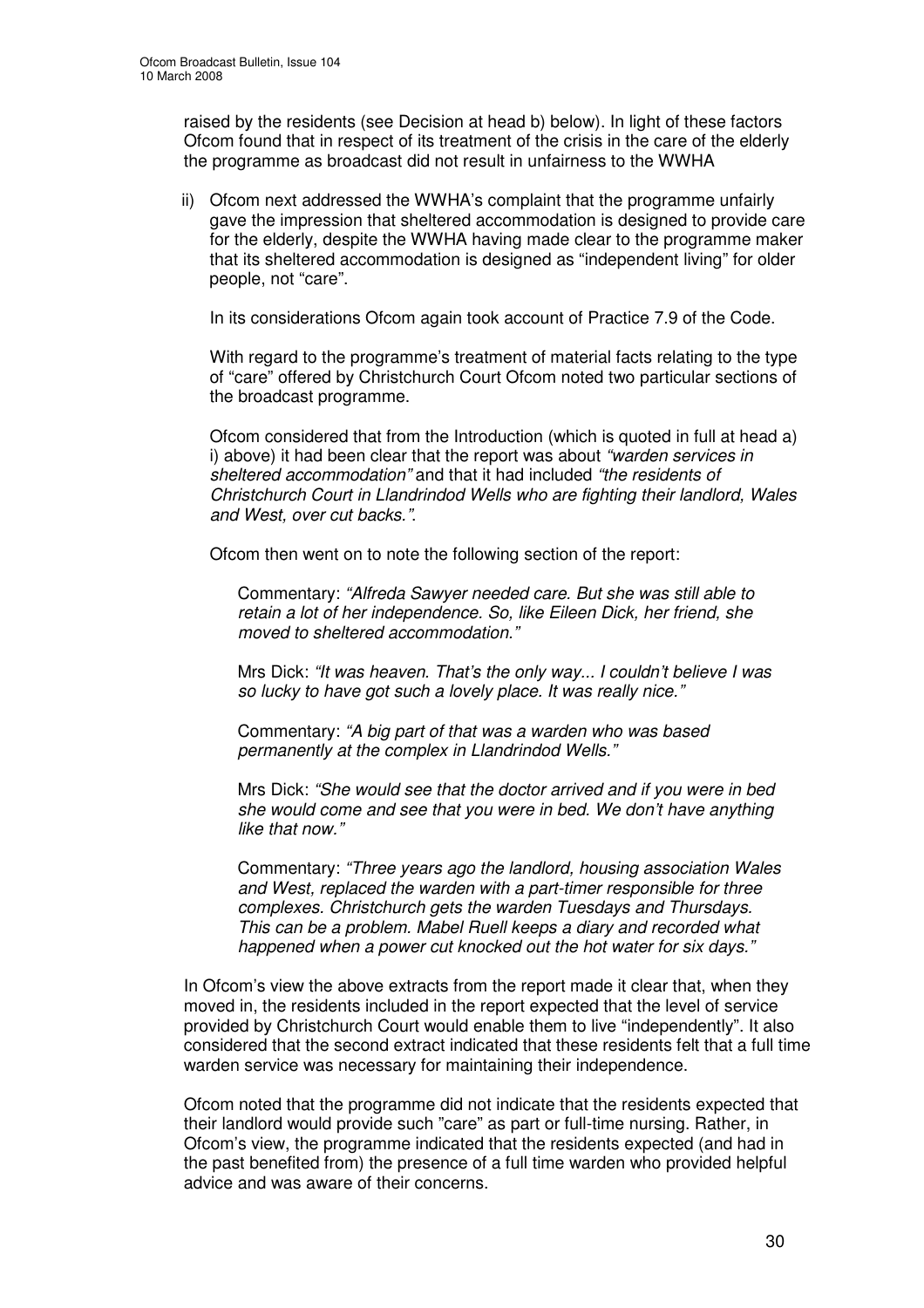In light of the above material, Ofcom considered that the report had not overstated the type of "care" which this sheltered accommodation was designed to offer. Instead, Ofcom considered that taken together the interviews included provided a reasonable explanation of the residents' understanding of the level of "care" necessary to ensure that they could live independently. It also observed that the report clearly indicated the residents' perception of the shortfalls in the service offered by the WWHA at Christchurch Court. In addition, Ofcom considered that the residents' expectations of the type of "care" with which they should be provided (i.e. a full time warden) would be likely to fit within the general understanding of the type of services offered to residents in "sheltered accommodation".

Ofcom therefore found that no unfairness resulted to the WWHA from the way in which the report dealt with the issue of the expectations, and the actual provision of the "care" given to its residents.

iii) Ofcom then considered the complaint that the programme offered no evidence to support its suggestion that there was a link between the WAG budget cuts and a decline in the service which the WWHA offered to its residents.

Ofcom considered that in addition to the introduction to the report, (which is quoted at head a) i) above) several comments during the report established the programme's position that the WAGs' budget cuts might well be linked to cuts in warden services across Wales. For example:

Commentary: *"Wardens are part funded by grants from the UK Treasury. The Welsh Assembly Government received £140 million in 2003 but by 2006 they were down to £120 million, resulting in cut backs. There are fears they will be cut again for 2007."*

Ofcom noted that after a discussion of the cuts in the WAG's budget for warden services the report went to on to comment that *"There is no doubt that whatever the financial reasons, the loss of the warden is the biggest problem facing the ladies at Christchurch Court."*

Ofcom considered that the close juxtaposition of the discussion of the WAG budget cuts with this comment would have indicated to viewers that the broadcaster believed that there might well have been a link between the WWHA's decision to reduce its warden service at Christchurch Court from full to part-time and these budget cuts.

Ofcom also considered that this amounted to a significant allegation and that therefore it was incumbent upon the broadcast to offer the WWHA an opportunity to respond to it. As discussed in more detail in the Decision at head b) below, Ofcom observed that ITV had given the complainant such opportunity. It also noted that immediately after making the above comment the report reflected the WWHA's response to this allegation in the following manner:

Commentary: *"Wales and West say… we had problems trying to recruit a full time warden. We consulted residents and maintained the services they wanted."*

Given that the report had clearly reflected the WWHA's position (that it had not employed a full time warden at Christchurch Court because of problems with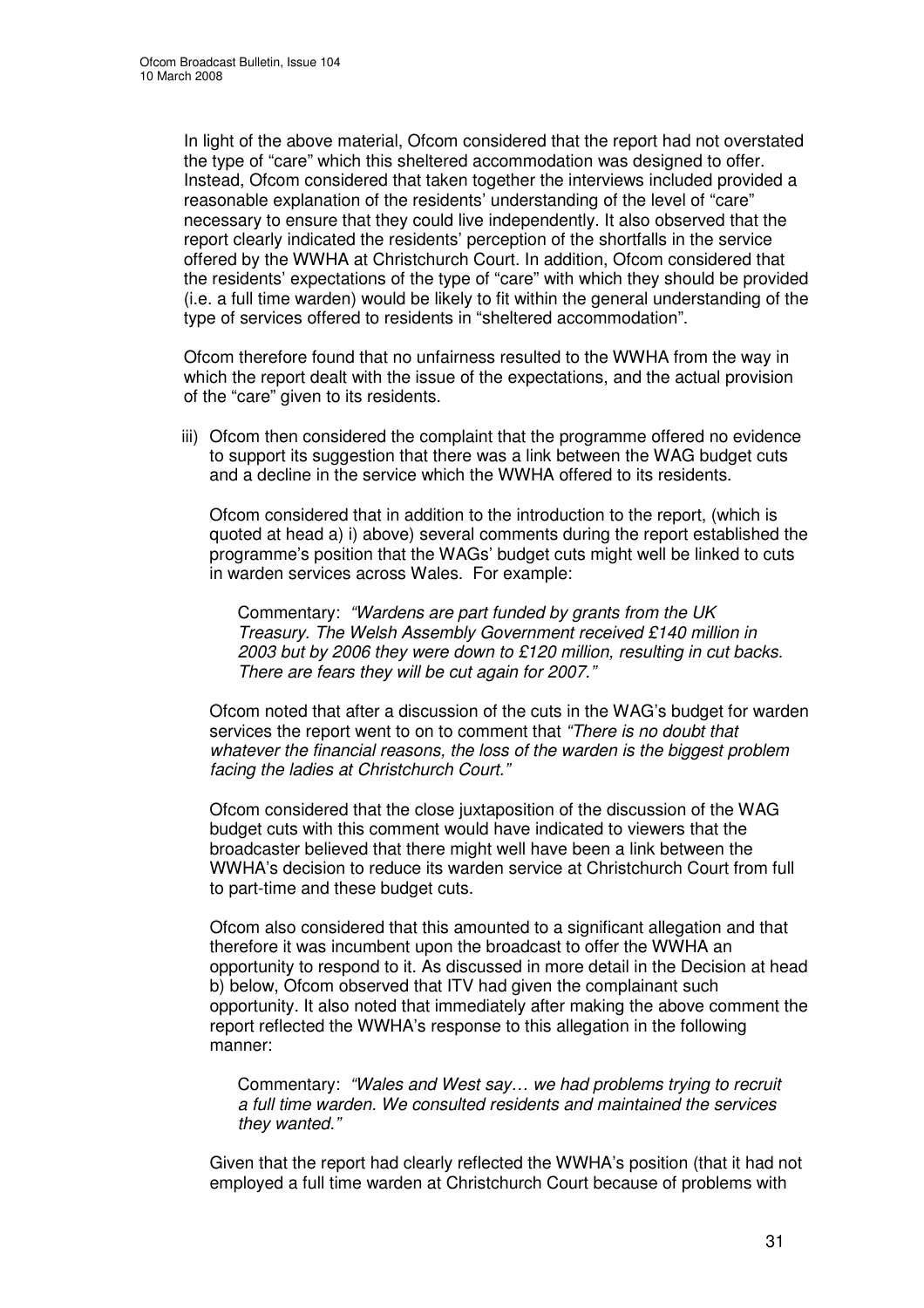recruitment and that it had consulted the residents before making this change) Ofcom found that the broadcaster's presentation of material facts in relation to this matter had not resulted in unfairness to the WWHA.

iv) Ofcom then addressed itself to the WWHA's complaint that the criticism made by Ms Kirsty Williams (AM) unfairly implied that because the WWHA used contractors from north Wales it provided a lesser service to its residents in mid Wales including Christchurch Court.

Ofcom noted the relevant part of the broadcast programme and in particular the comment made by Ms Williams in connection with this incident.

Ms Williams: *"Unfortunately, every time somebody came to relight the boiler, the boiler would relight and then suddenly stop working again. Unfortunately, the contractors that Wales and West use here in Llandrindod Wells are based in north Wales so they had to travel from north Wales every time there was a problem with the heating."*

Ofcom considered that, taken together, the comments made by the residents and by Ms Williams implied that they believed that the distance between the contractors and Christchurch Court had caused some delay in the time it took for the hot water system at Christchurch Court to be repaired.

However, Ofcom also noted that, as discussed below in the Decision at head b), the programme reflected the WWHA's response to this allegation.

Commentary: *"*Wales *and West declined to take part in this programme. But Chief Executive, Anne Hinchey said in a statement that… "residents had no loss of heating… the lack of hot water was caused by a damaged control panel … components needed to be replaced… this took six days which is longer than we would have hoped for"."*

As discussed in the Decision at head a) iii) above, in light of the report's clear reflection of the WWHA's position regarding the repair of the hot water system, Ofcom found that the broadcaster's presentation of material facts in relation to this matter had not resulted in unfairness to the WWHA.

v) Ofcom then turned to the complaint that by highlighting an incident, that occurred two years ago, in which a deceased resident lay undiscovered for two days the programme unfairly gave the impression that the WWHA was negligent in the care of its residents and that current residents are in danger of being undiscovered should they die.

Ofcom again looked at the relevant section of the report:

Mrs Dick: *"Mrs Judge's son came and he said to Pauline, who was the cleaner, he said: "Do you know if there's anything wrong with my mum", he said, "because I can't get any answer to my calls". So she went up and found Mrs Judge lying on the floor. She had been there for two days. And the assumption was that had there been somebody – a warden – there during the day at least if she gave a call in the morning she would know if something was wrong, that Mrs Judge had not answered."*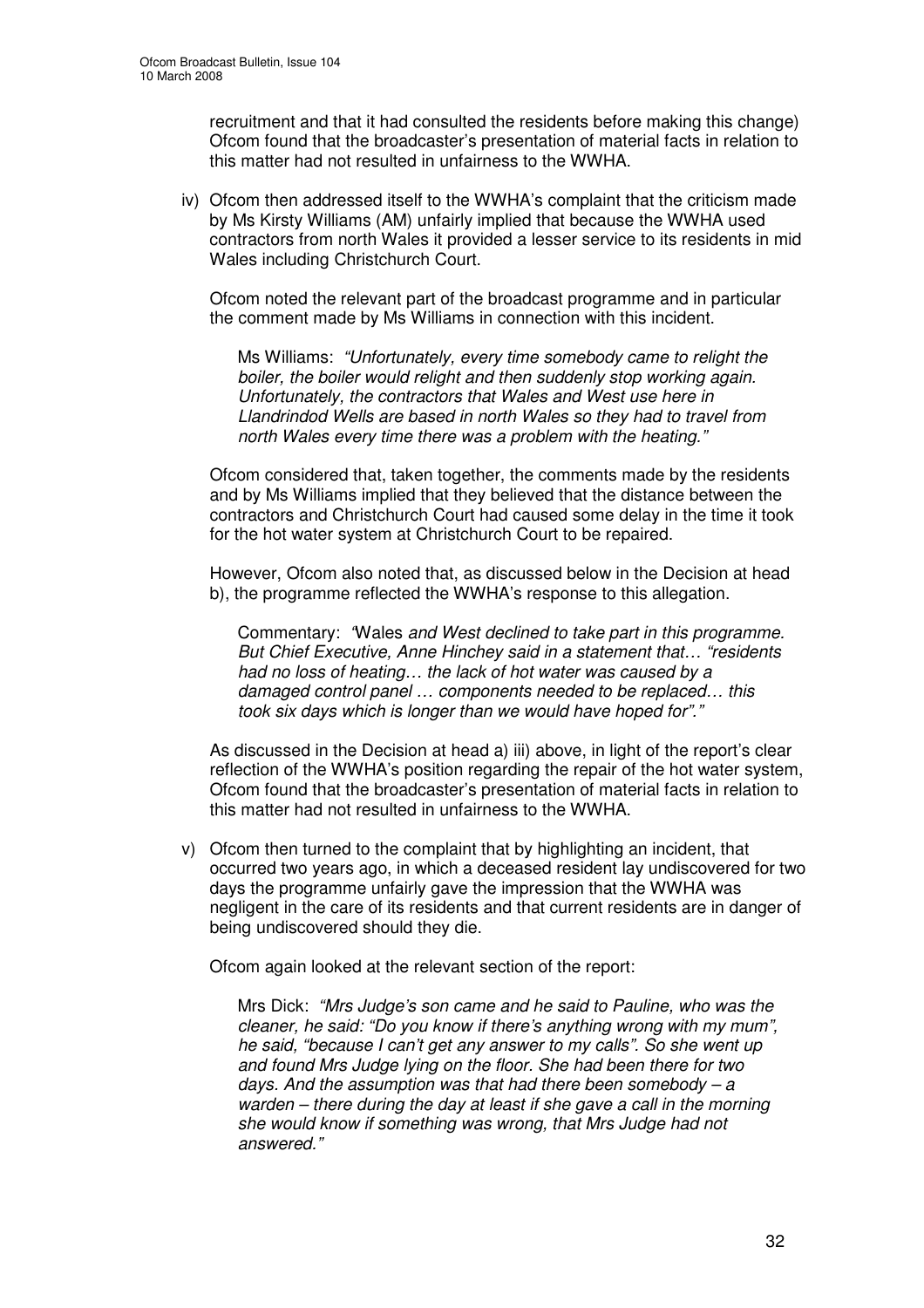Commentary: *"Wales and West say after Hilda Judge's death they introduced at least weekly contact between themselves and the residents. She'd refused calls and checks and the Association respected her privacy. They added that a full time warden would not have made a difference. But the residents disagree."*

Mrs Sawyer: *"I do feel very vulnerable that some of the facilities are no longer available to us."*

Commentary: *"The residents can call for help with an alarm system. They pull the cord and speak to someone in Cardiff who raises the alarm. Then one day Mabel Ruell fell."*

Ofcom also noted that in the report included Mrs Ruell making the following comment:

Mrs Sawyer: *"It would be nice to have the peace of mind of a warden who would be immediately on to whatever trouble or difficulty you were in."*

In light of the material above, Ofcom considered that the report had fairly represented the views of some residents. The report had shown that Mrs Dick had raised the incident concerning Mrs Judge as an example of her concern about the effects of having a reduced warden service at Christchurch Court and that Mrs Sawyer had described how she felt vulnerable without a full time warden. Ofcom also considered that the report had placed the incident concerning Mrs Judge in a fair context by making it clear that it had taken place two years ago and by reflecting the WWHA's position on it. This included noting that the WWHA had introduced *"at least weekly checks"*, had respected Mrs Judge's wish that it should not check on her, and that in its view a full time warden would not have prevented this incident.

Therefore, Ofcom considered that by including this incident in the report ITV had not given the impression that the WWHA had been negligent or failed in its duty in the care of its residents or that they still risked lying undiscovered should they die at home.

Ofcom also noted that the broadcaster had followed the discussion of the incident involving Mrs Judge with commentary referring to a pull cord alarm system which was available to all residents (this commentary is quoted above) Ofcom acknowledged that having noted the availability of this system the report had then included an allegation from Mrs Ruell (one of the interviewees) that she had not received a response to an alarm call she had made. However, Ofcom considered that as with the other allegations the report had reflected the WWHA's response to this allegation.

In light of the considerations above, Ofcom found that the broadcaster's treatment of material facts in relation to the incident when a deceased resident lay undiscovered had not resulted in unfairness to the WWHA.

vi) Ofcom addressed the complaint that the programme gave no evidence to support its untrue claim that facilities were no longer available to residents and they had lost the warden service.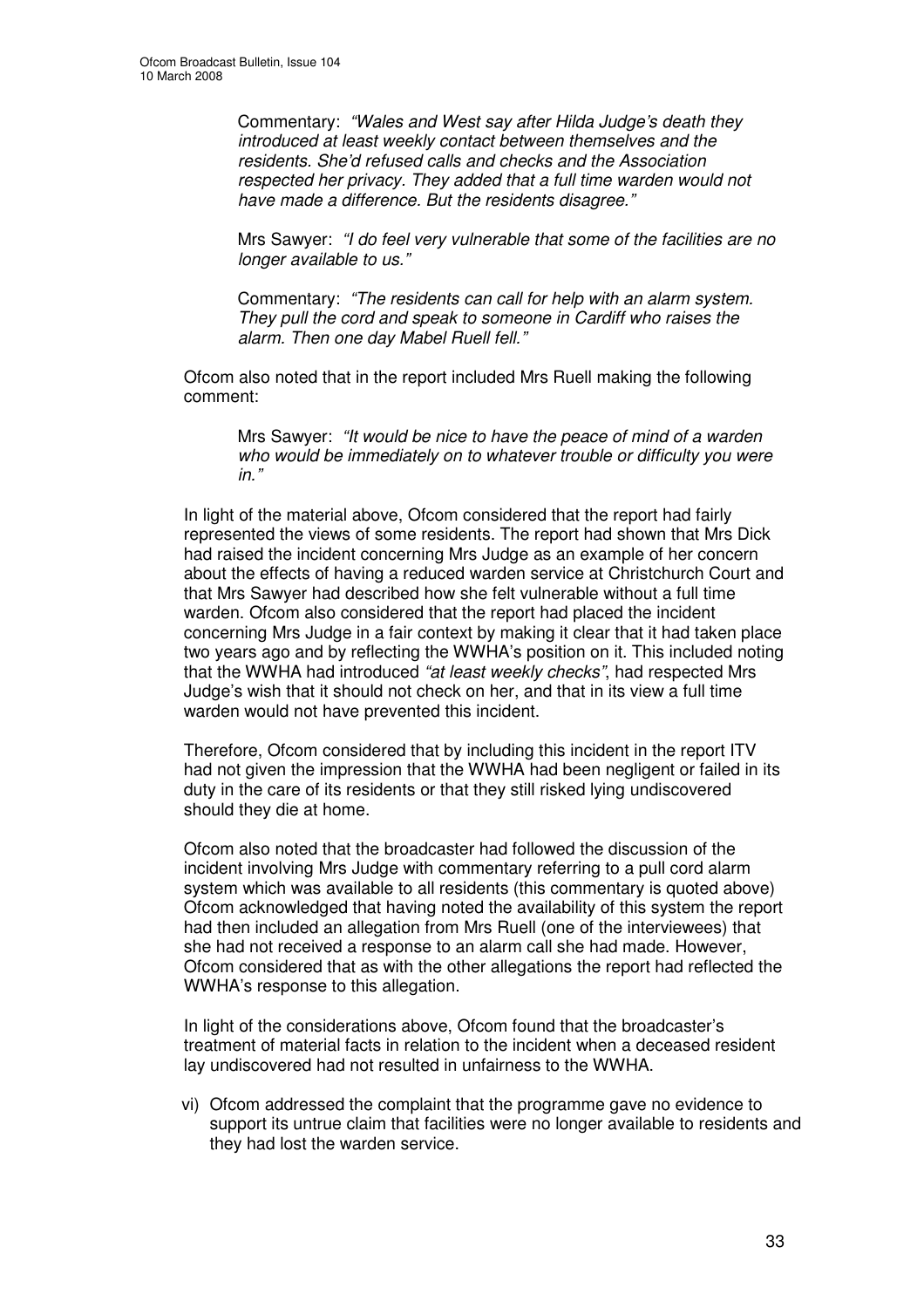Ofcom noted that the report had reflected the residents' views that services had been cut. For examples see Mrs Dick's and Mrs Sawyer's comments quoted above in the Decisions at head a) ii) and v), respectively. Ofcom also noted that at no point had the report indicated that the warden service had been "lost" in its entirety. Rather, in Ofcom's view the report had made it clear that that the full time warden service had been reduced to a part time service. Ofcom also observed that, within its pre-broadcast statement in response to ITV's allegations, the WWHA had indicated that this was the case by explaining why and how it had altered the warden service.

Given this evidence Ofcom considered that the report had fairly reflected the fact that at least one of the facilities at Christchurch Court (a full time warden) was no longer available to residents. Therefore, it found that the broadcaster's treatment of material facts in relation to this matter had not resulted in unfairness to the WWHA.

vii) Ofcom considered the complaint that the programme incorrectly claimed that the WWHA was issuing residents with tenancy agreements/leases which allowed it to withdraw services at any time.

Ofcom looked at the relevant part of the broadcast programme.

Commentary: *"She* [*Ms* Kirsty Williams (AM)] *also looked at the residents' contracts with the housing association. Eileen Dick's contract lists a warden under services. But it also says Wales and West can withdraw any service they like from the residents, whenever they want."*

Ms Williams: *"It doesn't seem possible does it that people would be asked to sign leases like that? And as we've seen from what has happened at Christchurch Court people can fall foul of that.They think that they are entering into a certain level of service and then that can be taken away."*

As noted in the Decision at head a) iii) above, the report also included the WWHA's comment that it had *"consulted residents and maintained the services they wanted"*.

Ofcom noted that Mrs Dick's tenancy agreement (and according to the WWHA that of Mrs Sawyer) stated that:

*"The services which we currently provide and for which you shall pay a service charge are listed in the statement attached to this agreement. We reserve the right to change or end the provision of these services. We will, however, tell you about any proposals for change and consider any comments you make to us."*

It also noted that the tenancy agreements issued by Corlan (the organisation which had managed Christchurch Court before the WWHA took over) including that of Mrs Ruell stated that:

*"The Association may, for [the] better management of the building, add to or vary the provision of any of the services and the Association cannot be held responsible for any breakdown or withdrawal of the services for reasons beyond the Association's control."*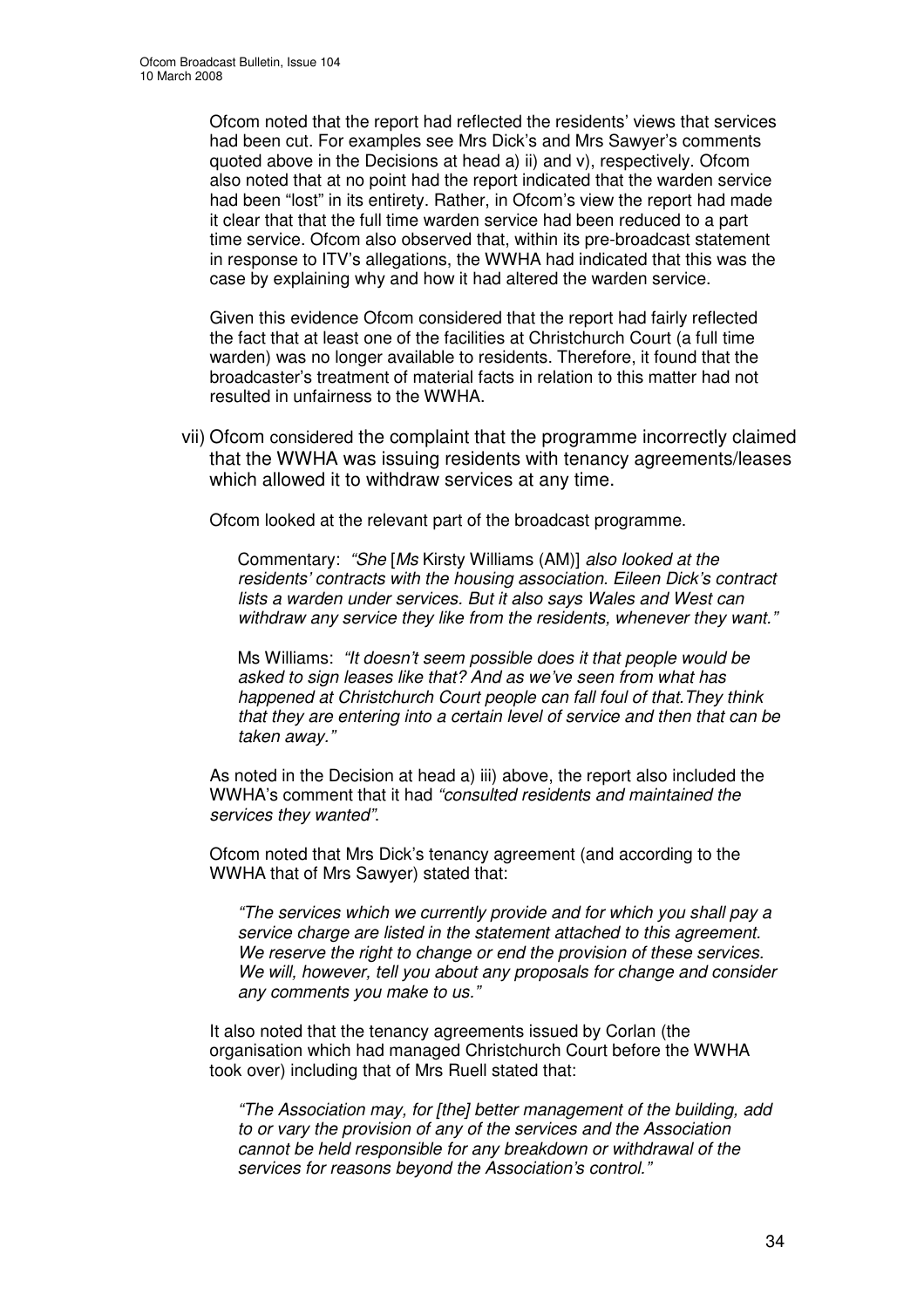Ofcom also observed that the WWHA had indicated, within its submissions, that all the residents had been included in the consultations at the scheme.

Ofcom acknowledged the differences between these two tenancy agreements. However, in light of the fact that the earlier Corlan agreement noted that the management could "vary" as well as "add" services and the comment by the WWHA that it had consulted all the Christchurch Court residents (i.e. those with old and new style tenancy agreements) Ofcom considered that it would have been reasonable for the broadcaster to have concluded that the WWHA had adopted the same approach to changing the services for all residents regardless of which type of tenancy agreement they held.

Ofcom considered that both styles of tenancy agreement enabled the WWHA to change the service it provided to residents at Christchurch Court. It also noted that the WWHA had consulted these residents about changes to their warden service and then introduced those changes. In addition, Ofcom recognised that in its Decision at Head a) iii) above it had found that the programme had included a reasonable representation of the WWHA's position on the issue of the changes to the warden service.

Ofcom therefore found that the broadcaster's treatment of material facts in relation to provisions within the tenancy agreements allowing the withdrawal services had not resulted in unfairness to the WWHA.

viii)Ofcom then looked at the complaint that the programme maker interviewed just three out of thirty-eight residents and did not provide a balanced view of opinion about the scheme despite being approached by residents who were satisfied with the services provided by the WWHA.

Ofcom noted from ITV's submission that it appeared that about ten residents had indicated to the broadcaster that they had similar concerns to the three residents included in the report. Ofcom also noted that ITV indicated that no one who had approached the reporter had said that they were satisfied with the scheme.

Ofcom considered that on the basis of ITV's submission it would appear that at least a third of the residents at Christchurch Court had concerns about some aspects of the way in which the scheme was being managed. Ofcom also observed that programme makers can quite legitimately select, omit or edit interviews provided for inclusion in a programme as long as it does not result in unfairness to those people or organisations directly affected by the programme. This is rightly an editorial decision for programme makers to take. Therefore, Ofcom was not concerned with the nature, number or length of contributions made (and subsequently included in the programme) by parties on either side of the debate. Rather Ofcom sought to determine whether the programme maker's actions were consistent with its obligation to avoid unfair treatment.

As discussed below at head b), the programme reflected the WWHA's response to a number of the allegations and concerns raised by the three residents who were included in the report. Given this, Ofcom found that the broadcaster had fairly represented both the residents' and the WWHA's views of the changes in the warden service at Christchurch Court.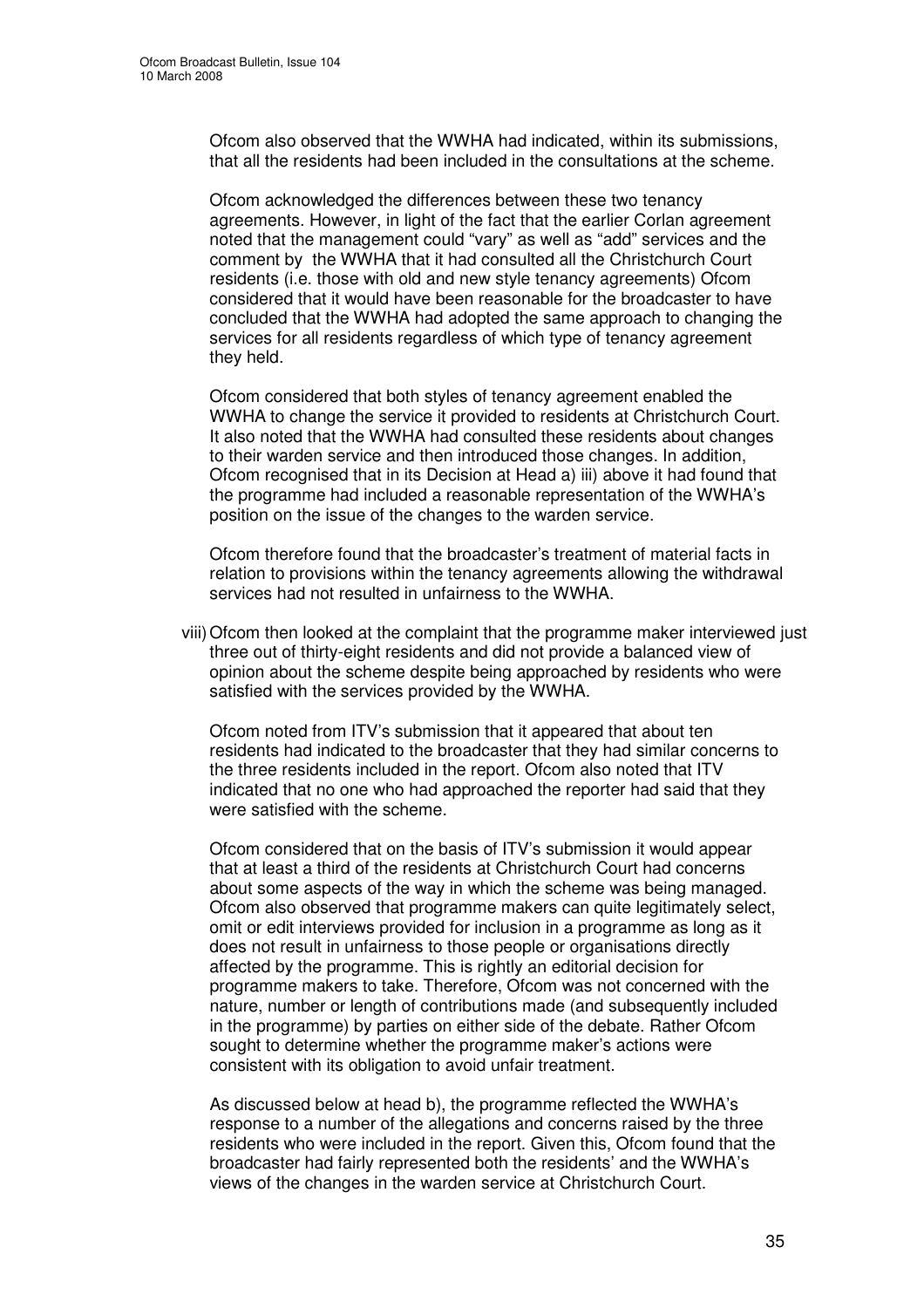ix) Ofcom then addressed the complaint that the programme failed to show balance by not indicating that the WWHA is a non-profit making organisation with charitable status that is managed by a voluntary board.

As discussed in the Decision at head a) i) above, Ofcom considered that the report as broadcast had focused on the cuts to full time warden services in sheltered accommodation in Wales and that it had used Christchurch Court to illustrate the type of concerns felt by residents in sheltered accommodation who have already experienced a cut in such services. In light of the focus of the programme, Ofcom concluded that it had not been incumbent upon the programme maker to reflect the fact that the WWHA non-profit making organisation with charitable status that is managed by a voluntary board since these issues were not pertinent to programme's inquiry and that therefore there was no unfairness to the WWHA in this respect.

Taking into account the findings at i) to ix) above, Ofcom found no unfairness to the WWHA in respect of the complaints at head a).

b) Ofcom then turned to the WWHA's complaint that the programme did not fairly reflect its response to the programme maker's questions. As well as considering this complaint in light of Rule 7.1 of the Code, as noted in the Decision at head a) above, Ofcom took particular account of the following Practices of the Code in relation to this complaint:

Practice 7.6 which states that "When a programme is edited, contributions should be represented fairly"; and,

Practice 7.11 which states that: "If a programme alleges wrongdoing or incompetence or makes other significant allegations, those concerned should normally be given an appropriate and timely opportunity to respond."

Ofcom considered that the allegations about the WWHA which were included in the report (i.e. there was no hot water at Christchurch Court for six days, one resident lay undiscovered for two days after her death and another resident was left unattended after a fall) were serious.

It noted that an opportunity to respond to these allegations was given to the complainant via an e-mail sent to the WWHA by the reporter for Wales This Week on 14 February 2007. This e-mail detailed the nature of the report, asked Ms Hinchey (the Chief Executive of the WWHA) for an interview and set out the questions which the reporter wished to ask her. The questions focused on the reason why Christchurch Court no longer had a full time warden and the concerns raised by the residents who had been interviewed about the effects of this situation. Ofcom also noted that on the 16 February 2007 Ms Hinchey e-mailed the reporter with a response to his questions. It also noted that Ms Hinchey did not respond to the reporter's invitation to be interviewed within this e-mail.

In light of the above evidence Ofcom considered that the WWHA had been given an appropriate and timely opportunity to respond to the allegations included in the programme.

Ofcom then looked at each of the individual concerns raised by the WWHA in relation to this head of complaint in turn.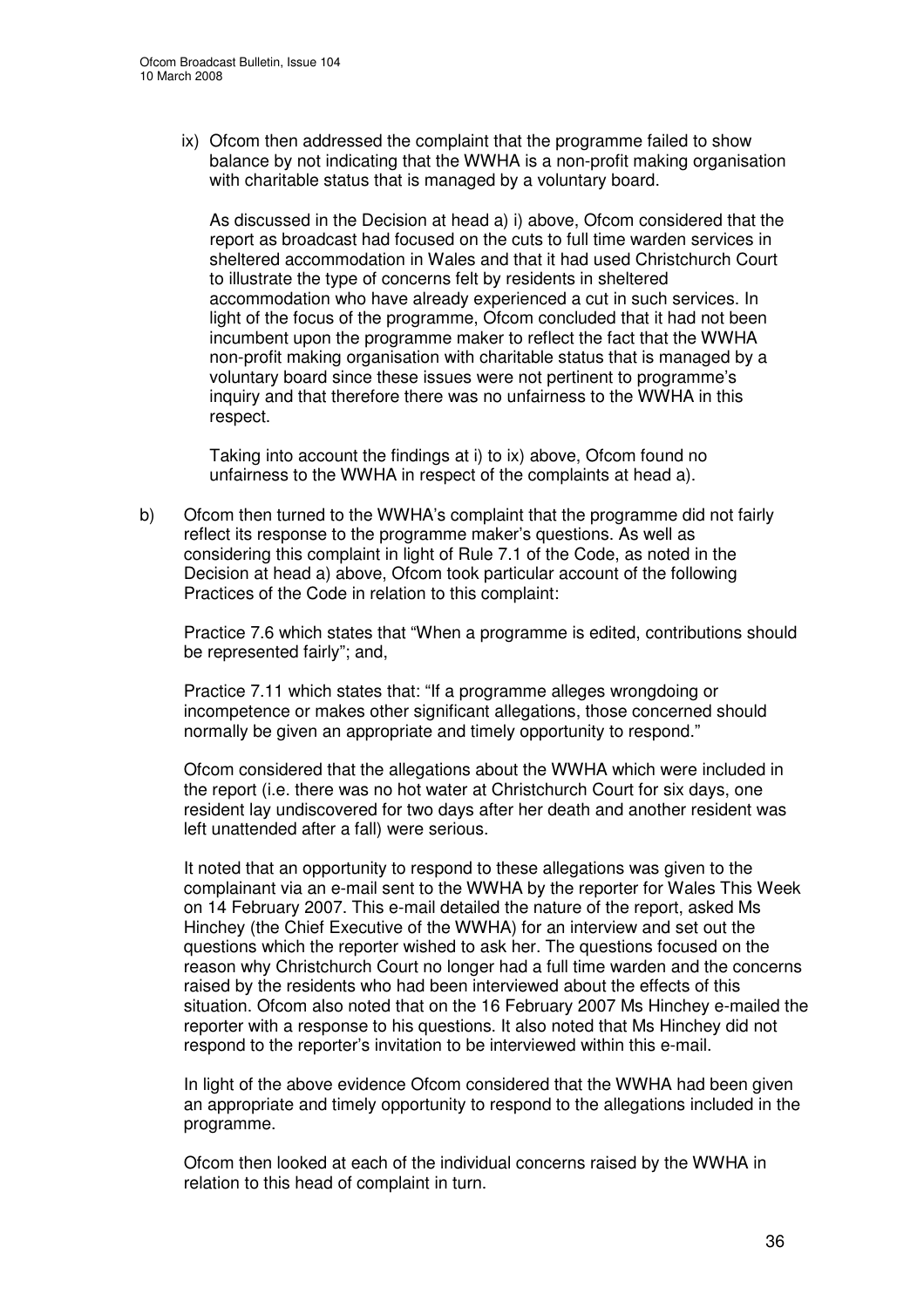i) Ofcom addressed the WWHA's complaint that the report ignored its denial that there was a link between the WAG budget cuts and a decline in the service which the WWHA offered to its residents.

Ofcom observed that the editing of material is a matter of editorial judgement for the broadcaster, its concern therefore lay with whether the contribution from the WWHA was represented fairly. It noted its Decision at head a) iii) above that the report made a link between the WAG budget cuts and the change in the WWHA's service but had also clearly reflected the WWHA's position on this matter by means of the following commentary:

Commentary: *"Wales and West say… we had problems trying to recruit a full time warden. We consulted residents and maintained the services they wanted."*

Having assessed the WWHA's pre-broadcast statement and looked at the programme and transcript Ofcom considered that the report included a reasonable representation of the WWHA's response on this matter.

ii) Ofcom addressed the WWHA's complaint that the report ignored its explanation that any resident in sheltered accommodation can have a daily welfare check if one is requested.

Ofcom observed that the WWHA's pre-broadcast response to a question about how the "non-permanent scheme manager" system worked included the following points:

- the scheme manger was present at Christchurch Court on Tuesdays and Thursdays;
- the scheme is connected to a 24 hour-a-day alarm service centre and residents can raise the alarm by pulling a cord;
- sheltered housing does not provide "care" or a "nursing home":
- residents move in because they "want independence and may need some support to help them to achieve this"; and,
- "residents choose the level of contact they want, though it is at least once a week" (at Christchurch Court the level of contact varies from weekly to twice a day).

Ofcom also noted that three of the presenter's comments in the report related to the method and extent of the WWHA checks on the general welfare of its residents. These comments explained that the warden was at Christchurch Court on *"Tuesdays and Thursdays"*, that residents had *"at least weekly"* checks and that residents could call for help at any time using an alarm pull that is connected to an operations centre in Cardiff. (The full quotations are included in the Decisions at heads a) ii) and v) above.)

In respect of the second of these references, Ofcom noted that having represented the WWHA's position that *"after Mrs Judge's death* [it had] *introduced at least weekly checks"*, the presenter added that Mrs Judge had *"refused calls and checks and the association respected her privacy"*. In Ofcom's view this commentary implied that at a minimum the WWHA provided welfare checks once a week, that it was likely in other cases to be more and that the arrangement of additional checks was at the discretion of the residents.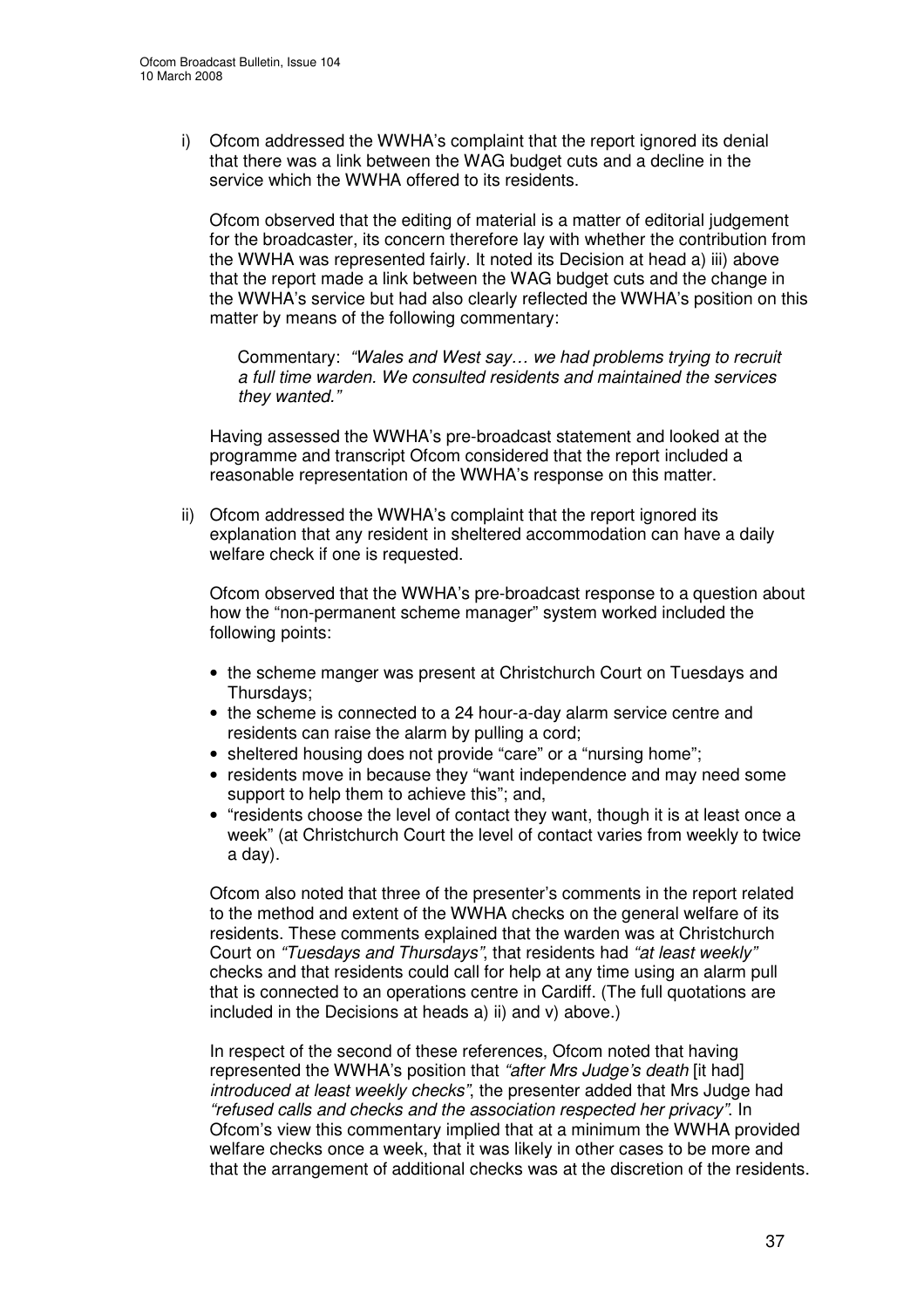As in the Decision at head b) i) above, Ofcom observed that the editing of material is a matter of editorial judgement for the broadcaster, and that its concern lay with whether the editing resulted in unfairness to the WWHA.

While it acknowledged that the report had not explicitly indicated that residents could have daily welfare checks, Ofcom considered that taken together the three comments noted above gave a reasonable and fair presentation of the level of supervision available.

iii) Ofcom looked at the WWHA's complaint that the report ignored its explanation that its records showed that the resident who claimed to have lain on the floor unattended for two hours (Mrs Ruell) had asked for emergency assistance on three occasions over the proceeding two years and that the assistance had been provided immediately.

Ofcom noted that in its pre-broadcast response to ITV the WWHA made the following points in relation to this allegation:

- ITV had not indicated when the incident took place (see head c) below);
- its records showed that Mrs Ruell had contacted the service centre three times in the preceding two years due to falls;
- on each occasion the service had responded immediately, assessed the situation and (as requested by Mrs Ruell) contacted her daughter;
- on each occasion an ambulance was called and attended:
- the WWHA's systems did not fail:
- an ambulance was necessary because neither Mrs Ruell's daughter nor the scheme manager was able to lift Mrs Ruell; and,
- scheme managers are not paramedics, nurses or carers and would not, (whether or not they lived on site) lift residents after falls.

Ofcom also noted relevant section of the report:

Having previously noted that residents had access to an emergency alarm system (see above) the report continued as follows:

Mrs Ruell: *"I phoned Wales and West about one o'clock I should think. I'd just fallen. And he just answered and I said what I wanted and there was no answer. And I thought well somebody will come, I don't know. So I waited about two hours."*

Commentary: *"She's adamant, two hours past and nobody came."*

Mrs Ruell: *"I rang Wales and West again about three o'clock and a lady answered and she said she'd get something straight away and no call was registered from one o'clock. So that fellow must have just put the phone down, you see."*

Commentary: *"Wales and West say Mabel Ruell rang only once and was attended to quickly."*

Commentary: *"Age Concern, who are helping the women, warn against over reliance on technology."*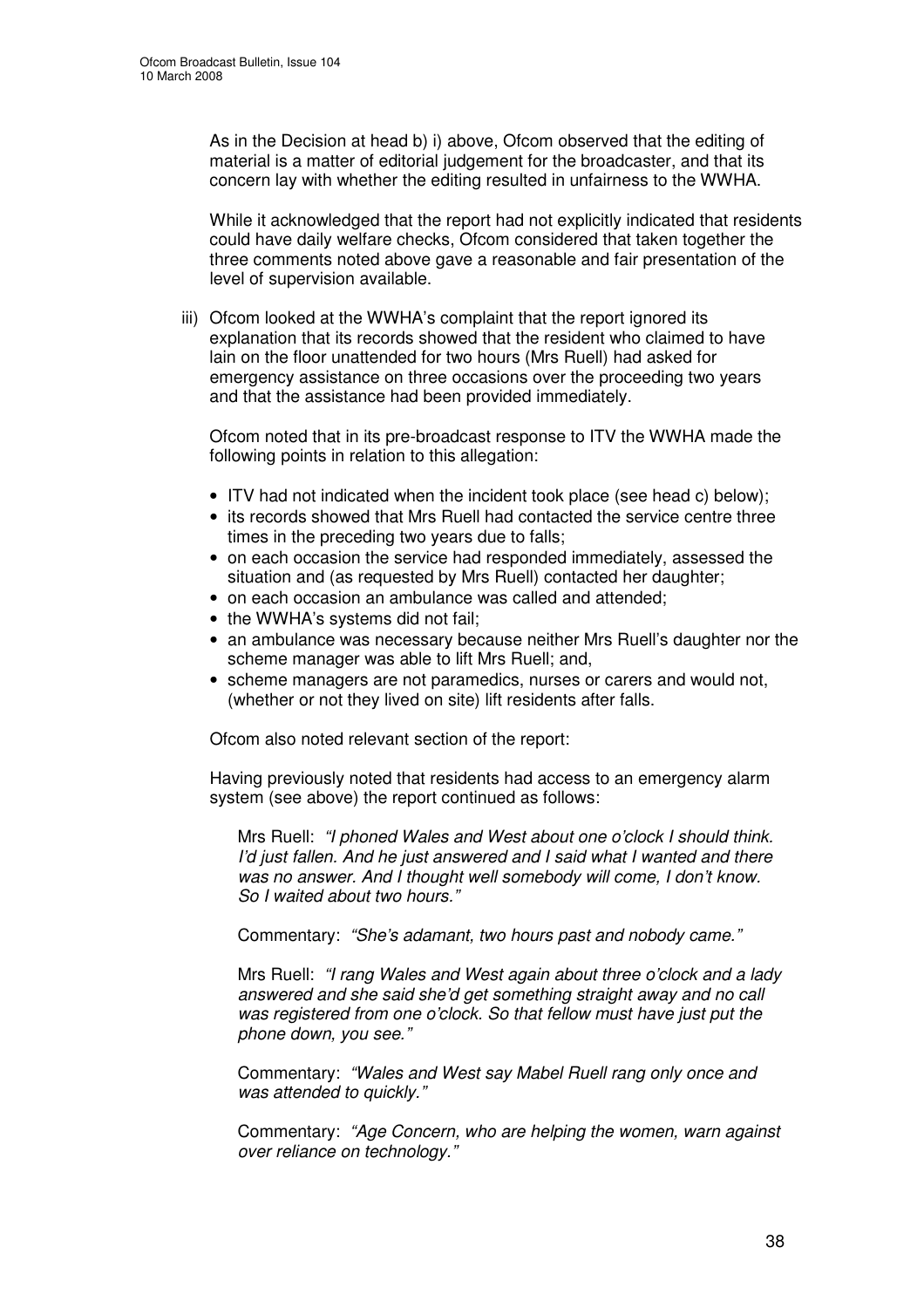As noted in the Decision at head b) i) above the editing of material is a matter of editorial judgement for the broadcaster and Ofcom is concerned with whether the editing resulted in unfairness to the WWHA.

Having considered both the WWHA's response to the broadcaster and the commentary noted above, Ofcom considered that the report fairly reflected the WWHA's position in relation to the incident under discussion.

iv) Ofcom considered the WWHA's complaint that the report ignored its denial of the claim that facilities were no longer available to residents and they had lost the warden service.

As noted in the Decisions at head a) ii),  $v$ ),  $vi$ ) and  $vii$ ) above, Ofcom found that the report had made clear that, as agreed by both parties the warden service at Christchurch Court had been reduced from full to part time. It also fairly reflected both the views of the residents who had been included in the programme about the effects of this change; and the WWHA's position in regard to extent and implementation of the warden service at the WWHA.

In light of these findings Ofcom considered that the report had not unfairly edited the WWHA's response to allegations concerning the reduction in services (notably the provision of a full time warden) at Christchurch Court.

v) Ofcom then turned to the WWHA's complaint that the report ignored its denial of the claim, made by ITV, that it was issuing residents with tenancy agreements which allowed it to withdraw services at any time, as well as the explanation that it consulted residents before changing any services and the comment that the objections to the change in the warden service came from a minority of residents who lived at the scheme.

Ofcom noted that in the Decision at head a) vii) above, it had observed that it was Ms Kirsty Williams (AM) who had made this claim. Ofcom also noted that in relation to that head of complaint it had considered that the report had included a reasonable portrayal of the provisions regarding the services for residents at Christchurch Court.

Therefore, Ofcom considered that the report had not unfairly edited the WWHA's response to the allegation that residents' contracts are unfairly worded because they enable services to be taken away.

In light of the findings at heads i) to  $v$ ), Ofcom considered that, having been provided with an appropriate and timely opportunity to respond, the report fairly represented the WWHA's response. Therefore, Ofcom found no unfairness had resulted to the WWHA in relation to this matter.

c) Ofcom addressed the WWHA's complaint that ITV did not provide an appropriate opportunity for it respond to the allegation that Mrs Ruell had lain on the floor unattended for two hours before assistance was sent because it did not respond to the WWHA's request for confirmation of when this alleged incident took place.

As with head b) above, in considering this complaint Ofcom took particular account of Practice 7.11 of the Code (opportunity to respond).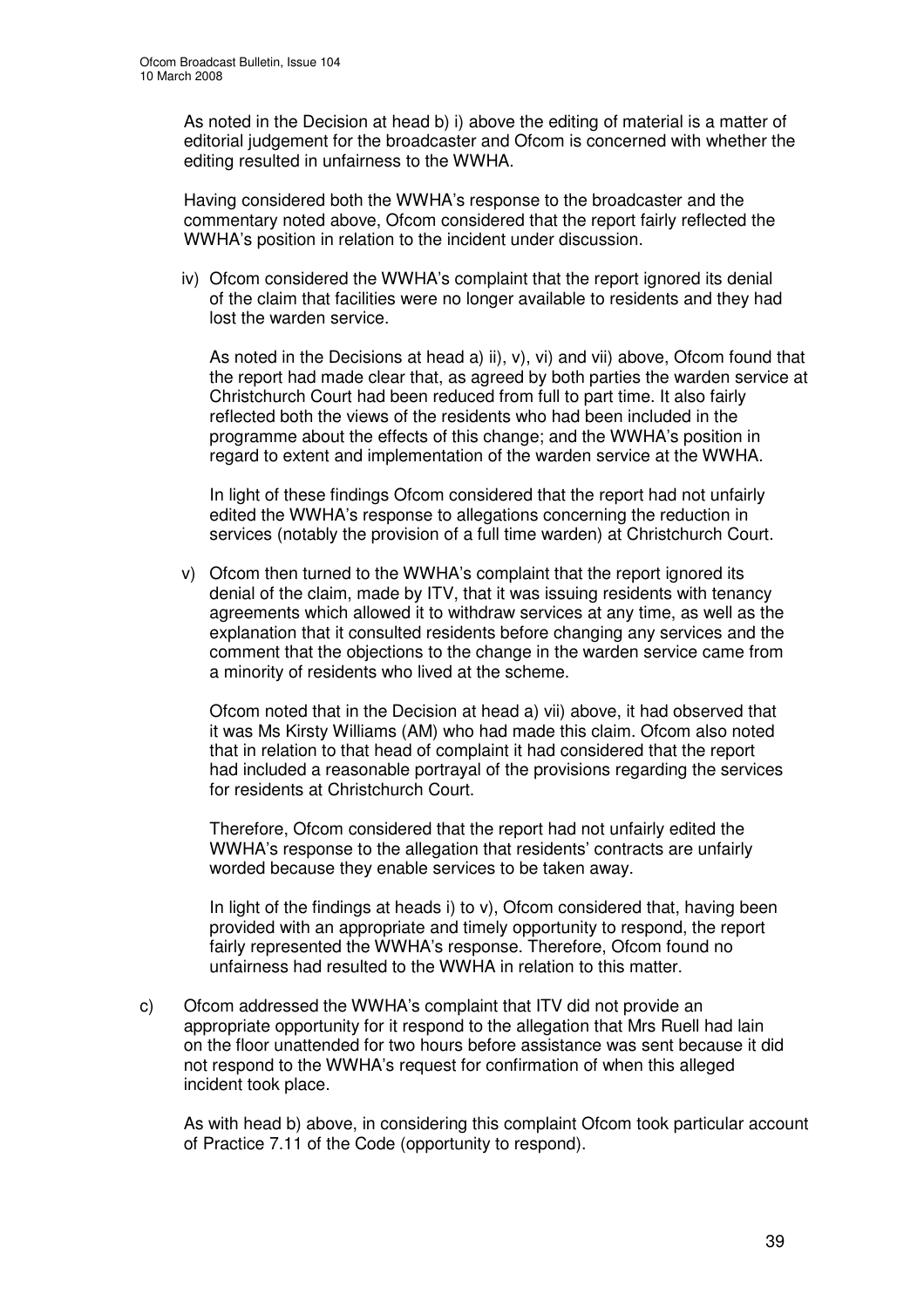Ofcom noted that as set out in the Decision at head b) above, it considered that it had been incumbent on the broadcaster to provide an appropriate and timely opportunity for the WWHA to respond to this allegation.

Ofcom observed that within its first submission ITV had explained that it had believed that Mrs Reull had made the allegation several times and that therefore the WWHA would have had a record of the date on which the alleged incident took place. Ofcom also observed that in its follow up submission the WWHA had acknowledged that it had a file note that one of Mrs Ruell's relations had spoken to it about the emergency alarm system in 2004 and that Mrs Ruell believed that the incident had taken place. In light of these factors, the WWHA noted that the incident might well have taken place but said that it no way of verifying this. Ofcom also recognised that in its second response ITV had provided a copy of a letter about the incident which was sent by Mrs Reull's daughter to the WWHA in December 2004.

Ofcom considered that ITV had provided adequate information to enable the WWHA to investigate this allegation and provide a response to it. As noted at head b) ii) above, it also considered that the WWHA's response was fairly represented in the programme as broadcast. Therefore, Ofcom found that no unfairness had resulted to the WWHA in respect of this matter.

d) Ofcom considered the WWHA's complaint that its privacy had been unwarrantably infringed in the making of the programme because the programme maker had filmed in communal areas without consent.

Ofcom took particular account of the obligation within the Code which states that "any infringement of privacy in programmes, or in connection with obtaining material included in programmes, must be warranted" (Rule 8.1). The Code also explains that an individual's "legitimate expectations of privacy will vary according to the place and nature of the information, activity or condition in question". Ofcom also took particular account of Practice 8.5 of the Code which states that "any infringement of privacy in the making of a programme should be with the person's and/or organisation's consent or be otherwise warranted".

With regard to this head of complaint, Ofcom first considered whether the WWHA had a legitimate expectation of privacy regarding the filming of the communal areas of Christchurch Court.

Ofcom noted that the programme as broadcast included an 'establishing shot' filmed in the corridor outside the entrance to the home of one of the residents who had been interviewed (Mrs Dick). It observed that no one was present in the corridor at the time of filming other than Mrs Sawyer and Mrs Ruell who had both agreed to take part in the programme.

Taking into account the fact that ITV had consent to film Mrs Dick in her home, that this footage included the entrance to her home and that the only two people in this footage had, like Mrs Dick, agreed to take part in the programme Ofcom concluded that the WWHA did not have a legitimate expectation of privacy in relation to the filming of this shot. Ofcom therefore found that there was no infringement of the WWHA's privacy in this respect and did not go on to consider the question of whether any infringement was warranted.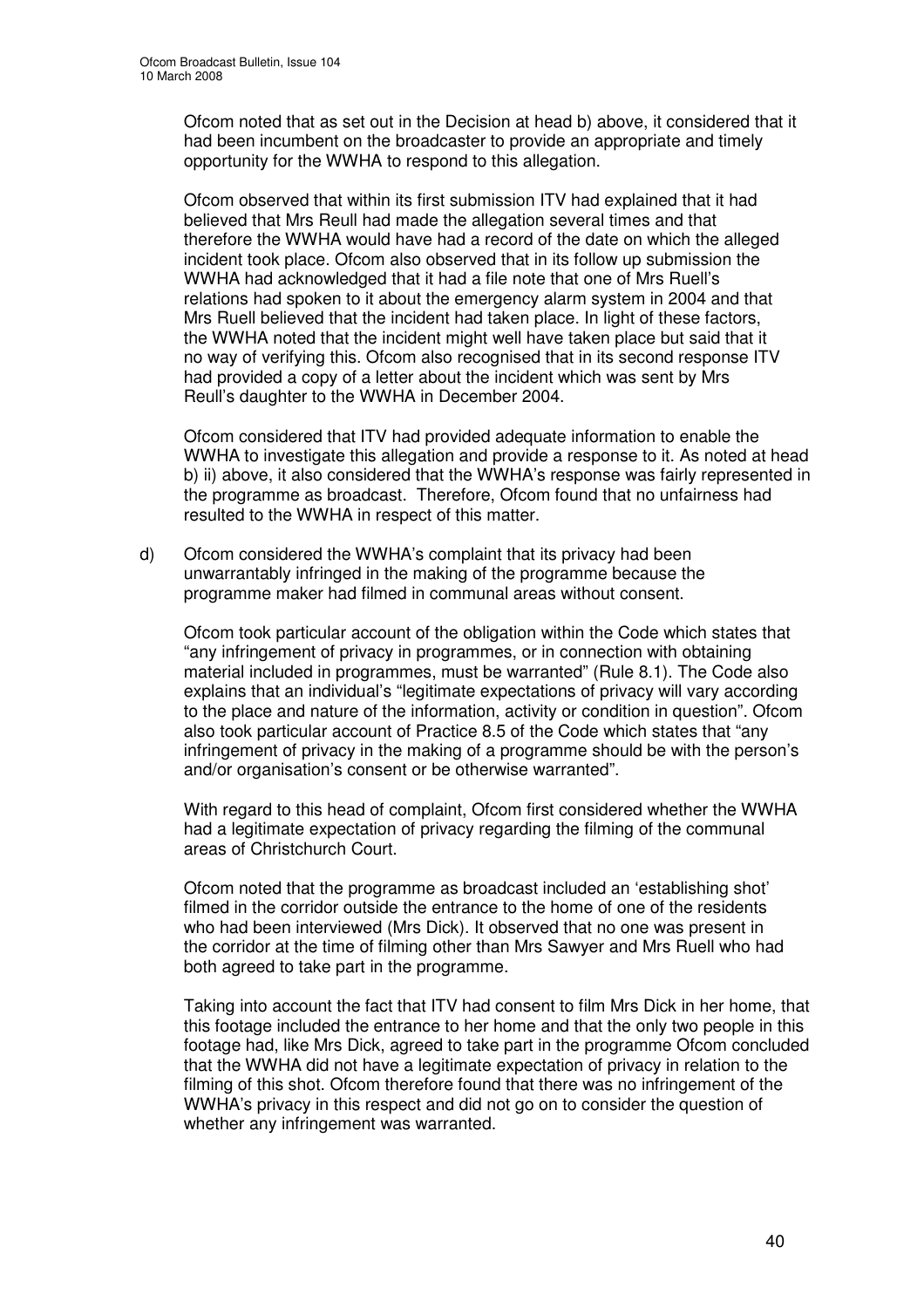In relation to this head of complaint Ofcom also considered the material which was filmed in the communal lounge of Christchurch Court during the making of this programme and which was not subsequently broadcast.

It noted that in its second submission ITV had acknowledged that having taken some exterior shots of Christchurch Court the cameraman had left the camera on when he and the reporter went into the common room to meet the three interviewees. Ofcom also noted that ITV had said that the reporter had not known that the camera was on, and that it was not clear whether the cameraman had known, but that it was clear that the footage (which lasted about a minute) was not meant for broadcast.

Ofcom observed that the room which was filmed was a communal lounge within Christchurch Court. It recognised that the residents living in Christchurch Court could invite guests into this lounge. However, Ofcom also recognised that the lounge was not open to the public without an invitation. While Ofcom noted that the lounge was not open for public access it also observed that the three ladies who had been interviewed had invited the cameraman and the reporter into the communal lounge prior to speaking to them on camera in their own homes.

Ofcom acknowledged that the WWHA might have been concerned to ensure that no other residents were inconvenienced by the presence of the cameraman or reporter or any filming undertaken in the communal lounge. However, it considered that this concern would not in itself equate to a legitimate expectation of privacy on the part of the WWHA.

In light of this, Ofcom went on to consider whether any aspect of the content of the footage filmed in the communal lounge would have resulted in the WWHA having had a legitimate expectation of privacy in respect of this complaint.

Ofcom noted that the footage did not include anything which directly linked it to the complainant, anything which was of a private nature to WWHA, or any practices which were specific to it.

Taking into account the communal nature of the space in which the footage was filmed, the fact that the residents who were interviewed had invited the cameraman and reporter into this space and that the footage of the lounge included nothing which was specifically related to the complainant Ofcom concluded that the WWHA had not had a legitimate expectation of privacy in the making of the programme.

Ofcom therefore found that there was no infringement of the WWHA's privacy in respect of this footage and did not go on to consider the question of whether any infringement was warranted.

**The complaints of unfair treatment and the complaint of unwarranted infringement of privacy in the making of this programme were not upheld.**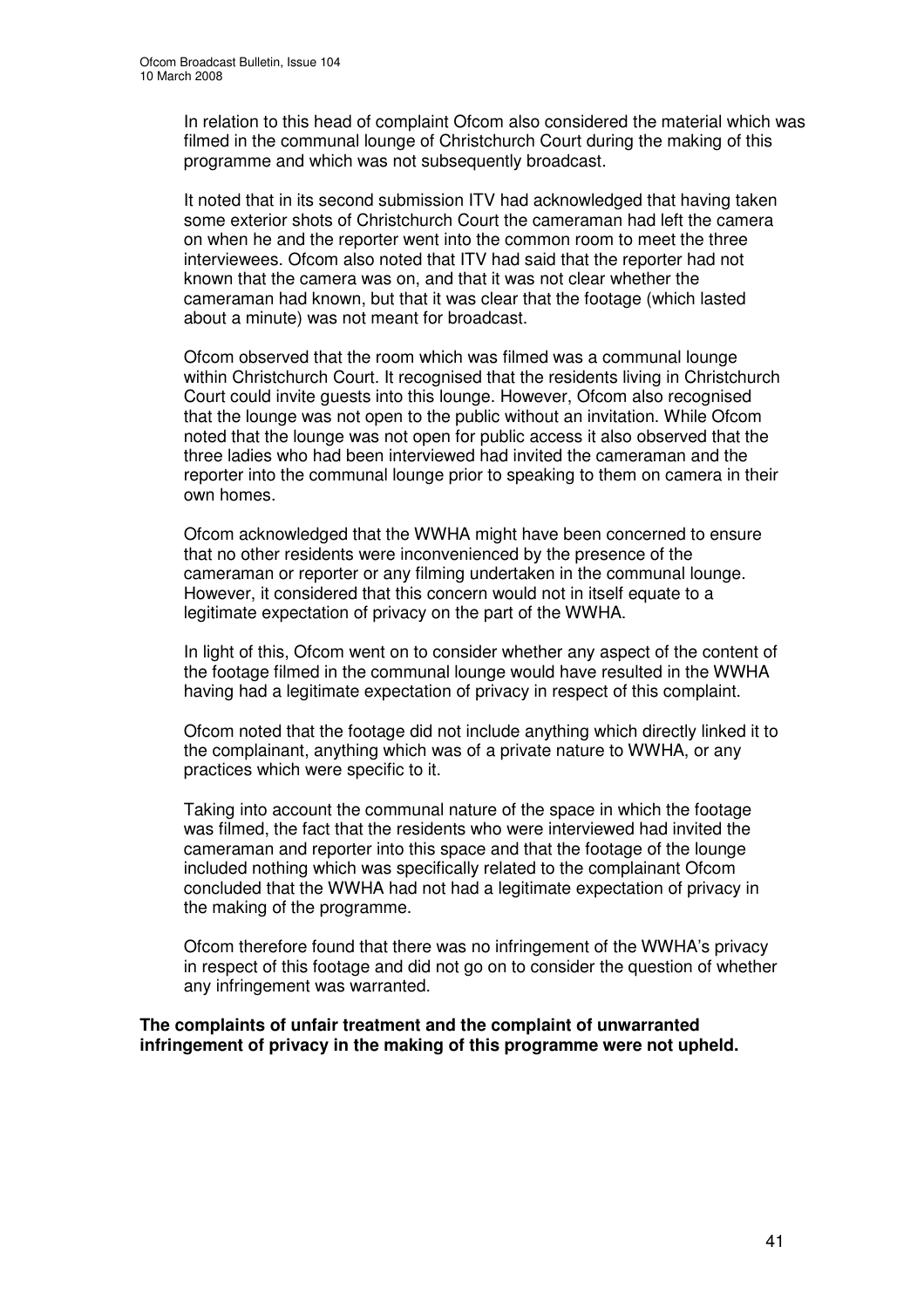## **Complaint by Mr Tony Sutton**

*Trust me I'm a Healer, BBC2, 20 February 2007*

**Summary:** Ofcom has not upheld this complaint of unfair treatment and unwarranted infringement of privacy in the making and broadcast of the programme by Mr Tony Sutton.

On 20 February 2007, BBC2 broadcast a documentary entitled *Trust Me I'm a Healer*. The documentary showed Mr Sutton in the context of his healing practices and abilities.

Mr Sutton complained that he was treated unfairly in the programme as broadcast and that his privacy was unwarrantably infringed in the making and broadcast of the programme.

Ofcom found as follows:

- a) Ofcom found the programme makers did not treat Mr Sutton unfairly by omitting some footage recorded over the five months of filming the documentary. Ofcom noted that a number of positive testimonials from Mr Sutton's patients were included in the programme and considered that viewers would have had a fair understanding of Mr Sutton's healing practices and abilities from the programme as broadcast. Further, Ofcom found that it was fair for the programme makers to use their editorial discretion when editing Mr Sutton's contribution.
- b) Ofcom found that the programme makers did not treat Mr Sutton unfairly in the footage included. Ofcom took account of the personal nature of the documentary and the overall tone of the programme and was of the view that viewers were unlikely to have been left with an unfair impression of Mr Sutton.
- c) Ofcom found no evidence that Mr Sutton's participation had been secured by a guarantee that he would be advised of the title and permitted to preview the programme prior to its broadcast. Further, Ofcom considered that Mr Sutton's consent to participate would not have been affected had he been advised of the dual role of the cameraman (who was credited as a producer).
- d) Ofcom found that Mr Sutton's privacy was not infringed in the making of the programme, as Mr Sutton had no legitimate expectation of privacy. Further, Mr Sutton's privacy was not infringed in the broadcast of the programme, as the programme makers had adhered to their commitment that they would not identify the exterior and address of Mr Sutton's home.

#### **Introduction**

On 20 February 2007 BBC2 broadcast a documentary entitled *Trust Me I'm a Healer*. The programme was sub-titled *Tony Super Energy* and described the complainant (referred to in the programme as Tony Chadwick) as "*one of 15,000 people in the UK who call themselves healers*", and included footage of him preparing for and performing what he described as "Super Energy Therapy" which he claimed successfully treated people with a number of conditions including infertility.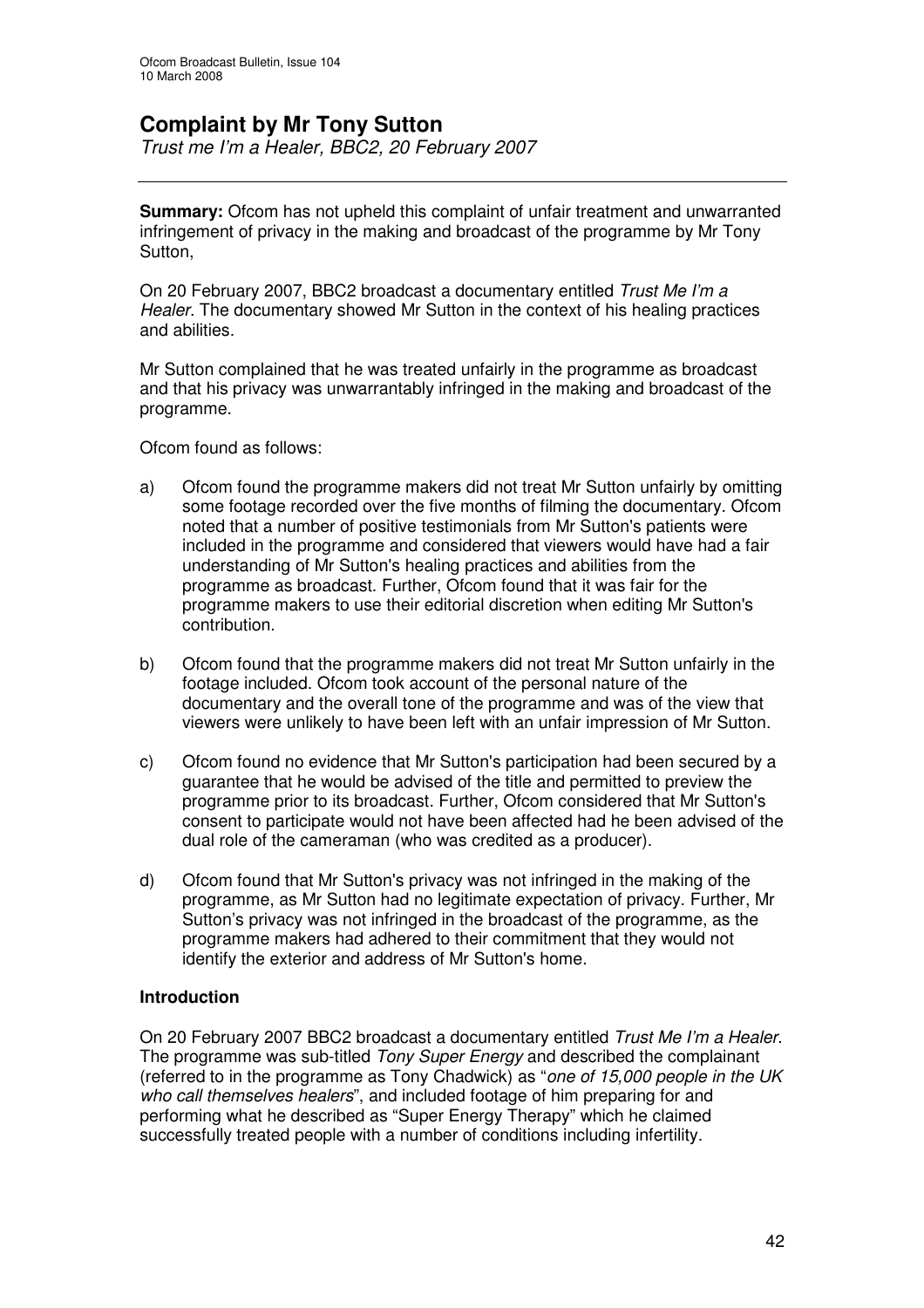Mr Sutton complained that he was treated unfairly, and his privacy was infringed in both the making and broadcast of the programme.

#### **The Complaint**

#### **Mr Sutton's case**

In summary, Mr Sutton complained he was treated unfairly in the programme as broadcast in that:

- a) The programme unfairly omitted material which resulted in a negative, misleading and unfair portrayal of Mr Sutton and his practices as a healer. In particular:
	- i) Mr Sutton stated that although the programme maker was informed about, and filmed, a number of individuals with positive experiences of Mr Sutton's Super Energy Therapy, he failed to include these positive results in the programme. Mr Sutton stated that he provided a chart detailing individuals with conditions he had successfully treated. The programme maker made contact with a number of them, but unfairly stated in the programme that he "*hadn't even met one person who claims to have been healed, helped or cured*" by him.
	- ii) The programme failed to include material filmed of Mr Sutton explaining his background, and experience of "strange phenomenon", in Knaresborough.
	- iii) The programme failed to include the ringing endorsement of him, given in an interview recorded for the programme, from his parish priest.
	- iv) The programme maker unfairly stated in the programme that "*Tony tells me he was in the Coldstream Guards*", omitting the fact that this was confirmed by the Ministry of Defence, and thereby giving the misleading impression that this was an empty claim.
- b) The programme included footage and comments that portrayed Mr Sutton in a negative, misleading and unfair light, in particular:
	- i) In the opening commentary, the programme maker unfairly stated "*My world was about to be dominated by greasy spoons, bed-sits and bizarre encounters*" when this was an unfair description of cafés' visited by Mr Sutton, his home and people he had treated. The opening also unfairly stated "*Tony was big in the 1970's. Now he's back.*" Insinuating he was back with a "vengeance".
	- ii) The programme maker unfairly criticised Mr Sutton when he stated in the programme that "*Tony seems to wear the same clothes every time I see him*", when Mr Sutton stated he had never had complaints about his clothes.
	- iii) The programme unfairly referred to his therapy as "Tony Super Energy" when the correct name was "Super Energy Therapy".
	- iv) The programme maker filmed him on a number of occasions in cafés, having explained this would show him in a positive light discussing his work.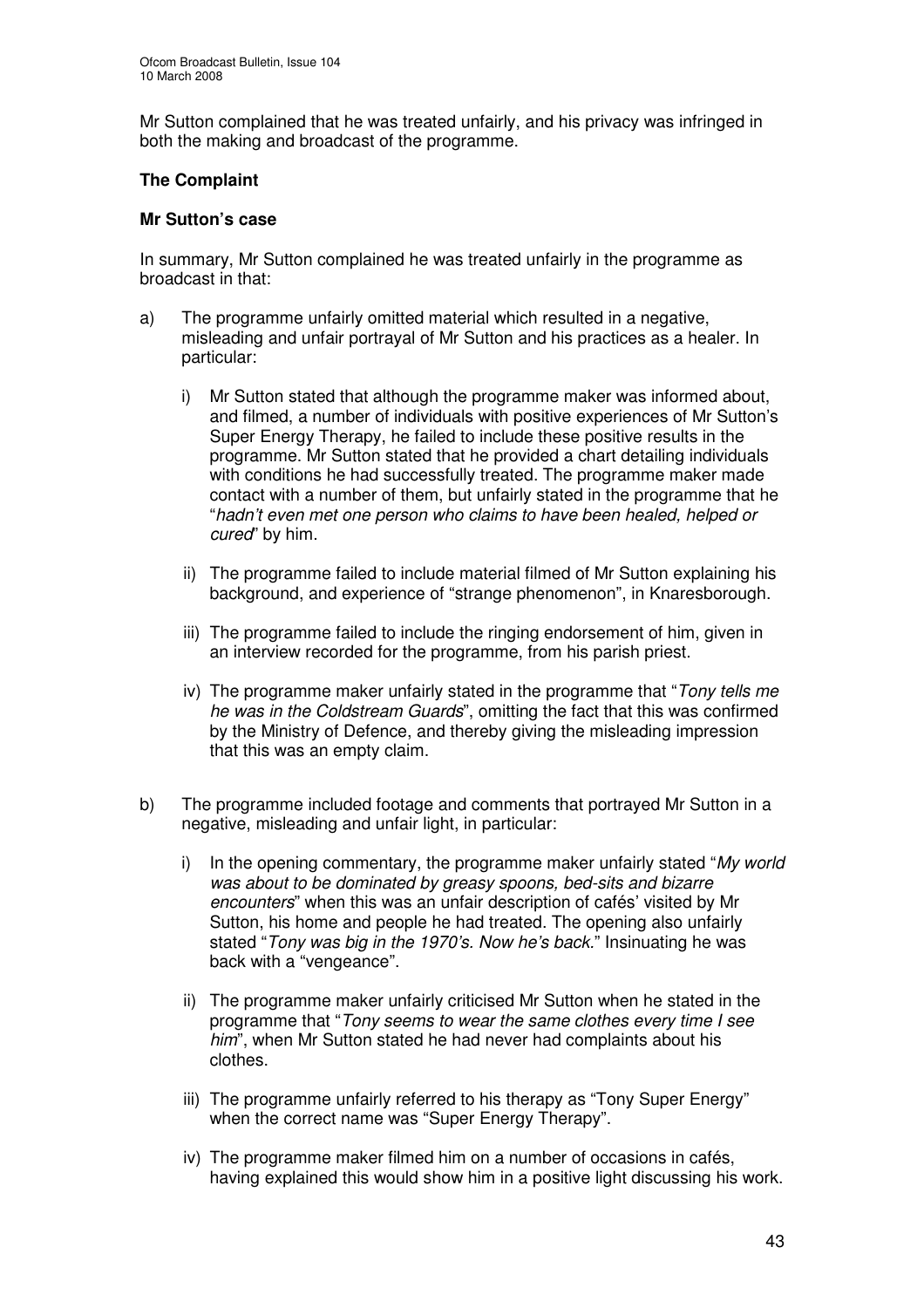However the programme as broadcast unfairly referred to the cafes as "*SET's HQ*". This was a lie.

- v) The programme unfairly criticised him for having two surnames. Mr Sutton stated he had changed his name from Chadwick to Sutton many years ago, but was encouraged by the programme maker to use his old surname so that past patients could identify him.
- vi) The programme unfairly stated "*Tony claims he worked in solicitors firms in London*" when Mr Sutton could have given the programme maker the details of these firms had he been asked.
- vii) The programme unfairly cast doubt on the success of his Super Energy Therapy as a treatment for infertility, stating "*Tony claims he has helped 170 women with fertility problems*". In fact when asked in the broadcast interview how many women had become pregnant, he had named two and explained that he may be unaware of many more. The programme also ignored other gynaecological problems he had treated which did not result in pregnancy.
- viii)The programme makers encouraged him to make a large crown of thorns as a prop for use in his Super Energy Therapy, unfairly included footage of him making it, and stated cynically *"it may seem like harmless fun but not when his patients take it seriously"*. In fact this was just a proto-type prop unseen by patients. The programme included further sneering remarks about his use of props in order to undermine him as a healer and cast doubt on his powers.
- ix) The programme stated he was planning a big marketing campaign when in fact he placed adverts in shops offering free treatment.
- x) The programme unfairly stated that Mr Sutton managed to organise a phone call with Professor Lord Robert Winston, when in fact the phone call was arranged with the help of the programme maker.
- xi) The programme maker stated in a sneer that Mr Sutton lived alone when Mr Sutton had informed him on several occasions that his landlord also lived at the premises.
- xii) The programme maker stated in the programme "*I went to his flat and questioned Tony about whether his powers even existed but he gave me the same old answers*" which was, Mr Sutton said, totally untrue. In fact the programme maker had told him he wanted to film his home in order to give a fair overview of what kind of person Mr Sutton was and how he lived.
- c) The programme makers treated Mr Sutton unfairly by failing to properly inform him about the programme in advance of the broadcast, in particular:
	- i) The programme maker did not reveal the programme's title to him in advance and told him he "didn't know" it. Mr Sutton stated that had he been informed of the title he would have known that the true nature of the programme was a debunking exercise and would not have taken part in it.
	- ii) The programme makers did not allow Mr Sutton to view the programme before broadcast in spite of repeated requests to do so.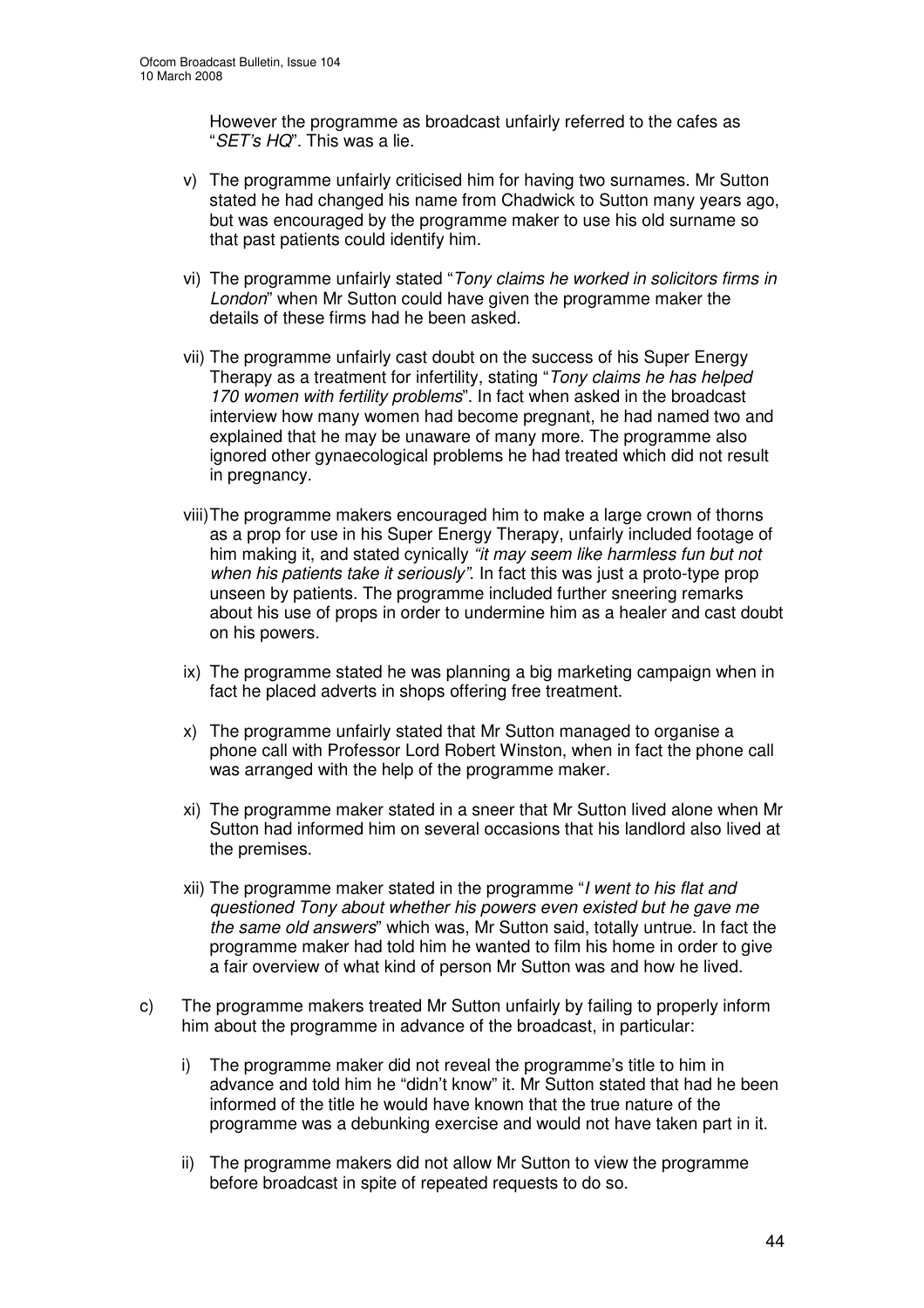iii) A member of the production team was described to him as the camera man but was described on the final credits of the programme as an assistant producer.

In summary, Mr Sutton complained that his privacy was unwarrantably infringed in both the making and broadcast of the programme, in that:

d) Mr Sutton agreed to the inside of his home being filmed as long as the exterior and address were not identified. In the programme as broadcast however the front of the house and road were clearly shown.

#### **The BBC's case**

In summary, the BBC responded to the complaint as follows:

- a) With reference to the complaint that the programme unfairly omitted material which resulted in a negative, misleading and unfair portrayal of Mr Sutton and his practices as a healer:
	- i) The BBC disagreed that the programme failed to include any positive experiences or results of Mr Sutton's Super Energy Therapy. The BBC stated that the programme contained several testimonials from clients of Mr Sutton who stated that they could feel something happening when they were being treated by him. However, none of the interviewees went any further than that or claimed that they had been healed by Mr Sutton. The BBC further stated that the programme makers had contacted a sample of approximately a dozen individuals listed on the chart provided by Mr Sutton, however none of these had attributed any health benefits to treatment they had received from Mr Sutton. As such, the BBC considered that the director/producer's comment that "*he had not met one person who claims to have been healed*" was therefore accurate and appropriate.
	- ii) The BBC stated that the filming of Mr Sutton in Knaresborough was initially undertaken to assist Mr Sutton's recollection of his earlier experiences. However, according to the BBC no such recollection occurred and the filming was not included because it was unrevealing and added little, if anything, to the documentary.
	- iii) The BBC stated that it decided not to include the "ringing endorsement" of Mr Sutton by his parish priest, because it considered that his claims were exaggerated, unreliable and had no scientific or medical basis. The BBC further stated it was concerned that vulnerable viewers may have been at risk by concluding Mr Sutton's treatments were more meritorious than the programme makers believed to be the case. The BBC did not accept that omitting the claims in the circumstances amounted to unfairness to Mr Sutton.
	- iv) The BBC said that the claim by Mr Sutton that he had served in the Coldstream Guards was not confirmed by the Ministry of Defence. The Ministry of Defence had confirmed that Mr Sutton had served in the Army, but would not disclose the Regiment in which he had served. The BBC considered that the programme makers had no choice but to attribute the claim to Mr Sutton and that this was done in a proper manner with no suggestion that it might be untrue.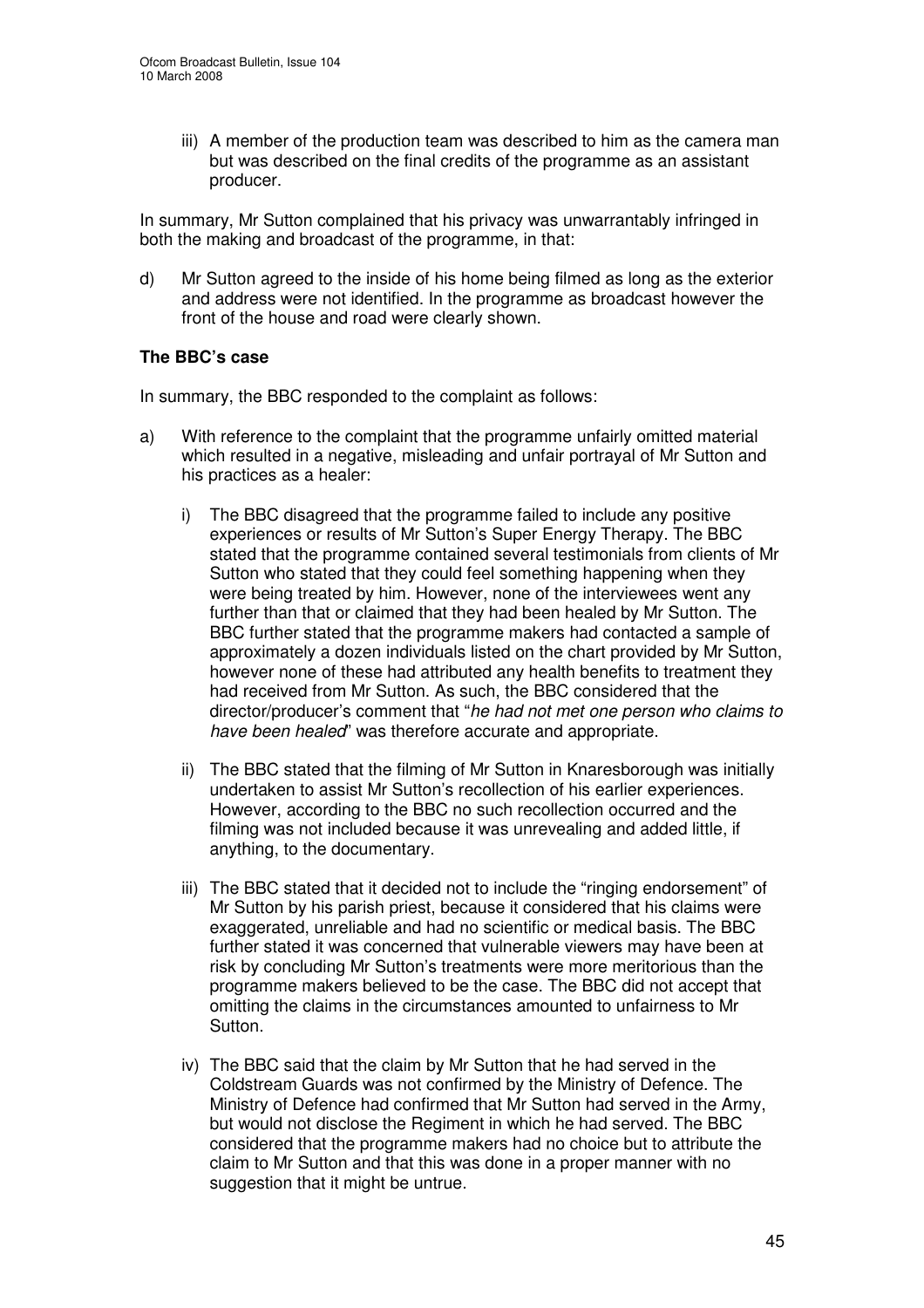- b) With reference to the complaint that the programme included footage and comments that portrayed Mr Sutton in a negative, misleading and unfair light:
	- i) The BBC stated that the reference to *"greasy spoons, bed-sits and bizarre encounters"* was made because:
		- the producer/presenter invariably met Mr Sutton in cafes which would merit the colloquial term "greasy spoon";
		- Mr Sutton lived in a bed-sit, as did his friends and assistants who were also filmed; and
		- the encounters with Mr Sutton and the people seeking treatment were bizarre, as indicated by standing them in front of reflective panels and adorning them with crowns of thorns to pick up miraculous healing waves emanating from Mr Sutton.

The BBC considered that the introduction to the film which contained the above phrase was an accurate reflection of what was to occur and did not result in any unfairness to Mr Sutton.

In response to the phrase "Now he's back" alleged by Mr Sutton to be unfair, the BBC stated that it did not understand what was unfair in the phrase and that it did not accept that it implied "with a vengeance".

ii) The BBC stated that Mr Sutton's complaint regarding him wearing the same clothes was actually as follows:

Commentary: *"I first met Tony 6 weeks ago, but I still know little about his personal life. I've come across at least two surnames he uses. He won't let me visit him at home. All I know is that he lives alone, is unemployed and seems to wear the same clothes every time I see him*."

According to the BBC, Mr Sutton did wear the same clothes each time the producer/presenter met with him over a five month period and there was no unfairness in pointing this out.

- iii) The BBC maintained that Mr Sutton was advised early in the filming process that the producer would refer to him as "Tony Super Energy" [not Super Energy Therapy which was Mr Sutton's name for his therapy] and that Mr Sutton had no difficulty with this.
- iv) The BBC said the reference in the programme to the cafes being Super Energy Therapy's Head Quarters was accurate and fair, as Mr Sutton conducted most of his business in the cafes. The BBC also maintained that programme makers did not advise Mr Sutton that being filmed in a café would show his work in a positive light.
- v) In response to Mr Sutton's complaint of unfair criticism for having two surnames, the producer/presenter stated that when he met Mr Sutton for the first time, he replied that his surname was Chadwick, but that he also used Sutton "or whatever". The BBC submitted that as Mr Sutton offered healing to often vulnerable people, programme makers felt it was relevant that he appeared to use two different names. The BBC disputed that Mr Sutton was encouraged by the programme makers to use his previous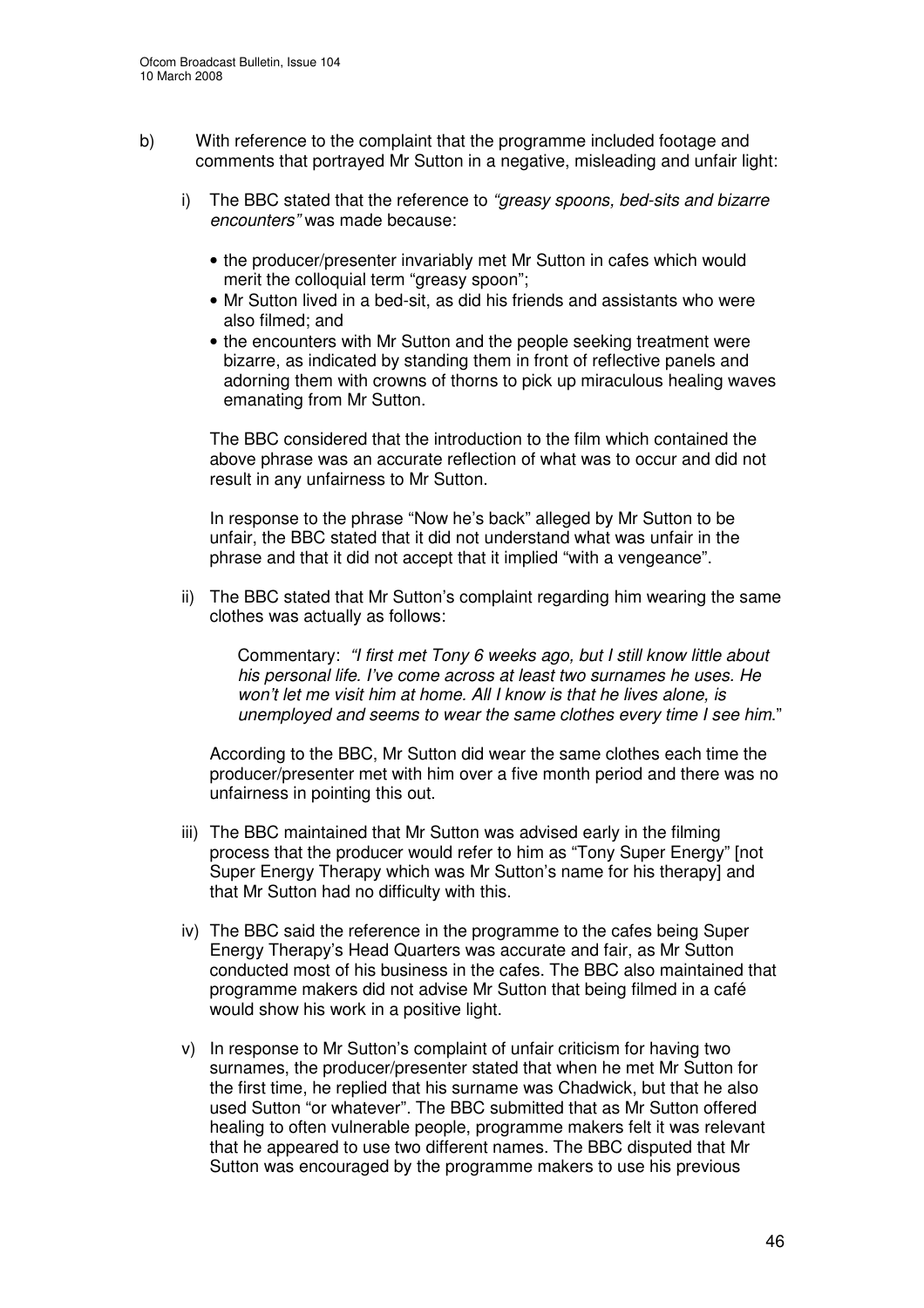surname for identification purposes for past patients. The BBC further noted that the testimonial letters from people treated by Mr Sutton indicated they knew him as Chadwick, rather than Sutton.

- vi) The BBC did not accept that the way in which Mr Sutton's employment history was presented implied that aspects of his history were doubtful. BBC contended that if the programme makers had regarded the information as doubtful, they would have made that clear in the programme.
- vii) In relation to Mr Sutton's complaint that the programme unfairly cast doubt on the success of his Super Energy Therapy as a treatment for infertility, the BBC stated that the programme did cast doubt on the success of the treatment and was justified in doing so. However, the BBC stated that it did not treat Mr Sutton unfairly, as Mr Sutton himself conceded that he had no evidence to justify his claims. Furthermore, the BBC stated that out of 170 women he claimed to have treated, only two had eventually become pregnant. The programme makers contacted the two women who stated that they did not attribute their pregnancy to any treatment received from Mr Sutton. The BBC stated that it would have been irresponsible to have presented the claimed success of Super Energy Therapy in any other way. The BBC made no comment in respect of Mr Sutton's complaint that the programme ignored other gynaecological problems he had treated which did not result in pregnancy.
- viii)The BBC denied that the programme makers encouraged Mr Sutton to manufacture his crown of thorns (a prop used by Mr Sutton in his treatments), referring to the script which the BBC contended revealed the idea was Mr Sutton's. Further, the BBC disputed that no sneering tone was used in describing Mr Sutton's use of props. However, it said it made no excuse for casting doubt on the efficacy of Mr Sutton's methods, as Mr Sutton failed to demonstrate any meaningful success and that his target audience was vulnerable and often desperate.
- ix) The BBC disputed that the reference to Mr Sutton planning a marketing campaign was unfair, as whilst the initial treatments were free, he did go on to charge those he claimed to be treating. The BBC stated that the distribution of the adverts was a marketing campaign in terms of spreading awareness of his treatments and as a route to making money by charging for treatments.
- x) The BBC disputed that the programme makers arranged a phone call with Professor Lord Robert Winston and said that the call was organised by Mr Sutton. The BBC said the producer/presenter spoke to Lord Winston's assistant to confirm he was making a BBC documentary about Mr Sutton and sought permission to record Lord Winton's voice on the telephone.
- xi) In response to Mr Sutton's complaint that a sneering comment was made regarding Mr Sutton living alone, the BBC denied that such a tone was used. The BBC maintained that Mr Sutton lived alone as he occupied his own bed-sit in a house in which the landlord also happened to live and that did not equate to co-habitation.
- xii) The BBC said that in relation to Mr Sutton's complaint about the filming of him in his home, Mr Sutton answered questions willingly. The BBC further stated that it was clear that he consented to the interview and at no time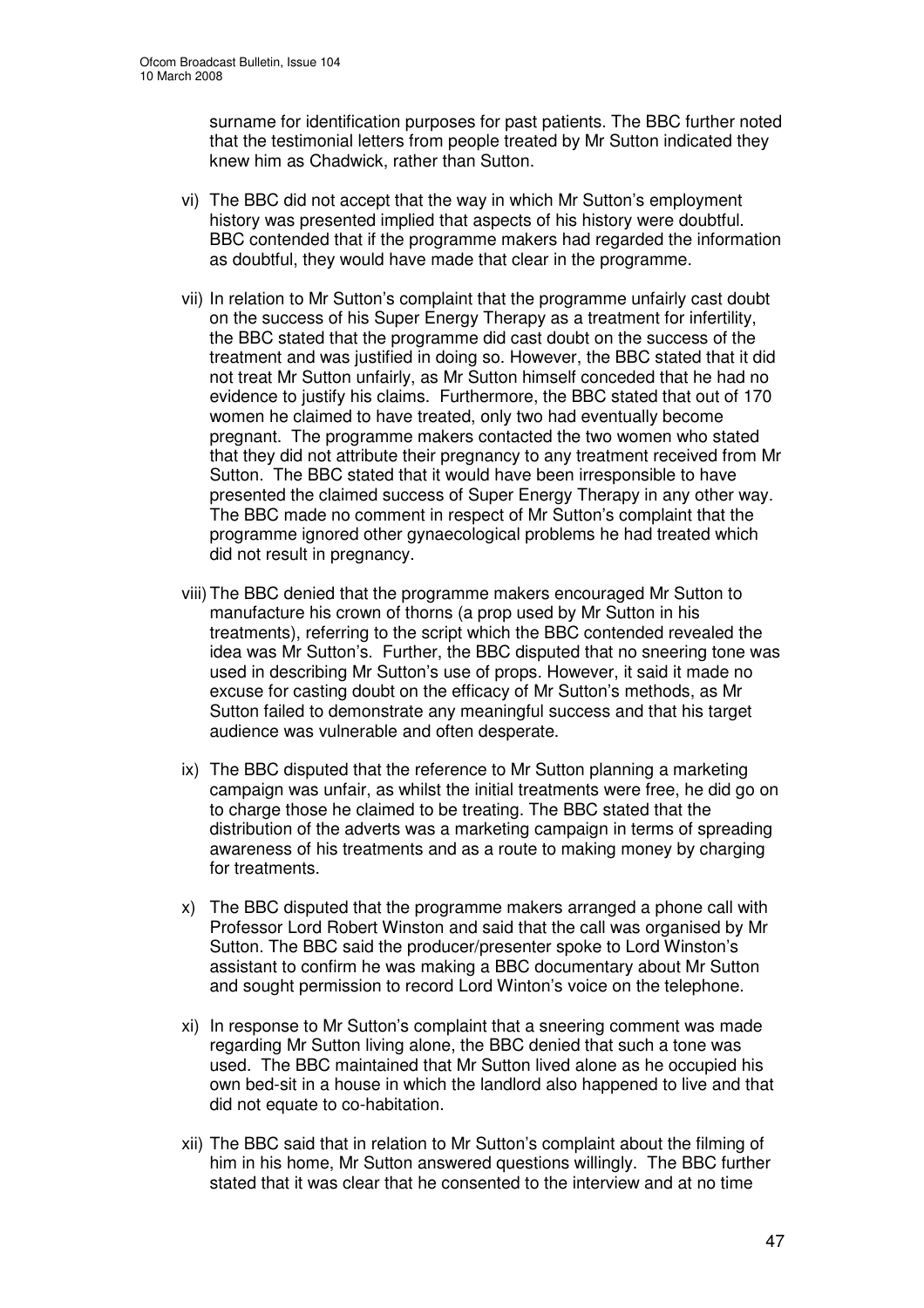indicated he was unhappy being asked questions. The BBC did not understand Mr Sutton's complaint of unfairness in this regard.

- c) With reference to the complaint that the programme makers treated Mr Sutton unfairly by failing to inform Mr Sutton properly about the programme in advance of the broadcast, the BBC submitted the following response:
	- i) In respect of Mr Sutton's complaint that he was not informed of the title of the programme, the BBC said the title was not decided upon until June 2006, which was after the filming was completed. The BBC further stated that the title was not unfair to Mr Sutton as it reflected the nature of the documentary, namely that it was about someone who made ambitious claims, who offered bizarre treatments with no proven record of success and who risked disappointing vulnerable and desperate people.
	- ii) The BBC stated that Mr Sutton once requested to view the programme prior to transmission and was told by the producer/presenter that it was not normal policy to allow pre-transmission viewing. The BBC said Mr Sutton appeared to accept that and did not raise the issue again.
	- iii) In regard to Mr Sutton's complaint about the identity of one production team member, the BBC stated that it was normal for assistant producers to take on filming responsibilities. The BBC further stated that it did not understand why the difference between the final credits and the description given to Mr Sutton would result in unfairness to him.
- d) With reference to Mr Sutton's complaint that his privacy was unwarrantably infringed in both the making and broadcast of the programme:

The BBC stated that in respect of Mr Sutton's complaint regarding the filming of the front of his house, Mr Sutton was never assured that the house would not be shown. The BBC maintained that Mr Sutton was only assured that it would not be identified and a very low shot was used which did not reveal either the street name or house number, or enough for the street to be recognisable.

#### **Decision**

Ofcom's statutory duties include the application, in the case of all television and radio services, of standards which provide adequate protection to members of the public and all other persons from unfair treatment in programmes included in such services. Where there appears to have been unfairness in the making of the programme, this will only result in a finding of unfairness, if Ofcom finds that it has resulted in unfairness to the complainant in the programme as broadcast.

In carrying out its duties, Ofcom has regard to the need to secure that the application of these standards is in the manner that best guarantees an appropriate level of freedom of expression. Ofcom is also obliged to have regard, in all cases, to the principles under which regulatory activities should be transparent, accountable, proportionate and consistent and targeted only at cases in which action is needed.

This complaint was considered by Ofcom's Executive Fairness Group. In reaching a decision it considered a recording and transcript of the programme and the submissions from both parties.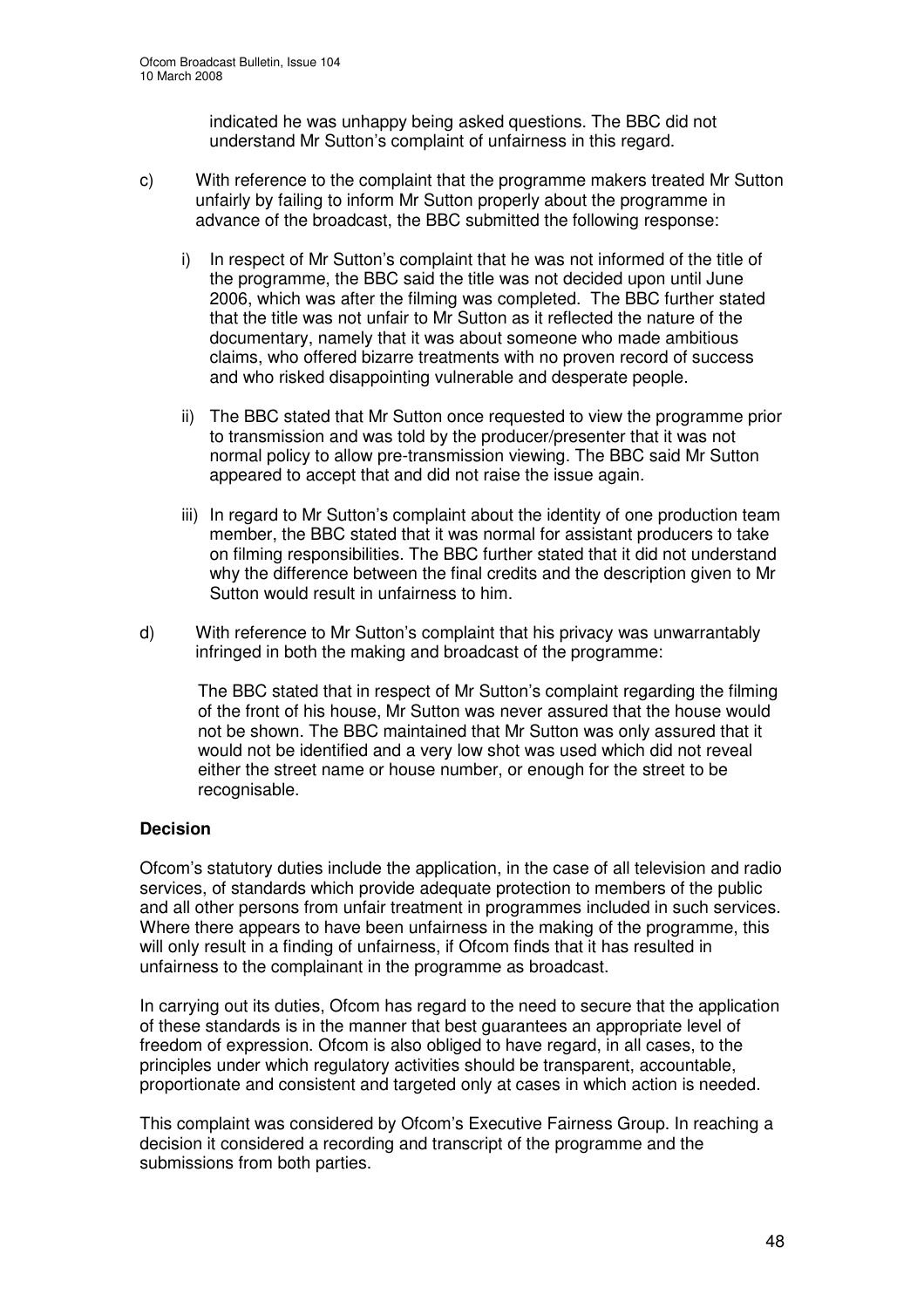a) Ofcom first considered Mr Sutton's complaint that the programme unfairly omitted certain material which resulted in a negative, misleading and unfair portrayal of Mr Sutton and his healing practices. Mr Sutton identified four instances of omitted material.

In considering each element of Mr Sutton's complaint at Head a), Ofcom took account of Practice 7.6 of the Code. Practice 7.6 states that when a programme is edited, contributions should be represented fairly.

Ofcom also took account of Practice 7.9 of the Code. Practice 7.9 states that before broadcasting a factual programme, including programmes examining past events, broadcasters should take reasonable care to satisfy themselves that material facts have not been presented, disregarded or omitted in a way that is unfair to an individual or organisation.

i) Mr Sutton complained that the programme makers failed to include positive results in the programme and that the programme makers unfairly stated that he [the presenter] "*hadn't even met one person who claims to have been healed, helped or cured by him"* [Mr Sutton].

The relevant part of the transmission was as follows:

Presenter: *"Do, do you understand what I'm saying. I've never seen, I haven't seen or spoken to anybody, not one single person who feels they've been fully cured, healed, helped."*

Ofcom viewed the recording of the programme and noted the testimonials that were included in the broadcast. Six individuals, Rory, Jacqui, Carol, Darren, Anna and Joy were interviewed on camera and featured throughout the programme, stating their experiences of Mr Sutton's healing treatment:

Jacqui: "*So I have experienced things that I've never actually…"*

Mr Sutton: "*And what do you think of today's experience?"*

Jacqui: *"Good."*

Carol: *"There is, something is happening. I, I can only really explain it almost like it's scanning your body, I know it sounds really crazy or unbelievable, but it does actually feel as something's actually going through your body and scanning for like, there is certain things that are out of sync."*

Mr Sutton: *"I've only seen Rory once and that was on the 22 nd and it's now the13 th of the following month and already he's noticed a reduction in the amount of pain in his back. Rory, if it was a ten before, for example if it was bad, if it's gone down what's it down to?"*

Rory: *"I think a five you know."*

Mr Sutton*: "So it's gone down by 50 per cent after one treatment."*

Presenter: *"Out of all the sort of alternative healers that you've been to see Darren, does this feel the sort of most effective or…"*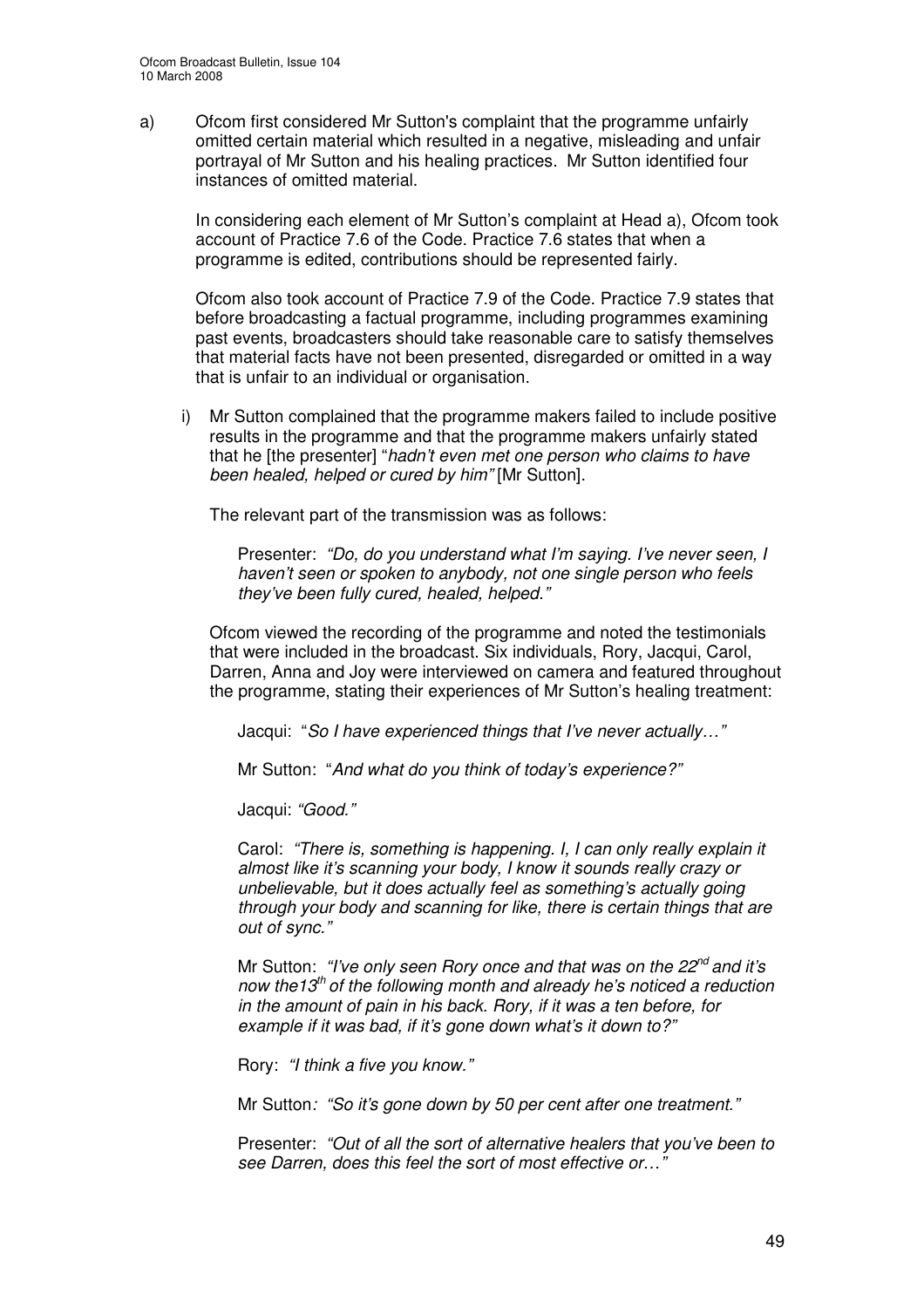Darren: *"Yeah during the treatment yeah I'm feeling things, I'm feeling something happen I haven't felt this before."*

Presenter: *"Anna you're moving apart are, are you doing that. Do you feel the power or…"*

Anna: *"Yes I do."*

Joy: *"No. Some of it yeah, you know pressure round the feet and that but, but no not the, not the particular types of energy I felt in the three different sessions."*

Presenter: *Right."*

Joy: *"No so far that's been with him, just with him."* [Mr Sutton]

In considering this issue, Ofcom noted that the programme resulted from five months of filmed material. It also noted the general obligation on programme makers and broadcasters to ensure that during the editing of a factual programme, contributions are represented fairly and material facts are not disregarded or omitted in a way that will result in unfairness to an individual.

Ofcom considered that a broad range of testimonials was reflected fairly in the programme and that the testimonials indicated that the patients were *experiencing* positive effects from Mr Sutton's treatment, as noted above. Further, Ofcom considered that from the broadcast, the viewers would have had a fair understanding of Mr Sutton's treatment and results.

In respect of the statement by the programme presenter complained of, Ofcom noted that in the transcript the producer/presenter's statement, *"Do, do you understand what I'm saying. I've never seen, I haven't seen or spoken to anybody, not one single person who feels they've been fully cured, healed, helped"* [Ofcom's emphasis], included the word "fully". As such, in terms of the broadcast, there was no evidence that indicated that any person who had received treatment was fully healed, helped or cured. For the reasons discussed at decision head b)vii) below, Ofcom considered that material facts were not presented in a way which was unfair to Mr Sutton. Therefore, there was no unfair treatment in respect of this sub-head of complaint.

ii) Ofcom next considered Mr Sutton's complaint that the programme failed to include footage filmed in Knaresborough which revealed information about his background and experience of strange phenomenon.

Ofcom first considered whether it was incumbent on the programme makers to include the Knaresborough footage (i.e. did the footage constitute material facts that if not referred to would result in unfairness to Mr Sutton).

In Ofcom's view, the footage related to further background information about Mr Sutton and his experiences of strange things which assisted him in his healing abilities. Ofcom considered that the programme makers included sufficient material relating to this: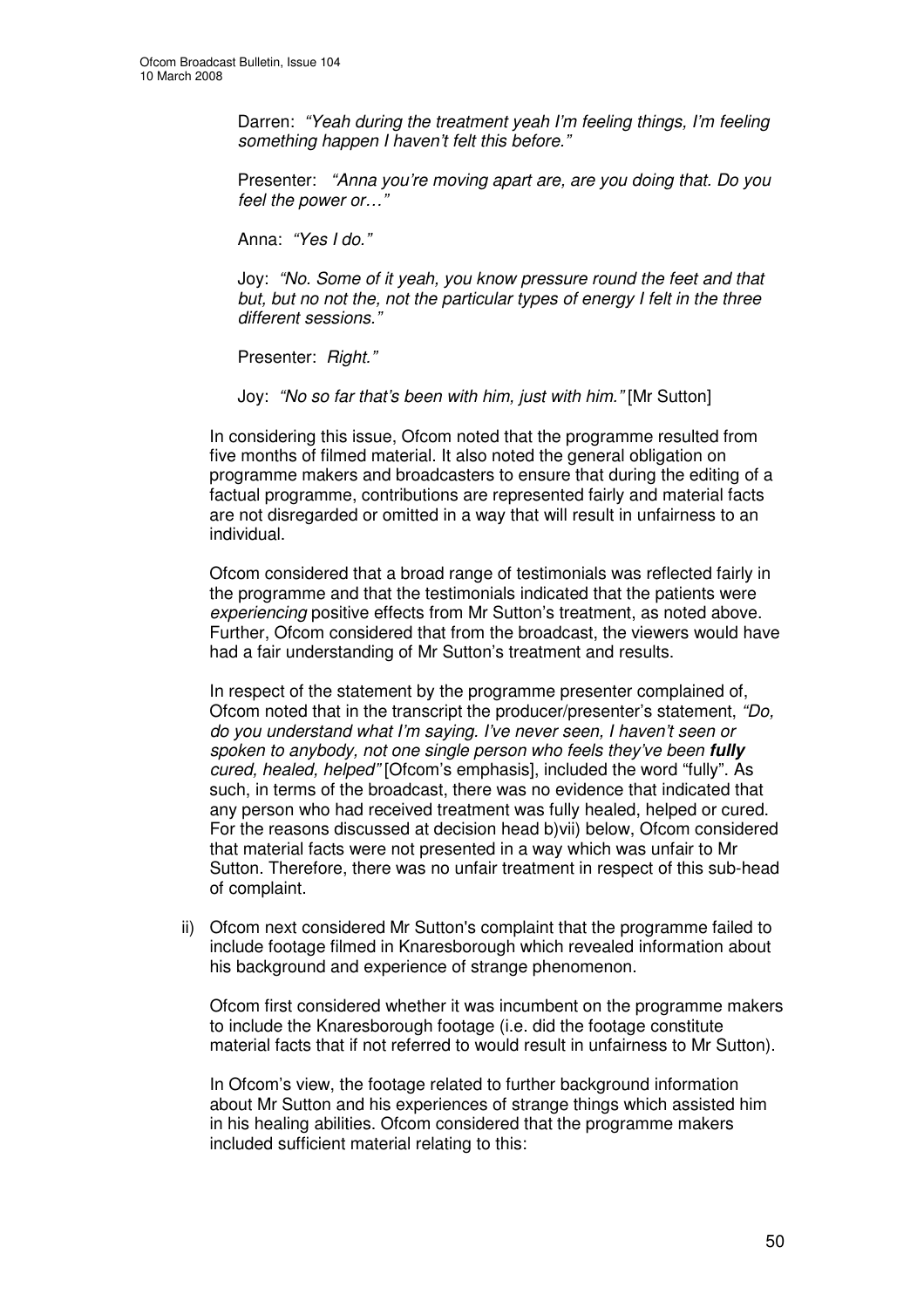Mr Sutton: *"I mean what I am doing really is paranormal, supernatural, it's divine, it's the ability to do things that human beings can't do and it works on a kind of physic that we don't understand."*

Mr Sutton: *"My destiny if you like seems to be as a healer and, and to perform miracles…"*

As such, Ofcom considered that the exclusion of the Knaresborough material would not have significantly affected viewers' perception and understanding of Mr Sutton and his healing abilities. It was within the programme makers' discretion to select and chose which material they would include. Therefore, there was no unfairness in respect of this sub-head of complaint.

iii) Ofcom next considered Mr Sutton's complaint regarding the programme makers' failure to include the interview of Mr Sutton's Parish Priest, which was "a ringing endorsement" of Mr Sutton.

Again, Ofcom considered whether the interview of Mr Sutton's priest constituted material facts that if not referred to would result in unfairness to Mr Sutton. In Ofcom's opinion, the interview related to further positive testimonial to Mr Sutton's healing abilities and practices. As such, Ofcom considered that the programme included a sufficient number of testimonials (as discussed at decision head a)i) above) and included information regarding Mr Sutton's techniques (i.e. use of discs and panels in his treatment). Accordingly, Ofcom did not consider that the omission of the interview would have affected viewers understanding of Mr Sutton's healing abilities and practices. Therefore, there was no unfair treatment of Mr Sutton in relation to this sub-head of complaint.

iv) Ofcom next considered Mr Sutton's complaint that the programme makers unfairly stated that he was in the Coldstream Guards, omitting the fact that this was confirmed by the Ministry of Defence, which gave the misleading impression that it was an empty claim.

Ofcom noted the reference in the programme as follows:

Commentary: *"Tony's had a varied past. He tells me he was in the Coldstream Guards, then he worked in a solicitors firm and even published an underground gay newspaper*."

Ofcom considered whether the omitted information (the confirmation from the Ministry of Defence) was a material fact that if not included was capable of resulting in unfairness to Mr Sutton. In doing so, Ofcom considered the reference to Mr Sutton serving in the Coldstream Guards in the context of the entire statement. In Ofcom's view, the reference to Mr Sutton's time in the Coldstream Guards was made as part of a summary of his past life and work experience, i.e. that he worked for solicitors, was in the army and published a newspaper. Ofcom did not note any tone used by the presenter that may have suggested to viewers that Mr Sutton's experiences were untrue or fabricated. Further, Ofcom did not consider that including the confirmation by the Ministry of Defence would have added to or affected viewers' understanding of Mr Sutton and his past work/life experience. Accordingly, Ofcom was of the view that the omission of the confirmation from the Ministry of Defence did not result in unfairness to Mr Sutton.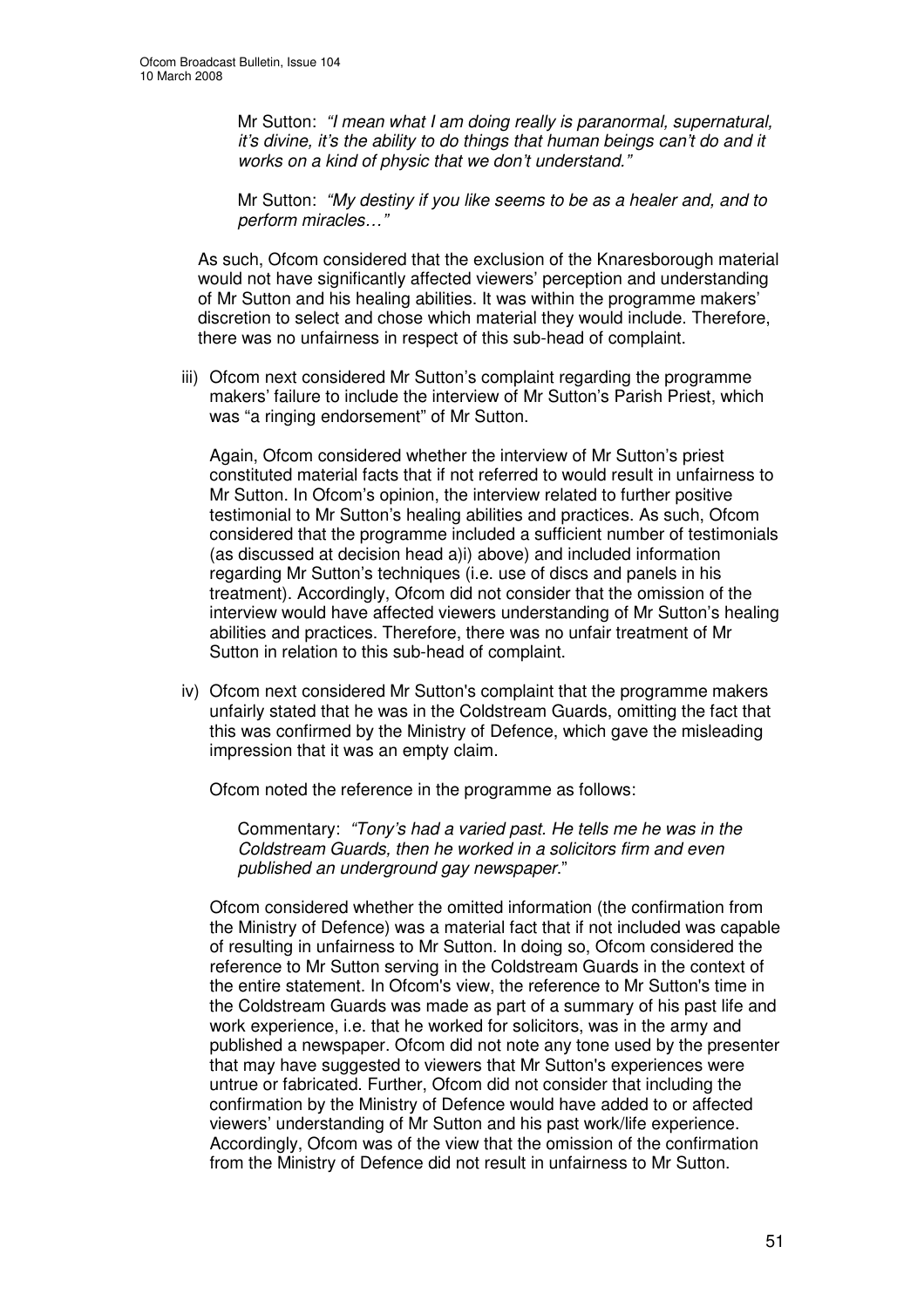In the circumstances, taking into account the findings at sub-heads a) i)-iv), Ofcom found that the omission of the material identified by Mr Sutton in his complaint did not result in unfairness to Mr Sutton.

b) The second aspect of Mr Sutton's complaint was that the programme included footage and comments that portrayed Mr Sutton in a negative and unfair light.

In considering each element of Mr Sutton's complaint under Head b), Ofcom took account of Practice 7.6 and Practice 7.9 of the Code (as detailed above).

Ofcom considered there was notable overlap in respect of certain sub-heads under Head (b) of Mr Sutton's complaint. As such, Ofcom grouped the references according to where they arose within the script.

i)iv)ix) Ofcom first considered Mr Sutton's complaint regarding the presenter's comments, "*greasy spoons, bed-sits and bizarre encounters",* that Mr Sutton was *"big in the 1970s"* and *"was back"*, insinuating he was back with a vengeance, that his local café was "SET's HQ" and that he was planning a big marketing campaign.

Ofcom noted the commentary as follows:

Commentary: *"The first time I met Tony he insisted on meeting in a cafe. My world was about to be dominated by greasy spoons, bed-sits and bizarre encounters..."*

Commentary: *"Tony started healing 30 years ago. He says he was big in the late 70s. Now he's back. And from the super energy headquarters, which is his local café, he's planning a marketing campaign."*

When considering Mr Sutton's complaint regarding the above comments, Ofcom took account of the nature, purpose and style of the programme. Ofcom considered that the programme was intended to be a personal journey in which the programme makers followed Mr Sutton and his activities and presented this personal account to viewers. Ofcom considered the themes of the programme were to introduce Mr Sutton and his healing abilities/practices to the viewers, explain the nature of his claims for his healing abilities, show examples of him putting them into practice and to challenge Mr Sutton's belief that he had healing powers. All of these were filmed in an observational documentary style.

Ofcom considered the context in which the *"greasy spoon"* statement was made and noted that the presenter's comment was said as part of the introductory lead in to the documentary. It was Ofcom's view that the statement by the presenter regarding *"greasy spoons, bed-sits and bizarre encounters"* was a fair encapsulation of some of the material to follow and was in keeping with the informal style and manner of the documentary. Further, Ofcom did not note any tone in the statement, particularly *"now he's back",* that may have been interpreted as disparaging of Mr Sutton nor indicated that Mr Sutton was back "with a vengeance". Rather, the presenter was indicating simply that Mr Sutton used to practice his healing techniques previously, in the 1970s and that he had returned to practicing. In Ofcom's view the presenter's approach to Mr Sutton and his healing practices and his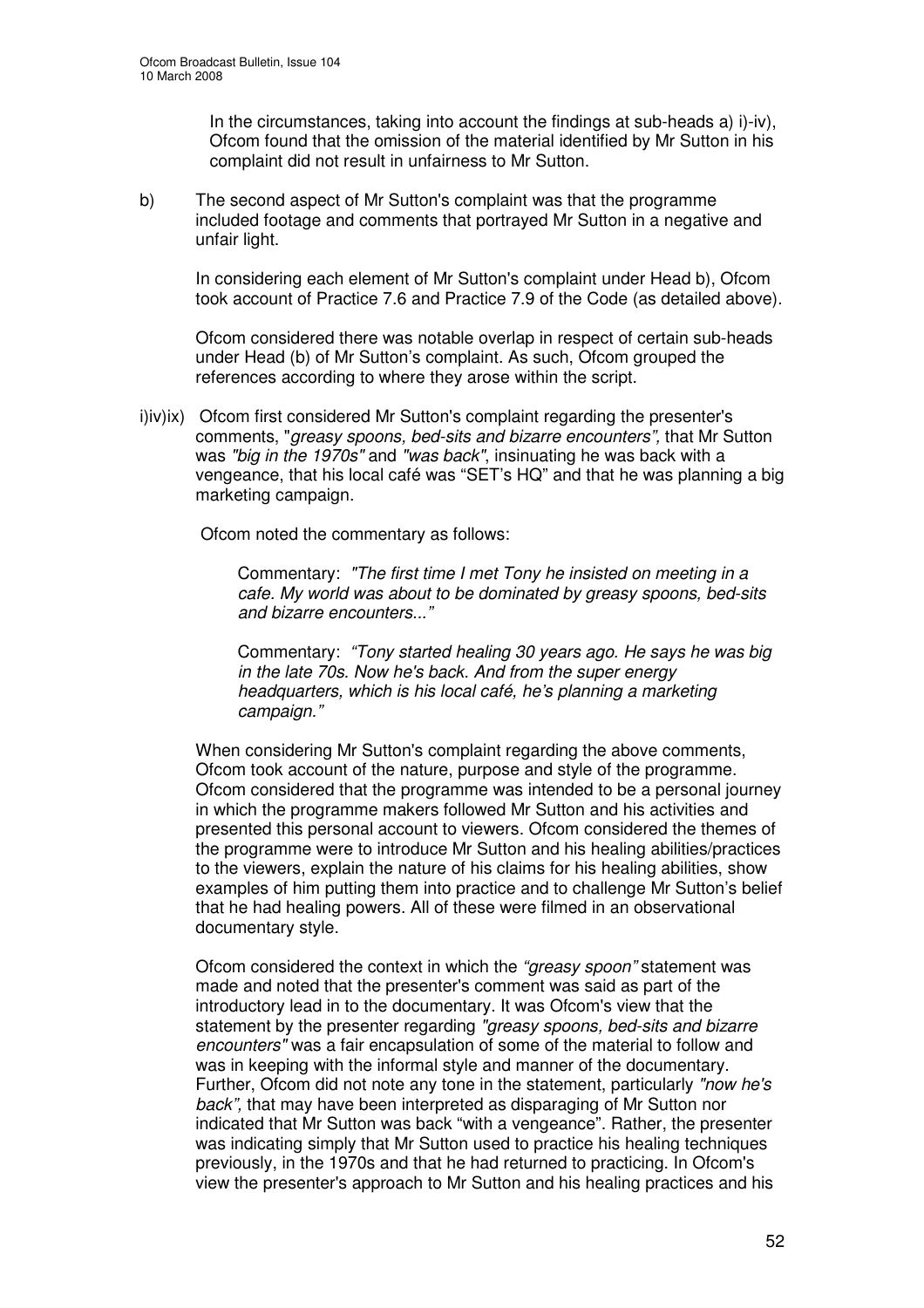patients, was open and direct, as evidenced by the subsequent questioning of Mr Sutton's results. The commentary was not spoken with innuendo or insinuation.

In respect of the reference to *"super energy headquarters"*, Ofcom took account of the style of the documentary, as noted above, and considered that the comment by the presenter was a reflection of the personal and observational style and approach taken by the programme makers.

With respect to the marketing campaign comment, Ofcom noted the context in which the statement was made, namely that Mr Sutton and his assistant were putting up fliers in various businesses' windows and were distributing them.

Ofcom also noted that one of Mr Sutton's patients had become aware of Mr Sutton's practices through seeing the flier:

Presenter: *"Can I ask how you heard, how you heard about Tony?"*

Female patient: *"I, I was under the archway and I saw the leaflet and I decided to just take the number down because I was sceptical myself I didn't know, you know what this place I'd been before so I just called him and then I was contacted by him, he texted me and, and that was it really."*

In Ofcom's opinion material facts were not presented in a way which was unfair to Mr Sutton and there was no unfair treatment of Mr Sutton in respect of sub-heads (i)(iv) and (ix).

ii)v)(vi)(xi) Ofcom next considered Mr Sutton's complaint concerning the comments by the presenter that Mr Sutton wore the same clothes, had two surnames, worked in a solicitor's firm and lived alone.

Ofcom identified the relevant excerpt of the programme as follows:

Commentary: *"I first met Tony 6 weeks ago, but I still know little about his personal life. I've come across at least two surnames he uses. He won't let me visit him at home. All I know is that he lives alone, is unemployed and seems to wear the same clothes every time I see him."* [Ofcom's emphasis]

Commentary: "*Tony's had a varied past. He tells me he was in the Coldstream Guards, then he worked in a solicitors firm and even published an underground gay newspaper*." [Ofcom's emphasis]

As noted above at head  $(i)(iv)(ix)$ , Ofcom considered each of the comments made by the presenter in the context of the programme as a whole. In light of this, Ofcom considered that the comments made regarding Mr Sutton's two surnames, his residential status and his attire, were part of the personal account approach the programme makers took and also the presenter's style of engaging with the audience. Ofcom acknowledged that whilst some comments in the programme were not entirely favourable to Mr Sutton, when considered in the context of the programme as a whole, which provided numerous occasions where he gave a full account of himself and his work,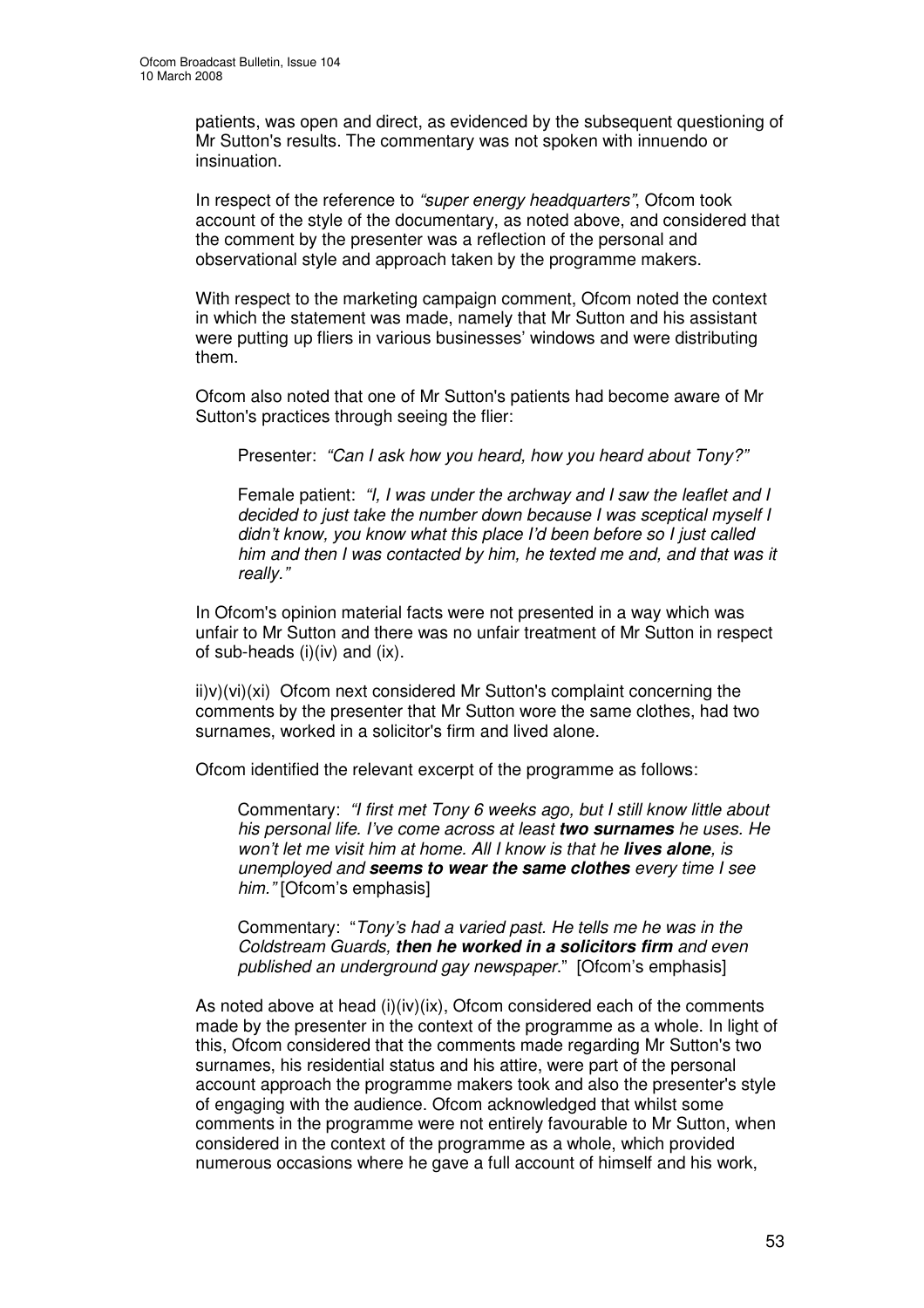and the observational documentary style, they were not capable of resulting in unfairness to him.

Further, in Ofcom's opinion, the commentary concerning Mr Sutton's time in a solicitor's office (and his service in the Coldstream Guards) was included to give the viewer a complete picture of Mr Sutton. The reference to Mr Sutton's time in a solicitor's firm was made in the context of a summary of his past life and work experience, i.e. that he worked for solicitors, was in the army and published a newspaper. Ofcom did not note any tone used by the presenter that may have suggested to the viewer that Mr Sutton's experiences were untrue or fabricated.

iii) Ofcom next considered Mr Sutton's complaint that the programme unfairly referred to his therapy as "Tony Super Energy" when the correct name was Super Energy Therapy. Ofcom referred to the transcript and noted that the reference to "Tony Super Energy" was made in the programme title only and was not used in the programme. Ofcom noted the following references used in the programme:

> Commentary: *"But Tony Chadwick is one of a kind. He uses home made props and calls his method Super Energy Therapy." Mr Sutton: "It's a new way of treating fertility conditions. The actual therapy is called SET."*

Ofcom considered in view of the script references as noted above, and the nature of the documentary, as discussed at sub-head i)iv)ix), the use of the term did not result in unfairness to Mr Sutton.

vii) Ofcom next considered Mr Sutton's complaint, that the programme makers unfairly cast doubt on the success of his Super Energy Therapy.

Ofcom noted the following excerpts from the transcript:

Presenter: *Out of all the people that you've treated you know 150, 170 all you know about that you successfully treated is one."*

Mr Sutton: *"*Yes *that's the one, that's the one person when she rang me and said, oh by the way I did actually, I did actually become pregnant."*

Presenter: *"So it begs the question how do you know you're successful in treating fertility."*

Mr Sutton*: "Because no one has ever rang, rang to complain, not once in 30 years."*

Presenter: *"Do, do you understand what I'm saying. I've never seen, I haven't seen or spoken to anybody, not one single person who feels they've been fully cured, healed, helped."*

Presenter: *"But that's the point I've not seen, like all the fertility women you're treating none are pregnant, and, and in fact all the stories that you have of women who you help with fertility treatment, you've the two main stories, the women did get pregnant but didn't have the baby."*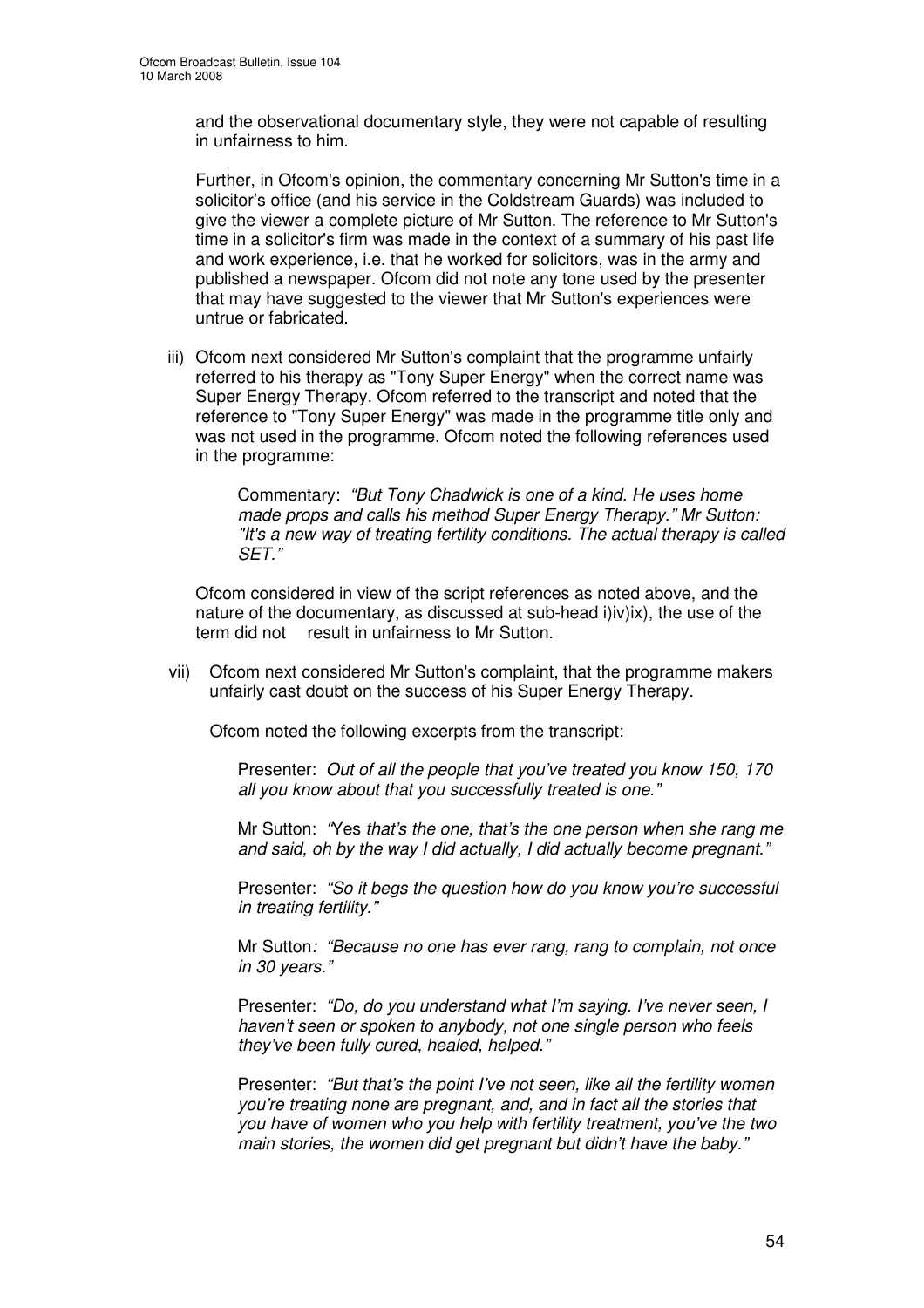As noted above, it was evident to Ofcom that the programme makers challenged Mr Sutton and the healing abilities he claimed to have. However, within the context of the programme and its purpose, it was fair to do so. In Ofcom's view, the programme makers balanced their critique of Mr Sutton's abilities with the inclusion of positive testimonials from a variety of Mr Sutton's patients (as noted at decision sub-head (a)(i)). The programme also included the following comment which communicated to viewers that Mr Sutton's treatment could be used in respect of a range of ailments:

Commentary: *"Although he says his forte is treating infertility, Tony relishes the challenge of all ailments and diseases".*

Further, the programme makers provided Mr Sutton with many opportunities to put his side of the issue forward:

Presenter*: "But they didn't have a baby though. How many through your treatment, of women that you've treated for fertility have had children?"*

Mr Sutton*: "The ones that I know of are Simone and Vanessa."*

Presenter*: "No that have had children. That have had children."*

Mr Sutton*: "Oh that have actually full conception."*

Presenter: *"Have full c, have given birth."*

Mr Sutton*: "Well they both didn't did they because one had a miscarriage and one had the entopic pregnancy."*

Presenter*: "The answer's no, that you don't, there's none that you know of. There might be ones that you don't know of."*

Mr Sutton: *"Yeah that's what I'm saying yes yeah."*

Ofcom therefore considered that there was no unfairness to Mr Sutton in respect of this sub-head of complaint.

viii) Ofcom next considered Mr Sutton's complaint that the programme makers encouraged him to make a large crown of thorns as a prop for use in his "Super Energy Therapy".

Ofcom noted that Mr Sutton used a variety of props, including a small sized crown of thorns, discs and metallic panels, in relation to his treatment of his patients and that this was reflected in the programme. Ofcom did not therefore consider that the inclusion of the footage of Mr Sutton making the larger crown of thorns affected viewers understanding of how Mr Sutton's treatment and his props work.

In respect of the comment by the presenter *"It may seem like harmless fun but not when his patients take it seriously",* Ofcom considered that Mr Sutton was given a number of opportunities to explain his practices and did so accordingly: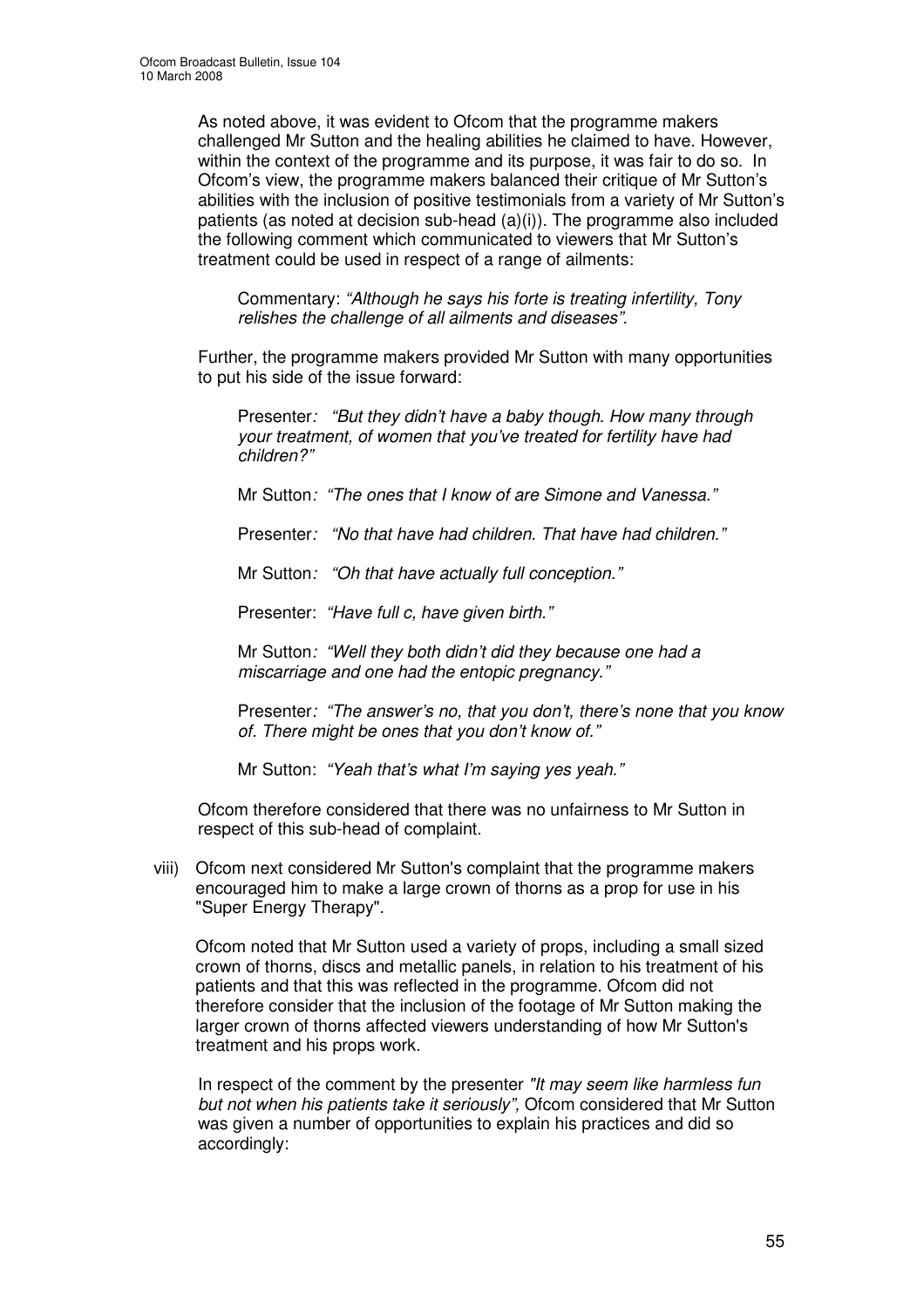Mr Sutton: "*Well basically, what happens I use it normally, they can actually feel the actual the whole, they can actually feel like a ghost if you like entering inside the head and what it does it looks inside the brain and we're gonna use this in the same sort of way, but I'm going to see if they can actually feel the thorns as well and see if it has any effect on the treatment."*

Ofcom therefore considered that there was no unfair treatment of Mr Sutton in respect of this sub-head of complaint.

x) Ofcom next considered Mr Sutton's complaint that the programme stated he had managed to arrange a telephone call with Professor Lord Robert Wilson, when the phone call was organised with the help of the programme makers. Ofcom's responsibility is to determine if what is contained in a broadcast is unfair, not whether it is true. Accordingly, Ofcom did not seek to determine which party arranged the telephone call, but rather whether the reference to the arrangement of the telephone conversation in the broadcast, resulted in unfairness to Mr Sutton.

Ofcom noted the transcript as follows:

Commentary*: "Back at his office, Tony somehow managed to organise a phone call with Professor Robert Winston, Britain's leading fertility expert."*

Mr Sutton*: "I thought we could ring him up and go down and talk to him about the things I've been doing for fertility. See if it's possible to treat some of his patients with what we're doing this new therapy. I just wanted to say, wanted to look at it from a medical a scientific perspective see what he does and say there's something here we should look at and maybe there's new ways we can start treating infertility, because I could open up a Pandora's box for him…".*

(Followed by the telephone conversation between Mr Sutton and Professor Winston.)

In Ofcom's view, the introduction by the presenter of the telephone conversation and how it was arranged would not have significantly affected viewers' perception of Mr Sutton. The focus of the reference was not on who had arranged the telephone call, but rather that a telephone call had been organised with Professor Winston. This was further supported by the inclusion of the telephone conversation in the broadcast which indicated that Professor Winston was interested in Mr Sutton's treatment and his healing abilities.

Accordingly, Ofcom considered there was no unfairness to Mr Sutton in respect of this sub-head of complaint.

xii) Ofcom next considered Mr Sutton's complaint that the presenter stated *"I went to his flat and questioned Tony about whether his powers even existed but he gave me the same old answers"*.

Ofcom noted the relevant part of the transcript as follows: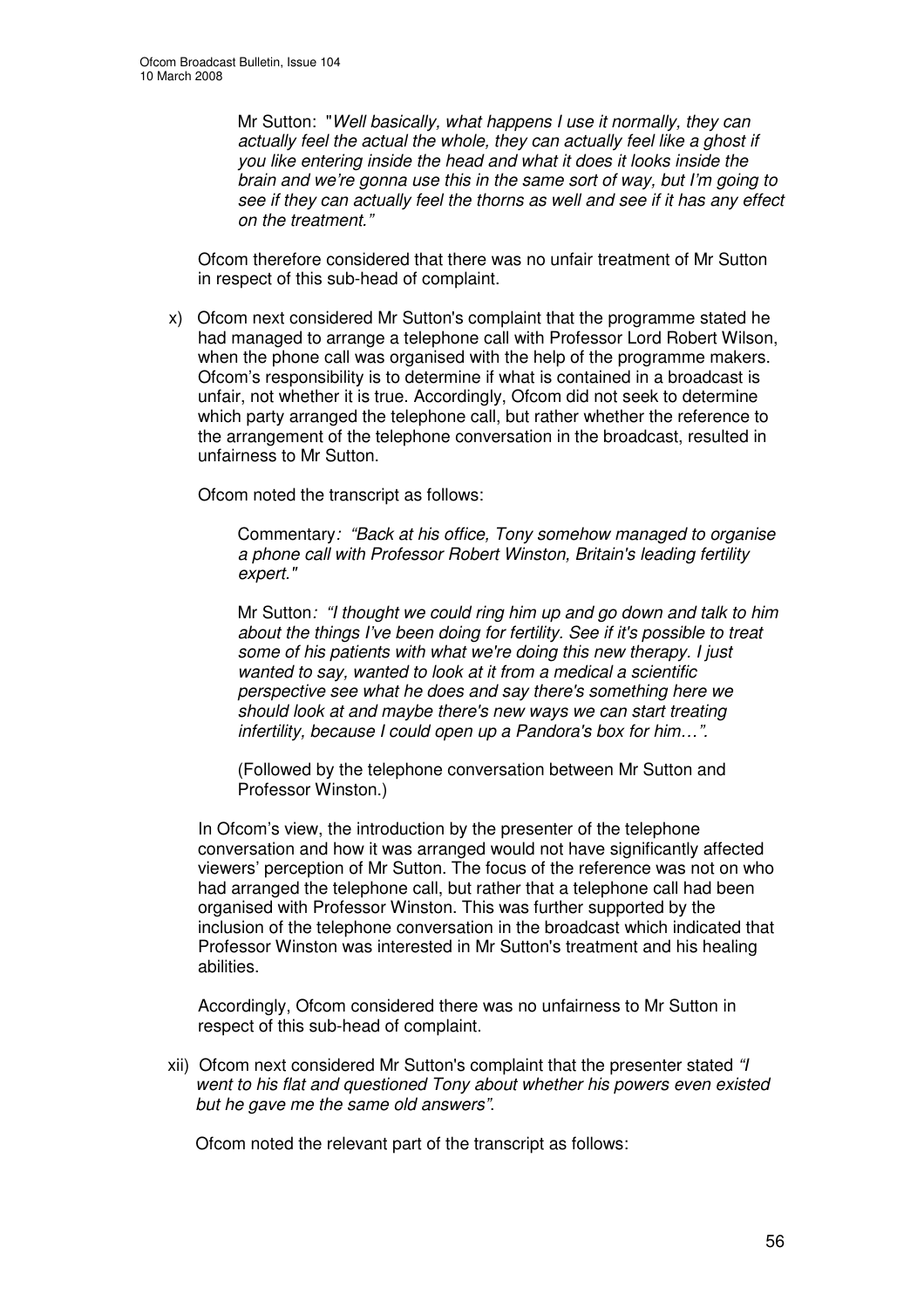Commentary*: "A couple of weeks later I went to meet Tony for the last time. I'd never been into his flat before. I questioned him on whether these powers exist, but he gave me the same old answers."*

Mr Sutton: *"So there is something there Danny, its just that it's, it's a bit like, it's a bit like oxygen we breathe it but we cant see it, without it we wouldn't be here. My destiny if you like seems to be as a healer and, and to perform miracles and the more people you've treating if you're doing a, I'd love to have a huge room full of you know a hundred, thousand, maybe a thousand people...I'd love to treat them all at the same time. That would be fantastic wouldn't it and do that every day, do that every day."*

Commentary: *"Even after all my interrogations Tony remains defiant and resolute. I've got to give him that – he truly believes in himself. Or says he does anyway."*

In Ofcom's view the programme makers gave Mr Sutton appropriate opportunity to explain the nature of his healing abilities and treatment, and further, the inclusion of "*even after all my interrogations...Tony remains defiant and resolute"*, had the effect of making it clear to viewers that Mr Sutton had a strong belief in his abilities and this provided a counterbalance to the questioning comments made by the presenter.

Taking all the factors outlined above into account, Ofcom considered that the inclusion of footage and comments in the programme did not portray Mr Sutton in a negative or misleading light and did not result in unfairness to him.

c) Ofcom next considered Mr Sutton's complaint that he was treated unfairly in that the programme makers had failed to properly inform him about the programme in advance of the broadcast. Specifically, Mr Sutton complained that the programme makers did not inform him of the programme title, did not allow him to preview the programme and was not informed of the dual role of the cameraman.

In considering this head of complaint, Ofcom took account of Practice 7.3 of the Code. Practice 7.3 states that where a person is invited to make a contribution to a programme (except when the subject matter is trivial or their participation minor) they should normally, at an appropriate stage: be told the nature and purpose of the programme, what the programme is about and be given a clear explanation of why they were asked to contribute and when (if known) and where it is likely to be first broadcast; be told what kind of contribution they are expected to make, for example live, pre-recorded, interview, discussion, edited, unedited, etc; be informed about the areas of questioning and, wherever possible, the nature of other likely contributions; be given clear information, if offered an opportunity to preview the programme, about whether they will be able to effect any changes to it." Ofcom also took account of Practice 7.7 of the Code, which states that guarantees given to contributors, for example relating to the content of a programme, confidentiality or anonymity should normally be honoured.

i) Ofcom first considered Mr Sutton's complaint that the programme makers did not advise him of the title of the programme. In doing so, Ofcom noted that there was no evidence presented to Ofcom that the programme makers gave Mr Sutton a guarantee in respect of advising him of the title of the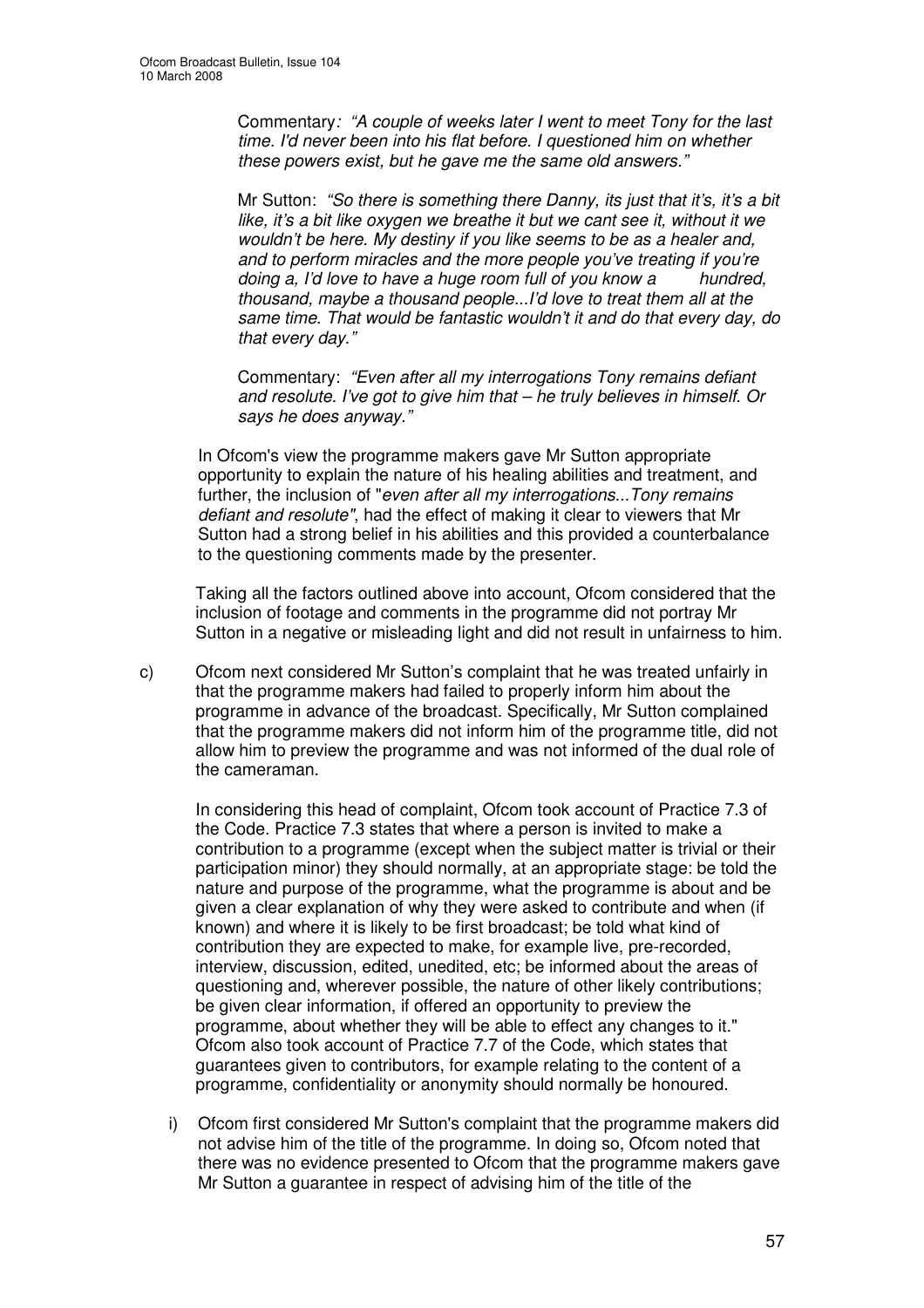programme. Further, it was apparent from the material in the broadcast, that the presenter was direct in his approach to Mr Sutton, questioning and challenging his practices at a number of junctures which would have indicated to Mr Sutton the nature of the documentary. Finally, Ofcom noted that it is conventional practice that titles are not developed until after the period of filming. Therefore, there was no unfairness to Mr Sutton regarding this sub-head of complaint.

- ii) Ofcom next considered Mr Sutton's complaint that he was not permitted to preview the programme prior to the broadcast. Ofcom noted in the BBC's response to the complaint, that Mr Sutton once requested to preview the programme and that this request was refused by the programme makers. In accordance with the Code, programme makers are not obliged to provide previews of programmes, however if a guarantee is given, programme makers should honour the guarantee. There was no evidence to indicate that the programme makers had given Mr Sutton a guarantee that he could preview the programme prior to its broadcast. Accordingly, in the absence of such evidence, it is Ofcom's view that no unfair treatment resulted.
- iii) In respect of the complaint regarding the dual role of the cameraman, Ofcom did not consider that this information was relevant to whether Mr Sutton would have consented to participating in the programme. Ofcom was presented with no evidence to indicate that this knowledge would have affected his consent to participate and further, Ofcom noted it is common for programme makers to carry out dual tasks when filming. Therefore, no unfair treatment resulted.

Accordingly, there was no unfairness to Mr Sutton in respect of Head c), and Ofcom has not upheld this part of Mr Sutton's complaint.

d) Ofcom next considered the complaint that the programme makers unwarrantably infringed Mr Sutton's privacy by showing the front of his home and road in the broadcast. Ofcom considered Mr Sutton's complaint in respect of both the making of the programme and in the broadcast of the programme.

Rule 8.1 of the Code requires that any infringement of privacy in programmes, or in connection with obtaining material included in programmes must be warranted.

In considering this head of complaint, Ofcom took account of Practice 8.2 of the Code, which states that information which discloses the location of a person's home or family should not be revealed without permission, unless it is warranted. Ofcom also took account of Practice 8.6, which states that if the broadcast of a programme would infringe the privacy of a person or organisation, consent should be obtained before the relevant material is broadcast, unless the infringement of privacy is warranted.

In Ofcom's view, the line to be drawn between the public's right to information and the citizen's right to privacy can sometimes be a fine one. In considering complaints about the unwarranted infringement of privacy, Ofcom will therefore, where necessary, address itself to three distinct questions: First, does the complainant have a legitimate expectation of privacy in the circumstances of the case? Second, if so, has there been an infringement of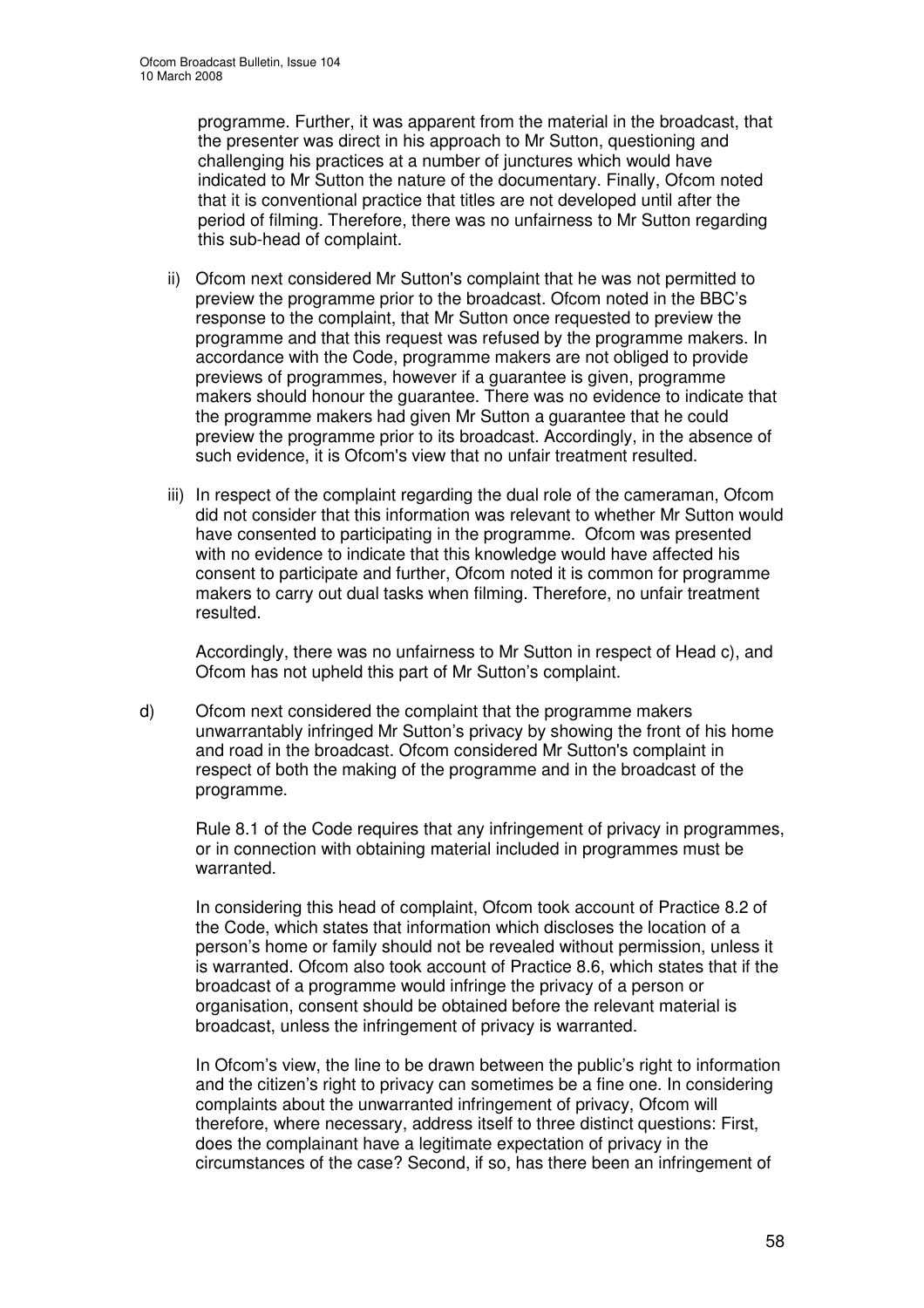privacy? Third, if there has been an infringement of privacy was the infringement warranted?

Ofcom first considered whether Mr Sutton's privacy was infringed in the making of the programme. In doing so, Ofcom examined whether Mr Sutton had a legitimate expectation of privacy in the making of the programme. Ofcom noted that Mr Sutton gave his consent to the filming inside his home on the condition that the exterior and address were not identified. Ofcom viewed the footage and considered that Mr Sutton's address and the exterior of his home were not identified (discussed further below). Therefore, as the conditions Mr Sutton imposed on the programme makers were complied with, Mr Sutton had no legitimate expectation of privacy in this respect and therefore, there was no infringement of his privacy in the making of the programme. In these circumstances, it was not necessary for Ofcom to then consider whether or not any infringement was warranted.

Ofcom also considered whether Mr Sutton's privacy was infringed in the broadcast of the programme. In doing so, Ofcom addressed whether or not Mr Sutton had a legitimate expectation of privacy in the broadcast of the programme. As noted above, Mr Sutton's consent was given on the basis that the exterior and address of his home were not identified. In Ofcom's opinion, the exterior of Mr Sutton's home and address were not identified in that no street name was shown and it would have only be identifiable to those already known to Mr Sutton or those residing in the immediate vicinity. In Ofcom's view the programme makers had taken sufficient measures to keep within the conditions imposed by Mr Sutton in order to secure his consent, including the use of low camera shots and limited footage of the street. Taking these factors into account, Ofcom considered that Mr Sutton did not have a legitimate expectation of privacy in relation to the broadcast of information relating to the location of his home. As Mr Sutton did not have a legitimate expectation of privacy in this respect, there was no infringement of his privacy in the broadcast of the footage. As noted above, in these circumstances, it was not necessary for Ofcom to then consider whether or not any infringement was warranted.

**Accordingly, Mr Sutton's complaint of unwarranted infringement of privacy in the making of the programme and in the broadcast of the programme was not upheld.**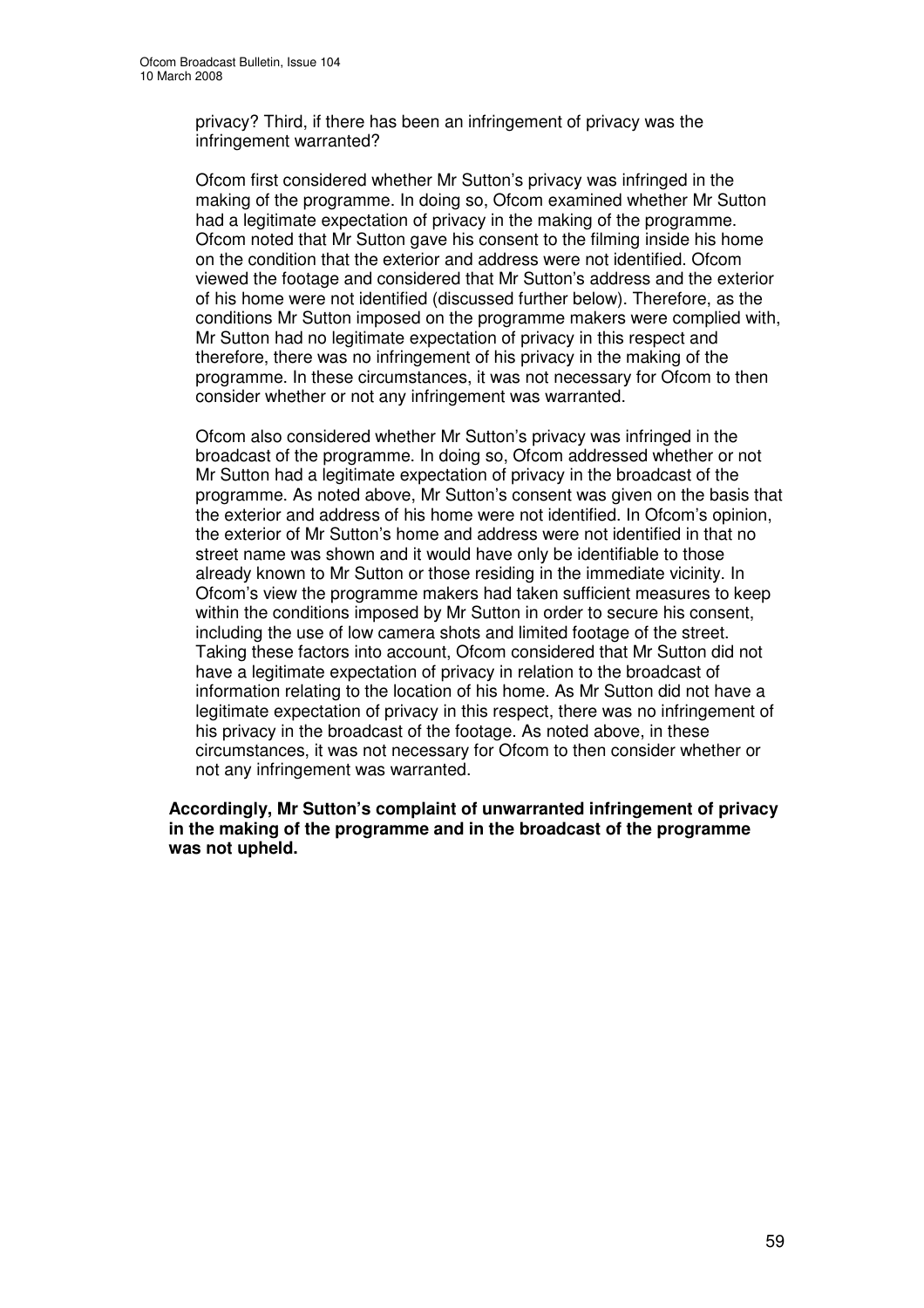# **Other Programmes Not in Breach/Out of Remit**

## **19 February to 3 March 2008**

| Programme                                             | <b>Channel</b>         | <b>Trans Date</b> | Category                                      | No of<br><b>Complaints</b> |
|-------------------------------------------------------|------------------------|-------------------|-----------------------------------------------|----------------------------|
| 50 Most Shocking<br>Moments in<br>Comedy              | Five                   | 13/02/2008        | Offensive Language                            |                            |
| Alan Brazil's<br><b>Sports Breakfast</b>              | talkSport              | 04/02/2008        | <b>Generally Accepted</b><br>Standards        | 1                          |
| <b>Alex Dyke</b>                                      | Isle of Wight<br>Radio | 12/02/2008        | Generally Accepted<br><b>Standards</b>        | 1                          |
| All New You've<br><b>Been Framed</b>                  | ITV1                   | 09/02/2008        | <b>Generally Accepted</b><br>Standards        | 1                          |
| <b>BBC Breakfast</b>                                  | BBC1                   | 27/02/2008        | <b>Generally Accepted</b><br><b>Standards</b> | 1                          |
| <b>BBC Breakfast</b>                                  | BBC1                   | 29/02/2008        | <b>Generally Accepted</b><br>Standards        | 1                          |
| <b>BBC London</b><br><b>News</b>                      | BBC1                   | 07/02/2008        | Other                                         | 1                          |
| <b>BBC News</b>                                       | BBC1                   | 15/11/2007        | <b>Generally Accepted</b><br>Standards        | 1                          |
| <b>BBC News</b>                                       | BBC <sub>1</sub>       | 23/02/2008        | Due Impartiality/Bias                         | $\overline{c}$             |
| <b>BBC News</b>                                       | BBC1                   | 04/02/2008        | Offensive Language                            | 1                          |
| <b>Big Brother US</b>                                 | E <sub>4</sub>         | 14/02/2008        | <b>Generally Accepted</b><br><b>Standards</b> | 1                          |
| Big Brother:<br><b>Celebrity Hijack</b><br>Live Final | E <sub>4</sub>         | 28/01/2008        | Use of Premium Rate<br><b>Numbers</b>         | 1                          |
| <b>Big Train</b>                                      | Dave                   | 08/02/2008        | <b>Generally Accepted</b><br>Standards        | 1                          |
| <b>Brainiac: Science</b><br>Abuse                     | Sky One                | 15/02/2008        | Generally Accepted<br>Standards               | 1                          |
| <b>Breakfast</b>                                      | BBC1                   | 16/02/2008        | Inaccuracy/Misleading                         | 1                          |
| <b>Breakfast</b>                                      | BBC1                   | 30/01/2008        | Generally Accepted<br>Standards               | $\mathbf{1}$               |
| <b>Breakfast Show</b>                                 | <b>Century FM</b>      | 21/12/2007        | Competitions                                  | $\overline{c}$             |
| <b>Brokeback</b><br>Mountain                          | Sky Movies<br>Drama    | 21/02/2008        | Other                                         | 1                          |
| <b>Chris Moyles</b><br>Show                           | <b>BBC Radio 1</b>     | 05/02/2008        | <b>Generally Accepted</b><br><b>Standards</b> | 1                          |
| <b>Chris Moyles</b><br>Show (trailer)                 | <b>BBC Radio 1</b>     | $\overline{a}$    | Offensive Language                            | 1                          |
| Chute                                                 | BBC <sub>2</sub>       | 21/01/2008        | Offensive Language                            | 1                          |
| <b>Coronation Street</b>                              | ITV1                   |                   | <b>Substance Abuse</b>                        | 1                          |
| Crimewatch                                            | BBC1                   | 23/01/2008        | <b>Generally Accepted</b><br><b>Standards</b> | 1                          |
| Dan and Steve<br>Live and Direct                      | Nuts $T\overline{V}$   | 08/02/2008        | <b>Generally Accepted</b><br><b>Standards</b> | 1                          |
| Dancing on Ice                                        | ITV1                   | 16/02/2008        | Competitions                                  | 1                          |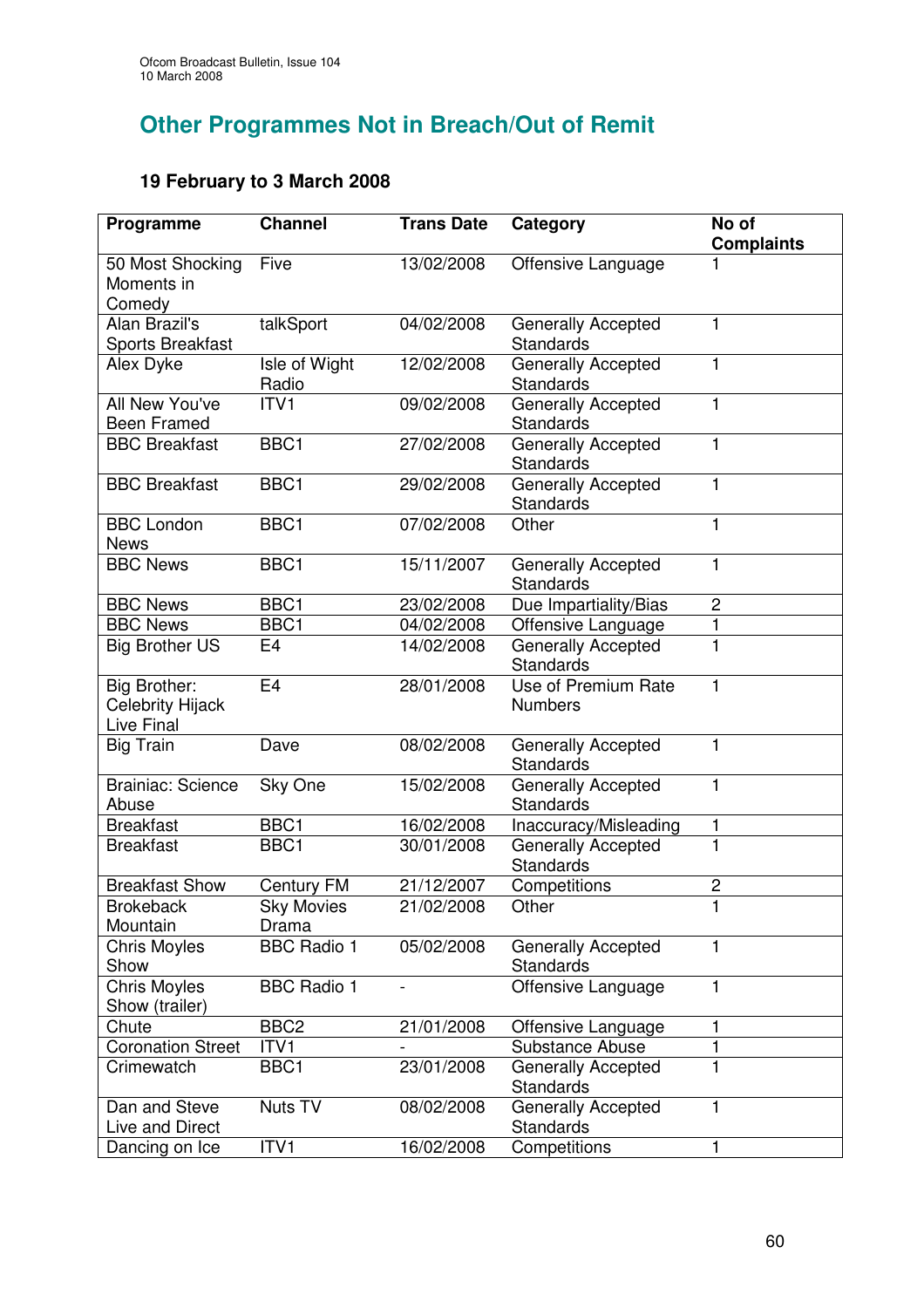| Dancing on Ice                          | ITV1                         | 17/02/2008 | <b>Generally Accepted</b><br>Standards        | $\overline{2}$ |
|-----------------------------------------|------------------------------|------------|-----------------------------------------------|----------------|
| David White<br>Show                     | <b>BBC Radio</b><br>Cornwall | 20/12/2007 | <b>Generally Accepted</b><br><b>Standards</b> | 1              |
| Dawn Goes<br>Lesbian                    | BBC <sub>3</sub>             | 21/02/2008 | Generally Accepted<br>Standards               | 1              |
| Dexter                                  | ITV1                         | 27/02/2008 | Generally Accepted<br>Standards               | 1              |
| Dexter (trailer)                        | ITV1                         | 16/02/2008 | Violence                                      | 1              |
| Dispatches:                             | Channel 4                    | 18/02/2008 | Inaccuracy/Misleading                         | 1              |
| How the Banks<br><b>Bet Your Money</b>  |                              |            |                                               |                |
| Divorce Sharia<br><b>Style</b>          | Channel 4                    | 03/02/2008 | <b>Generally Accepted</b><br><b>Standards</b> | 1              |
| Dom Joly's<br><b>Happy Hour</b>         | <b>Sky Three</b>             | 11/02/2008 | <b>Generally Accepted</b><br>Standards        | 1              |
| EastEnders                              | BBC1                         | 13/11/2007 | <b>Generally Accepted</b><br><b>Standards</b> | 132            |
| EastEnders                              | BBC <sub>1</sub>             | 28/02/2008 | <b>Undue Prominence</b>                       | $\overline{c}$ |
| <b>EastEnders</b>                       | BBC1                         | 13/11/2007 | Inaccuracy/Misleading                         | 1              |
| EastEnders                              | BBC1                         | 07/02/2008 | Violence                                      | 5              |
| EastEnders                              | BBC1                         | 01/02/2008 | Substance Abuse                               | $\mathbf{1}$   |
| EastEnders                              | BBC1                         | 15/02/2008 | <b>Religious Offence</b>                      | 3              |
| EastEnders                              | BBC1                         | 14/02/2008 | Offensive Language                            | 1              |
| EastEnders                              | BBC1                         | 07/02/2008 | Generally Accepted<br>Standards               | 1              |
| EastEnders                              | BBC1                         | 13/11/2007 | Violence                                      | 3              |
| Eddie Jordan's<br><b>Bad Boy Racers</b> | Discovery                    | 04/02/2008 | Crime<br>(incite/encourage)                   | $\overline{2}$ |
| Emmerdale                               | ITV1                         | 06/02/2008 | Generally Accepted<br>Standards               | 3              |
| <b>Fifth Gear</b>                       | Five                         | 11/02/2008 | Dangerous Behaviour                           | $\overline{c}$ |
| File on 4                               | <b>BBC Radio 4</b>           | 26/02/2008 | <b>Generally Accepted</b><br>Standards        | 1              |
| <b>Five News</b>                        | Five                         | 19/02/2008 | Sex/Nudity                                    |                |
| Freefonix                               | <b>CBBC</b>                  | 17/02/2008 | Offensive Language                            | 1              |
| Friday Night with<br>Jonathan Ross      | BBC1                         | 11/01/2008 | <b>Generally Accepted</b><br>Standards        | 6              |
| <b>GMTV</b>                             | ITV1                         | 21/01/2008 | Inaccuracy/Misleading                         | 1              |
| <b>GMTV</b>                             | ITV1                         | 11/02/2008 | Inaccuracy/Misleading                         | 1              |
| Go, Diego, Go!                          | Nick Jr2                     | 05/02/2008 | Dangerous Behaviour                           | 1              |
| <b>Golden Balls</b>                     | ITV1                         | 25/02/2008 | Crime<br>(incite/encourage)                   | $\overline{7}$ |
| Grease is the<br>Word                   | ITV1                         | 26/05/2007 | <b>Generally Accepted</b><br>Standards        | 1              |
| Harry Hill's TV<br><b>Burp</b>          | ITV1                         | 12/01/2008 | <b>Generally Accepted</b><br>Standards        | 1              |
| Harry Hill's TV<br><b>Burp</b>          | ITV1                         | 12/01/2008 | Violence                                      | 1              |
| Heist                                   | ITV4                         | 24/02/2008 | Other                                         | 1              |
| <b>Hits</b>                             | Smash Hits!                  | 16/02/2008 | <b>Generally Accepted</b><br><b>Standards</b> | 1              |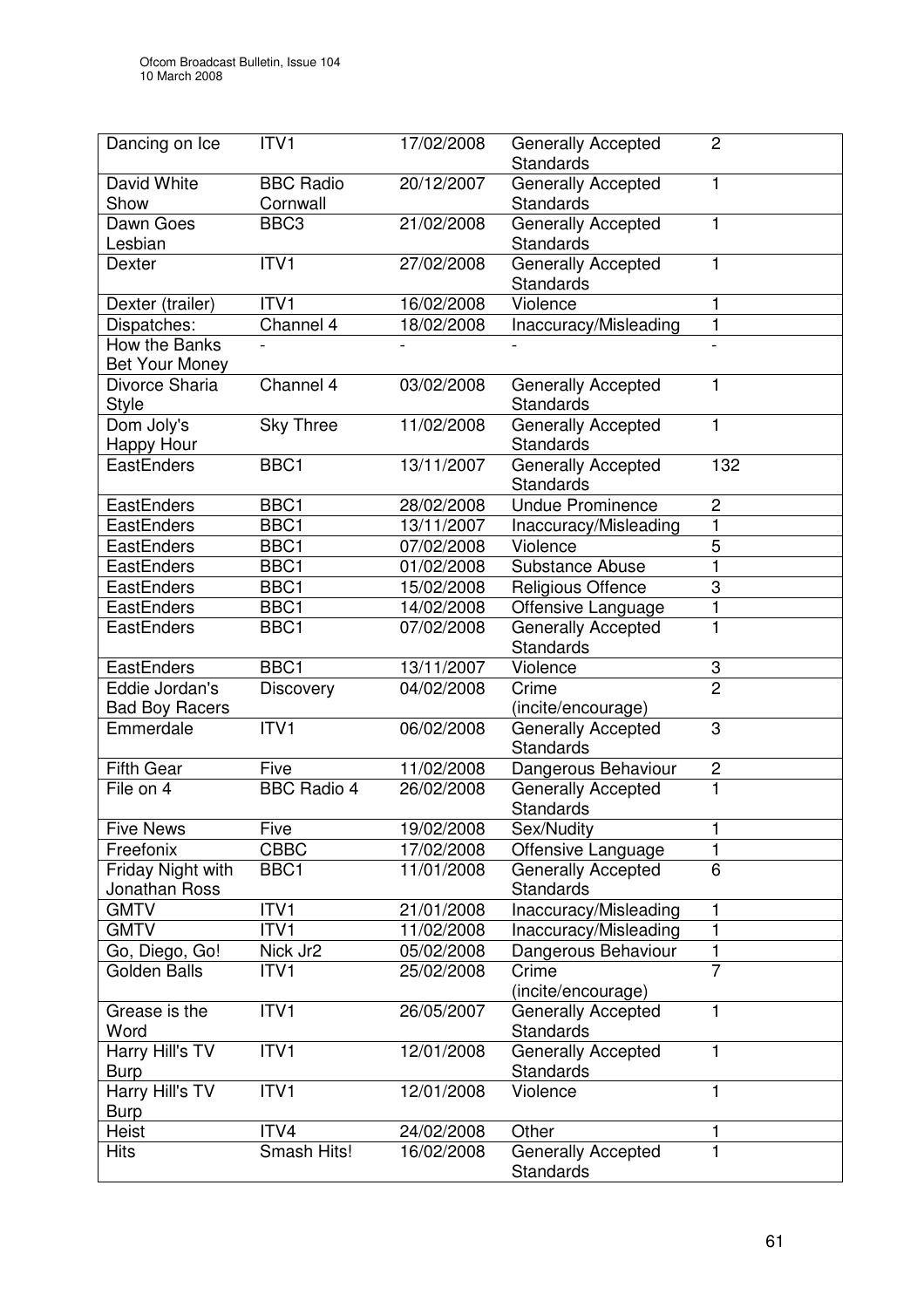| Hollyoaks                                    | E4                        | 20/02/2008 | <b>Religious Offence</b>                      | 4                       |
|----------------------------------------------|---------------------------|------------|-----------------------------------------------|-------------------------|
| Hollyoaks                                    | C <sub>4</sub>            | 13/02/2008 | Substance Abuse                               |                         |
| Honest                                       | ITV1                      | 13/02/2008 | <b>Generally Accepted</b><br>Standards        | 1                       |
| <b>ITV News</b>                              | ITVI                      | 03/01/2008 | Generally Accepted<br><b>Standards</b>        | 1                       |
| <b>ITV News</b>                              | ITV1                      | 07/02/2008 | Violence                                      | 1                       |
| Jeremy Kyle                                  | $\overline{IV1}$          |            | <b>Use of Premium Rate</b><br><b>Numbers</b>  | $\overline{\mathbf{1}}$ |
| Jeremy Kyle<br>Show                          | <b>ITV</b>                | 28/02/2008 | Other                                         | 1                       |
| Jon Gaunt                                    | talkSport                 | 01/02/2008 | Due Impartiality/Bias                         |                         |
| Jon Gaunt                                    | talkSport                 | 20/02/2008 | Flashing images                               |                         |
| Jon Gaunt                                    | talkSport                 | 19/02/2008 | Offensive Language                            | 1                       |
| Jon Gaunt                                    | talkSport                 | 12/02/2008 | Generally Accepted<br>Standards               | 1                       |
| Jon Gaunt                                    | talkSport                 | 11/02/2008 | Generally Accepted<br>Standards               | 3                       |
| <b>Judy Spiers</b>                           | <b>BBC Radio</b><br>Devon | 15/01/2008 | <b>Generally Accepted</b><br>Standards        | 1                       |
| Katy Brand's Best<br><b>Bits</b>             | ITV1                      | 10/01/2008 | <b>Religious Offence</b>                      | 3                       |
| Ladette to Lady<br>(trailer)                 | ITVI                      | 18/02/2008 | Dangerous Behaviour                           | 1                       |
| Lads Lounge                                  | Passion TV                | 26/02/2008 | <b>Generally Accepted</b><br><b>Standards</b> | 1                       |
| <b>Little Miss</b><br>Jocelyn                | BBC <sub>2</sub>          | 14/02/2008 | <b>Generally Accepted</b><br>Standards        | $\overline{c}$          |
| Live Rugby Union                             | BBC1                      | 02/02/2008 | Offensive Language                            | 3                       |
| Look East                                    | BBC1                      | 14/11/2007 | <b>Generally Accepted</b><br>Standards        | 1                       |
| Lucio                                        | Capital FM                | 04/02/2008 | <b>Generally Accepted</b><br><b>Standards</b> | 1                       |
| Midsomer<br><b>Murders</b>                   | ITV1                      | 17/02/2008 | <b>Generally Accepted</b><br>Standards        | 1                       |
| Mike Mendoza                                 | talkSport                 | 20/12/2007 | <b>Commercial References</b>                  | 1                       |
| More4 News                                   | More4                     | 07/02/2008 | Due Impartiality/Bias                         |                         |
| Moving Wallpaper<br>(trailer)                | ITV1                      | 07/02/2008 | Offensive Language                            |                         |
| Neighbours                                   | Five                      | 18/02/2008 | Sponsorship                                   |                         |
| Never Mind the<br><b>Buzzcocks</b>           | BBC <sub>2</sub>          | 14/02/2008 | <b>Generally Accepted</b><br>Standards        | 1                       |
| <b>News</b>                                  | <b>Real Radio</b>         | 05/02/2008 | Due Impartiality/Bias                         | 1                       |
| News at Ten                                  | ITV <sub>1</sub>          | 07/02/2008 | Inaccuracy/Misleading                         | 1                       |
| News at Ten                                  | ITV1                      | 19/02/2008 | <b>Generally Accepted</b><br>Standards        | 1                       |
| Passat<br>Sponsorship of<br><b>Bodyshock</b> | Channel 4                 | 19/02/2008 | Sponsorship                                   | 1                       |
| Pay Your Bills (on<br>air competition)       | Virgin Radio              |            | Competitions                                  | 1                       |
| Psychic<br>Interactive                       | Psychic TV                | 21/12/2007 | Use of Premium Rate<br><b>Numbers</b>         | 1                       |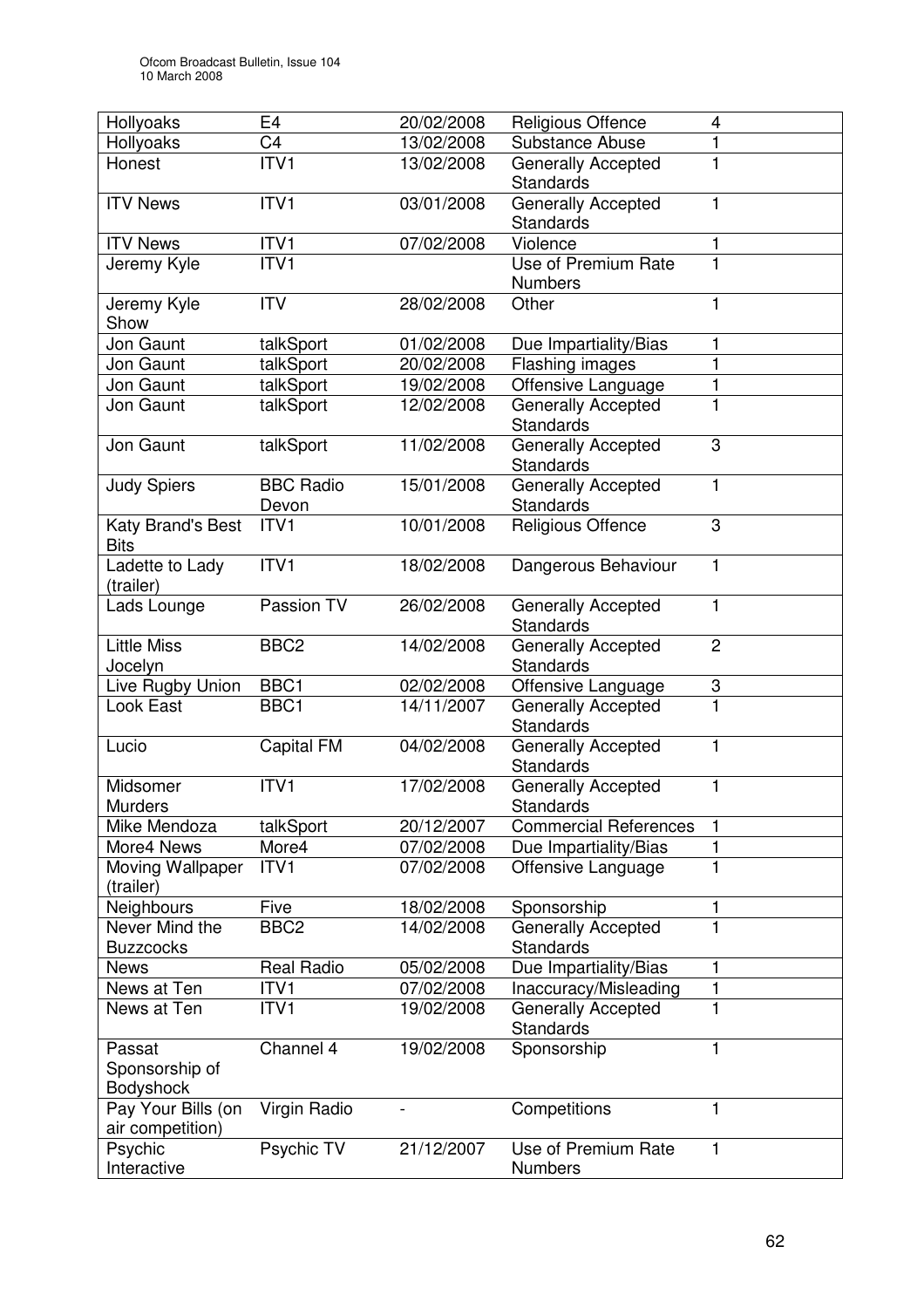| Quiz Call                         | Five                                 | 08/02/2008 | <b>Generally Accepted</b><br><b>Standards</b> |                |
|-----------------------------------|--------------------------------------|------------|-----------------------------------------------|----------------|
| <b>Quran Recitation</b>           | The Islam                            | 08/02/2008 | <b>Religious Offence</b>                      | 1              |
|                                   | Channel                              |            |                                               |                |
| <b>Red Hot</b>                    | <b>Red Hot</b>                       | 29/08/2007 | Sex/Nudity                                    | 1              |
| Channels                          |                                      |            |                                               |                |
| Richard & Judy                    | Channel 4                            | 11/02/2008 | <b>Animal Welfare</b>                         | 1              |
| Richard & Judy                    | Channel 4                            | 08/02/2008 | Offensive Language                            | 1              |
| Richard & Judy                    | Channel 4                            | 21/02/2008 | Other                                         |                |
| Rude Tube                         | Channel 4                            | 15/02/2008 | <b>Animal Welfare</b>                         | 1              |
| Rude Tube                         | Channel 4                            | 15/02/2008 | <b>Generally Accepted</b>                     | $\overline{2}$ |
|                                   |                                      |            | Standards                                     |                |
| <b>Russell Brand</b>              | <b>BBC Radio 2</b>                   | 16/02/2008 | Other                                         | 1<br>1         |
| Sam & Mark at<br><b>Breakfast</b> | Viking FM                            | 11/02/2008 | Sex/Nudity                                    |                |
| <b>Scott Mills</b>                | <b>BBC</b> Radio 1                   | 04/02/2008 | Generally Accepted                            | 1              |
|                                   |                                      |            | Standards                                     |                |
| See Hear                          | BBC <sub>2</sub>                     | 10/10/2007 | <b>Generally Accepted</b>                     | 7              |
|                                   |                                      |            | Standards                                     |                |
| <b>Skins</b>                      | E4                                   | 18/02/2008 | Generally Accepted                            | 1              |
|                                   |                                      |            | Standards                                     |                |
| Sky Bet                           | <b>Sky Sports</b><br><b>Sky News</b> | 12/10/2007 | Advertising                                   | 1<br>1         |
| <b>Sky News</b>                   |                                      |            | Inaccuracy/Misleading                         |                |
| <b>Sky News</b>                   | <b>Sky News</b>                      | 20/02/2008 | Due Impartiality/Bias                         | 1<br>1         |
| <b>Sky News</b>                   | <b>Sky News</b>                      | 24/02/2008 | <b>Generally Accepted</b><br><b>Standards</b> |                |
| Smallville                        | TV <sub>6</sub>                      | 04/02/2008 | Violence                                      | 1              |
| Soccer Night                      | ITV <sub>1</sub><br>(Yorkshire)      | 05/02/2008 | <b>Generally Accepted</b><br>Standards        |                |
| <b>Sports Breakfast</b>           | talkSport                            | 10/02/2008 | Crime                                         | 1              |
|                                   |                                      |            | (incite/encourage)                            |                |
| Supersize vs                      | Channel 4                            | 12/02/2008 | Inaccuracy/Misleading                         | 1              |
| Superskinny                       |                                      |            |                                               |                |
| Supersize vs                      | Channel 4                            | 19/02/2008 | Other                                         | 1              |
| Superskinny                       | Channel 4                            | 19/02/2008 | Sex/Nudity                                    |                |
| Supersize vs<br>Superskinny       |                                      |            |                                               | 1              |
| The Alan                          | ITV1                                 | 26/02/2008 | Other                                         | 1              |
| <b>Titchmarsh Show</b>            |                                      |            |                                               |                |
| The Alan                          | ITV1                                 | 08/02/2008 | Generally Accepted                            | 1              |
| <b>Titchmarsh Show</b>            |                                      |            | Standards                                     |                |
| The Baby                          | BBC <sub>3</sub>                     | 16/01/2008 | U18's in Programmes                           | $\overline{2}$ |
| Borrowers on                      |                                      |            |                                               |                |
| Holiday                           |                                      |            |                                               |                |
| The Bill                          | ITV1                                 | 21/02/2008 | Other                                         | 1              |
| The Brit Awards                   | ITV1                                 | 20/02/2008 | Offensive Language                            | 3              |
| 2008                              |                                      |            |                                               |                |
| <b>The Catherine</b>              | BBC <sub>2</sub>                     | 21/02/2008 | Crime                                         | 1              |
| <b>Tate Show</b>                  |                                      |            | (incite/encourage)                            |                |
| The Culture Show                  | BBC <sub>2</sub>                     | 09/02/2008 | Religious Offence                             | 1              |
| The Day of the                    | Channel 4                            | 18/02/2008 | Generally Accepted                            | 1              |
| Kamikaze                          |                                      |            | Standards                                     |                |
| The Fimbles                       | <b>CBeebies</b>                      | 09/02/2008 | Offensive Language                            | 1              |